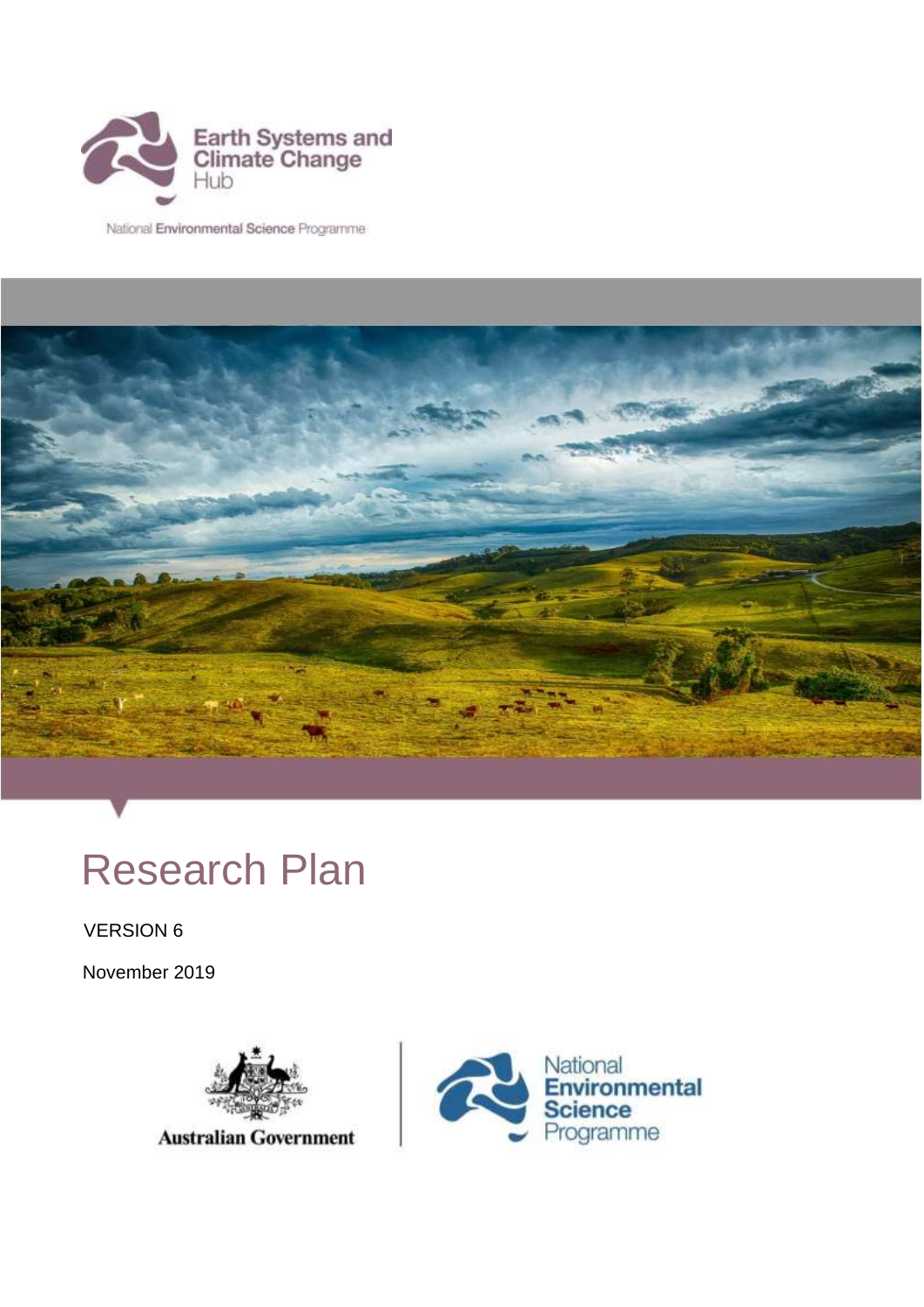#### **CONTENTS**

| Research facilitation: knowledge exchange, co-production and communication activities 21 |  |
|------------------------------------------------------------------------------------------|--|
|                                                                                          |  |
|                                                                                          |  |
|                                                                                          |  |
|                                                                                          |  |
|                                                                                          |  |
|                                                                                          |  |
|                                                                                          |  |
|                                                                                          |  |
|                                                                                          |  |
|                                                                                          |  |
|                                                                                          |  |
|                                                                                          |  |
|                                                                                          |  |
|                                                                                          |  |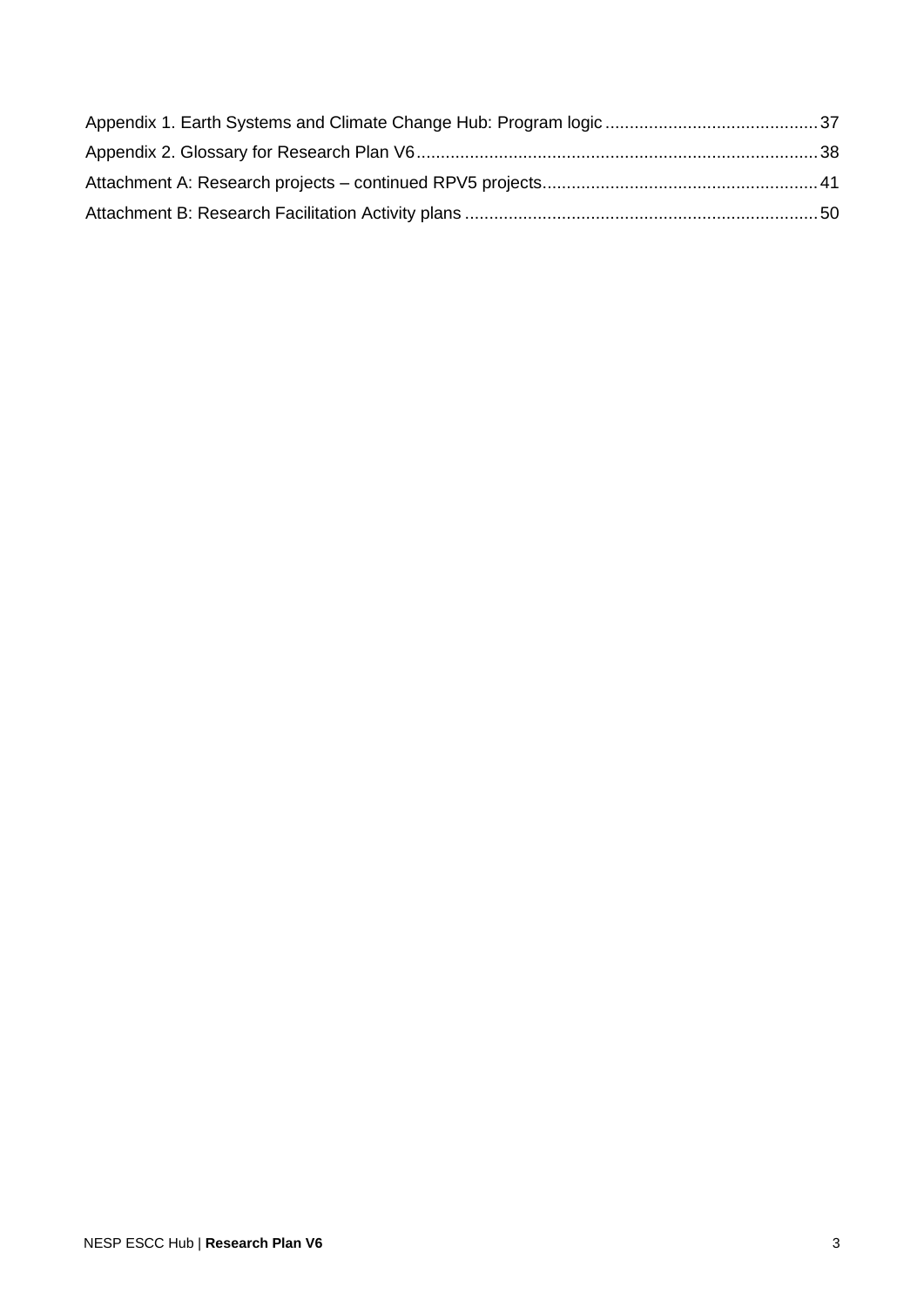## <span id="page-3-0"></span>Introduction

## <span id="page-3-1"></span>The National Environmental Science Program

The National Environmental Science Program (NESP) is a long-term commitment to support environmental and climate research. The key objective of the NESP is to improve our understanding of Australia's environment through collaborative research that delivers accessible results and informs decision-making. The focus of NESP is on practical and applied research that informs on-ground action and that will yield measurable improvements to the environment.

The program builds on its predecessors – the National Environmental Research Program (NERP) and the Australian Climate Change Science Programme (ACCSP) – in securing for decision-makers the best available information to support understanding, managing and conserving Australia's environment.

The NESP is delivered through multi-disciplinary research hubs or consortia, hosted by Australian research institutions. The NESP seeks to achieve its objective by supporting research that:

- is practical and applied and informs on-ground action
- addresses the needs of the Australian Government and other stakeholders by supporting and informing evidence-based policy and improving management of the Australian environment
- is innovative and internationally recognised
- enhances Australia's environmental research capacity
- is collaborative and builds critical mass by drawing on multiple disciplines, research institutions and organisations to address challenging research questions
- produces meaningful results accessible to government, industry and the community
- includes synthesis and analysis of existing knowledge
- builds relationships between scientists and policy-makers to encourage collaborative problem solving on environmental issues.

NESP end-users are a broad range of stakeholders whose decisions may impact on the environment, and include the Australian Government, state governments, industry, business, community groups and Indigenous land managers (or Indigenous communities).

The intended outcomes of the NESP are:

- Enhanced understanding of, and capacity to manage and conserve Australia's environment.
- Improved climate and weather information for Australia through a greater understanding of the drivers of Australia's climate.
- Timely research that is used by policy and decision-makers to answer questions and provide solutions to problems.
- Research outcomes that are communicated clearly to end-users and the general public and stored in a manner that is discoverable and accessible.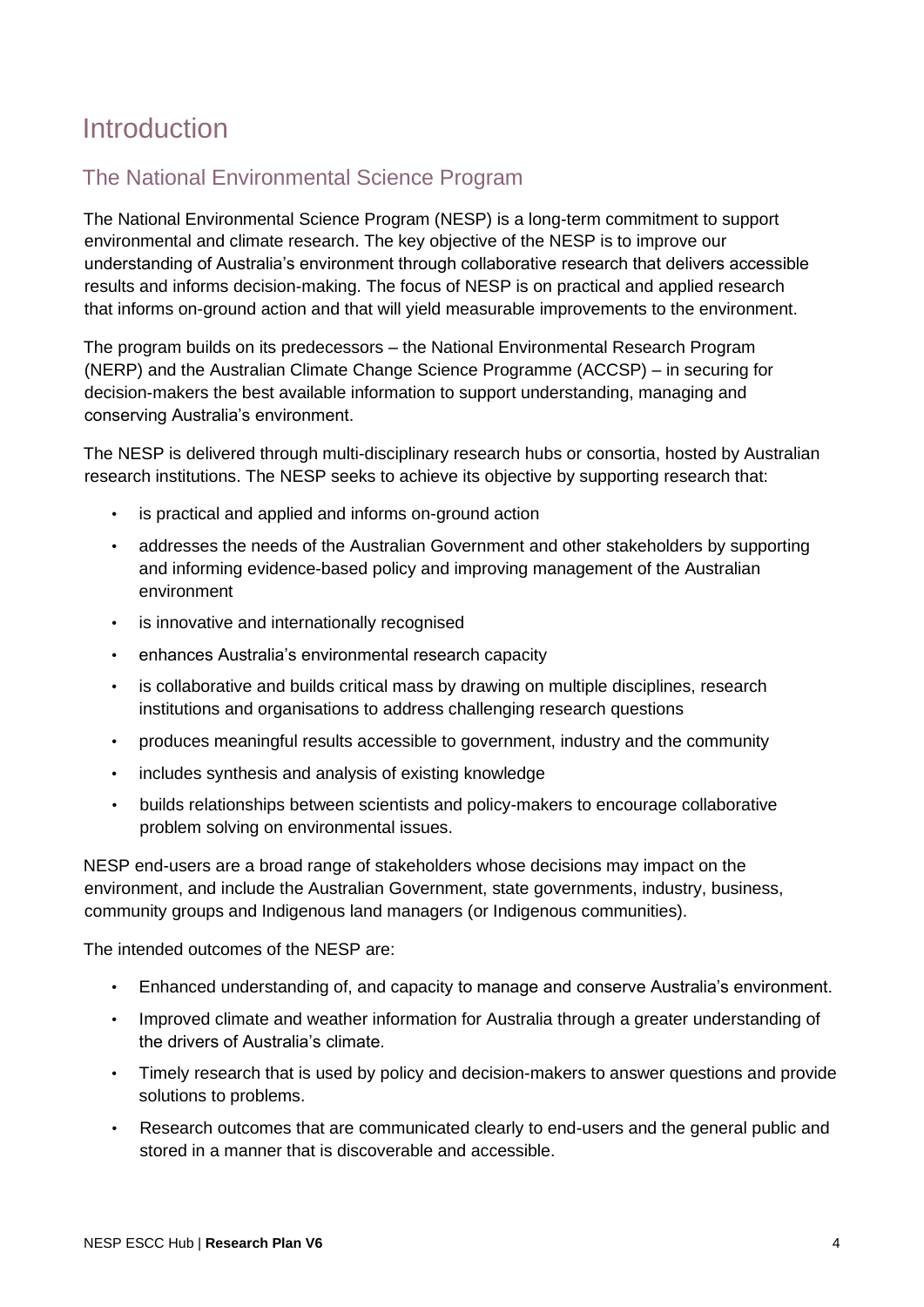## <span id="page-4-0"></span>The role of the Earth Systems and Climate Change Hub

The goal of the Earth Systems and Climate Change (ESCC) Hub is to ensure Australia's policies and management decisions are effectively informed by Earth systems and climate change science now and into the future (Figure 1).

The Hub will achieve this by building a national partnership, with world-leading capability in multidisciplinary Earth system science and modelling that provides Earth system and climate information in support of a productive and resilient Australia.



**Figure 1. Earth Systems and Climate Change Hub goal**

The Hub will deliver knowledge, information, and data products and services to ensure that environmental decision-making is informed by an understanding of Australia's past, current and future climate.

Consistent with the Hub's stated goal and intended outcomes, the objectives of the Hub are, through world class research, to:

- a) lead the further development of a world-competitive, national Earth system and climate modelling capability (the Australian Community Climate and Earth System Simulator, ACCESS) to deliver weather and climate predictions and projections for the Australian community
- b) advance understanding of Australia's climate variability, extremes and associated drivers
- c) develop and strengthen stakeholder relationships, and support informed management and evidence-based decision-making
- d) facilitate outreach and communication of science products and services to target next/endusers.

In addition, the Hub has supported the University of Melbourne to establish the National Centre for Coasts and Climate (NCCC). The Hub continues to support research under the NCCC which focuses on the areas of blue carbon, coastal erosion and dune sensitivity and innovative solutions for coastal defence.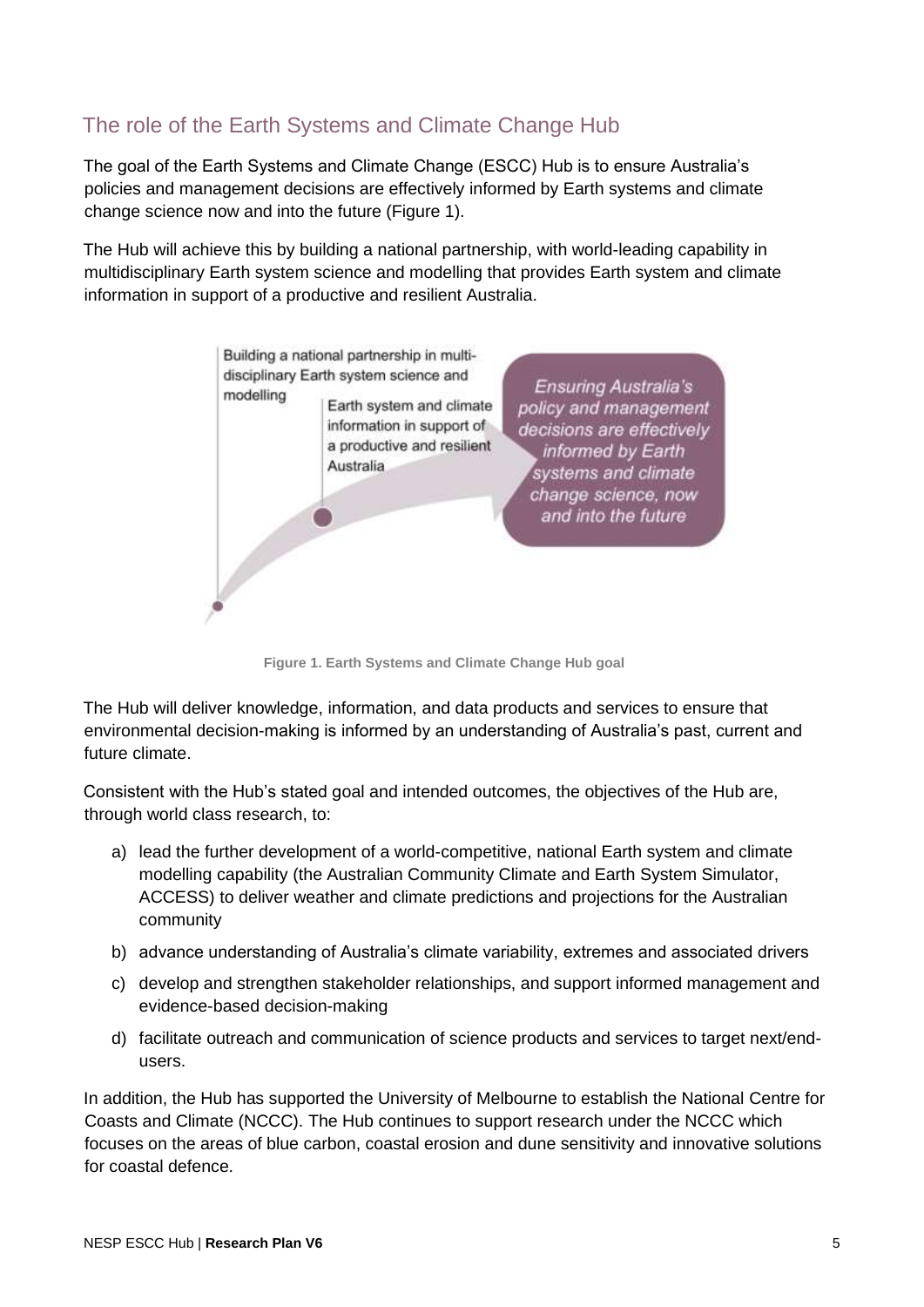## <span id="page-5-0"></span>History of Australian Earth systems and climate research

The NESP is an amalgamation of the NERP and the Australian Climate Change Science Program (ACCSP).

The ACCSP was a three-decade research program funded by the Australian Government with matching co-investment by CSIRO and the Bureau of Meteorology. It built much of Australia's Earth system and climate science capability. This capability has been significantly augmented in recent years by the universities—especially through the previous Australian Research Council Centre of Excellence for Climate System Science (ARCCSS) and the current Centre of Excellence for Climate Extremes (CLEX). It is this capability and history of collaboration that led to a consortia partnership, led by CSIRO, being successful in the competitive tender process to form the current ESCC Hub.

The ACCSP also provided the foundation for several complementary initiatives over the past decade or so, including: (i) CSIRO and Bureau strategic investment in developing ACCESS (from 2005 to the present); (ii) regional climate programs such as the South-Eastern Australia Climate Initiative (SEACI), the Indian Ocean Climate Initiative (IOCI) and Pacific–Australia Climate Change Science and Adaptation Planning program (PACCSAP); (iii) the NRM Regional Projections project that culminated in the delivery of the Climate Change in Australia (CCiA) information and website [\(www.climatechangeinaustralia.gov.au\)](http://www.climatechangeinaustralia.gov.au/) in 2015; and (iv) investment in state-based regional climate projections research programs such as TasFutures, Goyder, Queensland, VicCI and NARCLiM.

This evolution from ACCSP to NESP, along with the capability and experience built through the ACCSP and allied climate programs, has the following important implications for the Hub:

- With the ACCSP contract ending in mid-2016, the Hub's substantive research only began in the second half of 2016. The Hub's funding profile and research delivery reflects this 'ramp up' in research effort during the period covering RPV2 and RPV3, which has contributed to more stakeholder focused outputs in RPV4 onwards.
- The Hub is very fortunate to be able to build on these past investments, especially the ACCSP capability and research legacy. This significantly enhances the Hub's ability to address its research priorities and objectives and complement the overarching goals of the NESP.
- The corollary to this is the opportunity for the Hub to ensure that significant national benefit derives from this prior investment and research strength. The Hub will, where appropriate, ensure that 'lessons learned' from these earlier programs are incorporated into our research delivery, communication and knowledge brokering and path-to-impact.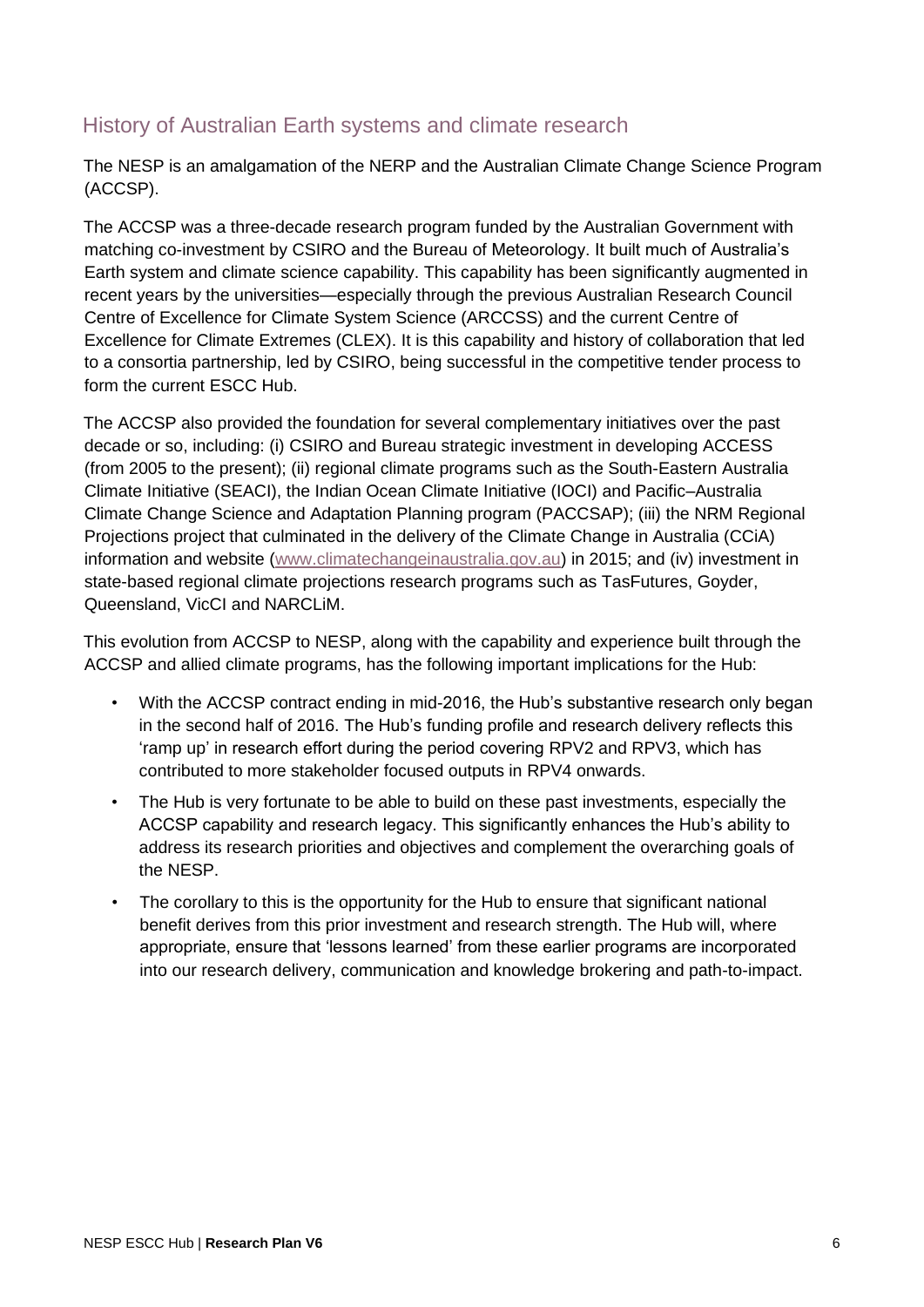## <span id="page-6-0"></span>Purpose of the Research Plan

This Research Plan has been developed by the ESCC Hub, in consultation with the Department of the Environment and Energy (the Department) and other key stakeholders.

The purpose of the Research Plan is to outline:

- the research priorities the Hub is funded to investigate
- the research projects that will address these priorities
- how the output of the research will be communicated and brokered to key stakeholders
- how the impact of the research will be measured
- how the Hub will work collaboratively within and across hubs.



This Research Plan includes details on 18-month projects approved under RPV5 (July 2019 – December 2020) in Attachment A.

This Research Plan also provides appropriate details on the management and governance of the Hub, including outlining the broader funding profile, key staff and research organisations, and the risks needing to be monitored to ensure success.

## <span id="page-6-1"></span>Hub administration and governance

### <span id="page-6-2"></span>Hub leadership and governance

The Hub Leadership Team (HLT) and Hub Program Management Team (HPMT) collectively have responsibility for overseeing the Hub's research delivery and operational management and administrative activities.

Research activities are structured via an agreed research project portfolio endorsed by the Hub Steering Committee (HSC) and approved by the Department.

Figure 2 illustrates the Hub's governance structure, along with our key partners and associates.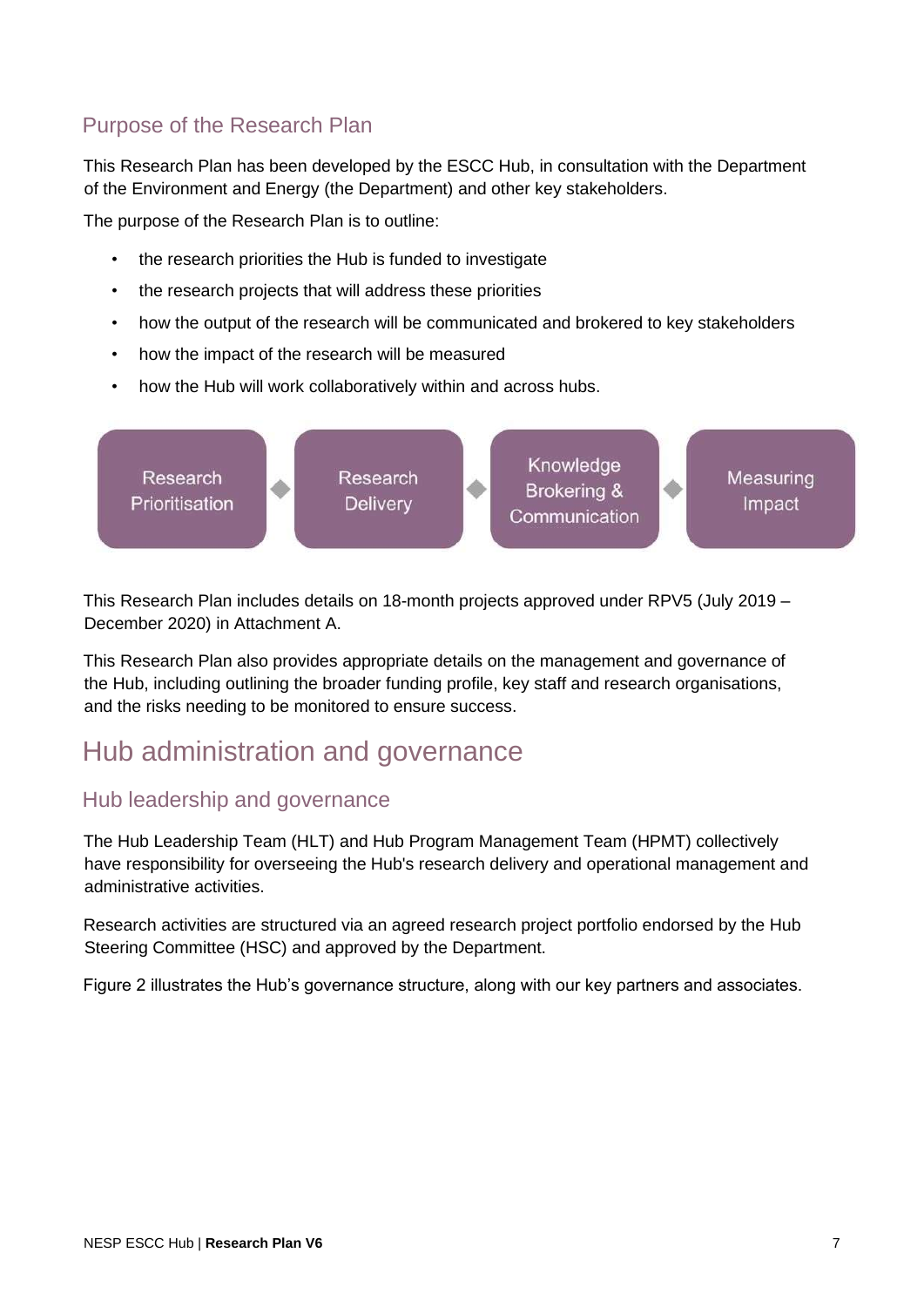

**Figure 2: Earth Systems and Climate Change Hub governance**

## <span id="page-7-0"></span>Hub Leadership and Program Management Teams

The Hub Leader, Professor David Karoly (CSIRO), working together with the other members of the HLT and the HPMT, has accountability for overall Hub performance, including research delivery and associated milestone compliance and day-to-day management and administration of all Hub activities across all partners.

The HLT meets monthly and is comprised of the Hub Leader, the Hub Program Manager/Deputy Hub Leader (Dr Geoff Gooley) and three Hub partner representatives: Dr Scott Power (Bureau of Meteorology), Dr Dewi Kirono (CSIRO) and Professor Nathan Bindoff (University of Tasmania, representing the university partners).

The HPMT comprises Professor David Karoly (Hub Leader), Dr Geoff Gooley (Program Manager/Deputy Hub Leader, and primary contact for monitoring and evaluation and data and information management activities), Ms Mandy Hopkins (knowledge exchange specialist and primary contact for Indigenous engagement activities), Ms Sonia Bluhm (knowledge exchange specialist and primary contact for communication) and Ms Marian Sheppard (program support). The HPMT, known as 'Hub Central', meets weekly.

The Hub has developed guidelines detailing duties and expectations for the Hub Leader, HLT and HPMT. This includes the procedure for replacing any members of these teams, temporarily or permanently.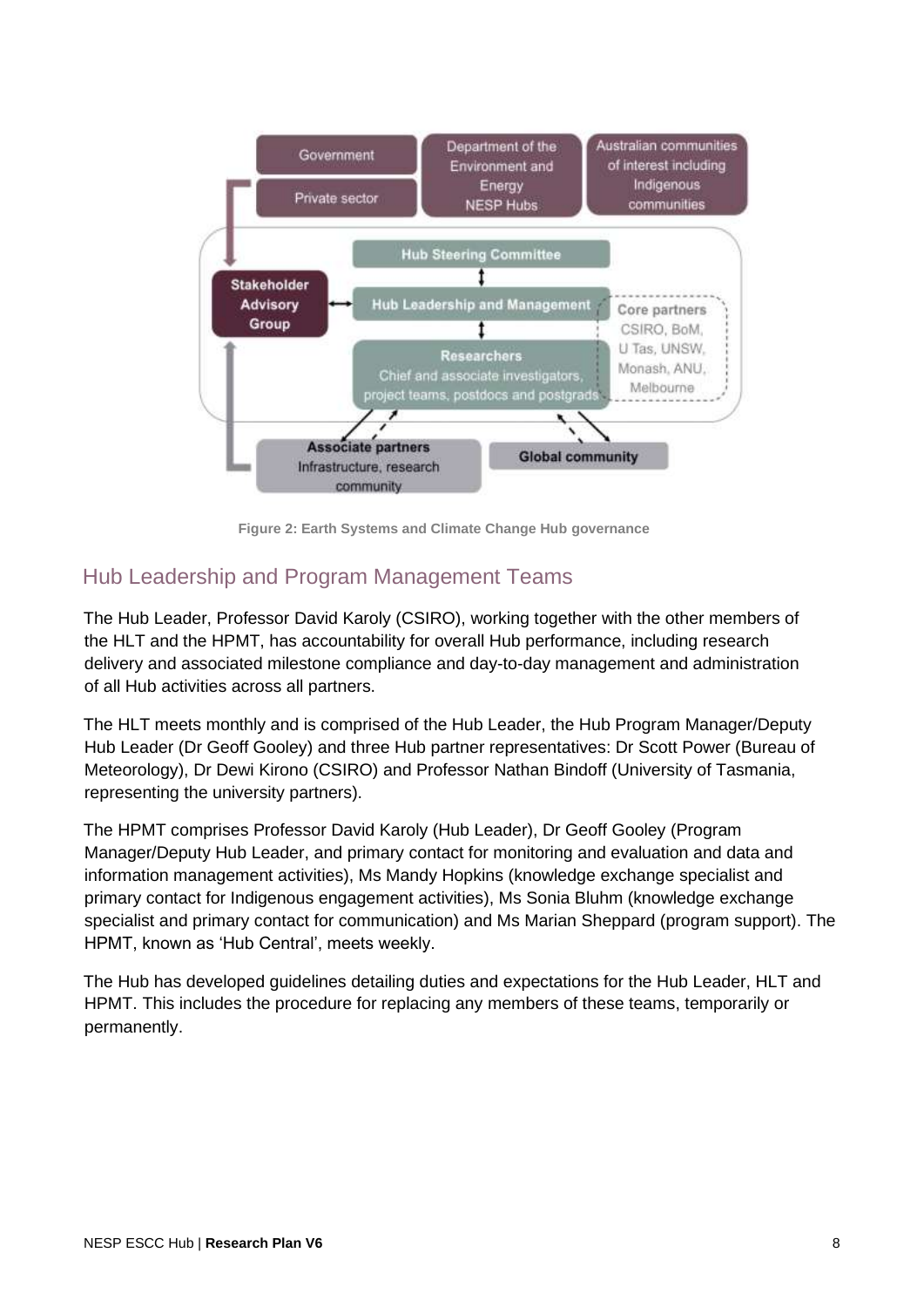## <span id="page-8-0"></span>Hub Steering Committee

The Hub Steering Committee (HSC) meets three to four times a year and provides strategic oversight of the Hub's performance against its objectives. The roles, responsibilities and membership of the HSC are outlined in its terms of reference, and include:

- ensuring the alignment of research activity to the policy needs and interest of the Department and other key stakeholders
- connecting the Hub's research questions, activities and outputs to relevant research activity and policy initiatives outside the Department
- overseeing the development and implementation of the Research Plan, including the review and amendment of the Research Plan, as required
- directing, and endorsing, the development, and delivery of any reporting, monitoring and evaluation requirements under this agreement
- reviewing, monitoring and guiding project performance.

In 2018, the Hub recruited an Indigenous representative to incorporate an Indigenous voice at the governance level and to guide the strategic direction of Hub activities.

The Hub's HSC Chair, Dr Wendy Craik resigned after serving for more than three years, finishing in the role in January 2019. Dr Greg Ayers assumed the role of Chair of the Hub's Steering Committee on 1 February 2019.

## <span id="page-8-1"></span>Hub Stakeholder Advisory Group

The Hub has identified over 200 external institutions, agencies and individuals who meet the Hub's definition of a stakeholder i.e. *any group or individual who has an interest in, or use for, the best available Earth system and climate change science*. These stakeholders encompass all levels of government, NGOs, Indigenous communities, peak bodies, private companies, research agencies and broader research communities, including other NESP Hubs. They are drawn from many sectors, including emergency services, environment, agriculture, fisheries, forestry, water, health, energy, defence, transport, infrastructure, finance, insurance, foreign affairs and trade, tourism and resources.

Given that a single forum cannot practically represent the interests of all these stakeholders, they have been prioritised and organised under six Target User Groups in RPV5 onwards; federal government, state government, local government, government authority agencies, the financial services sector and Indigenous communities. These user groups represent the key stakeholder groups the Hub is currently engaging closely with, and through which the Hub can most effectively deliver impact across its five climate challenge (outcome) areas. The Hub primarily engages with these six Target User Groups at a Hub level through research facilitation activities, knowledge exchange, stakeholder engagement activities and Indigenous activities. The Hub also engages with these user groups at the level of the science capability projects, with Hub-level coordination and oversight.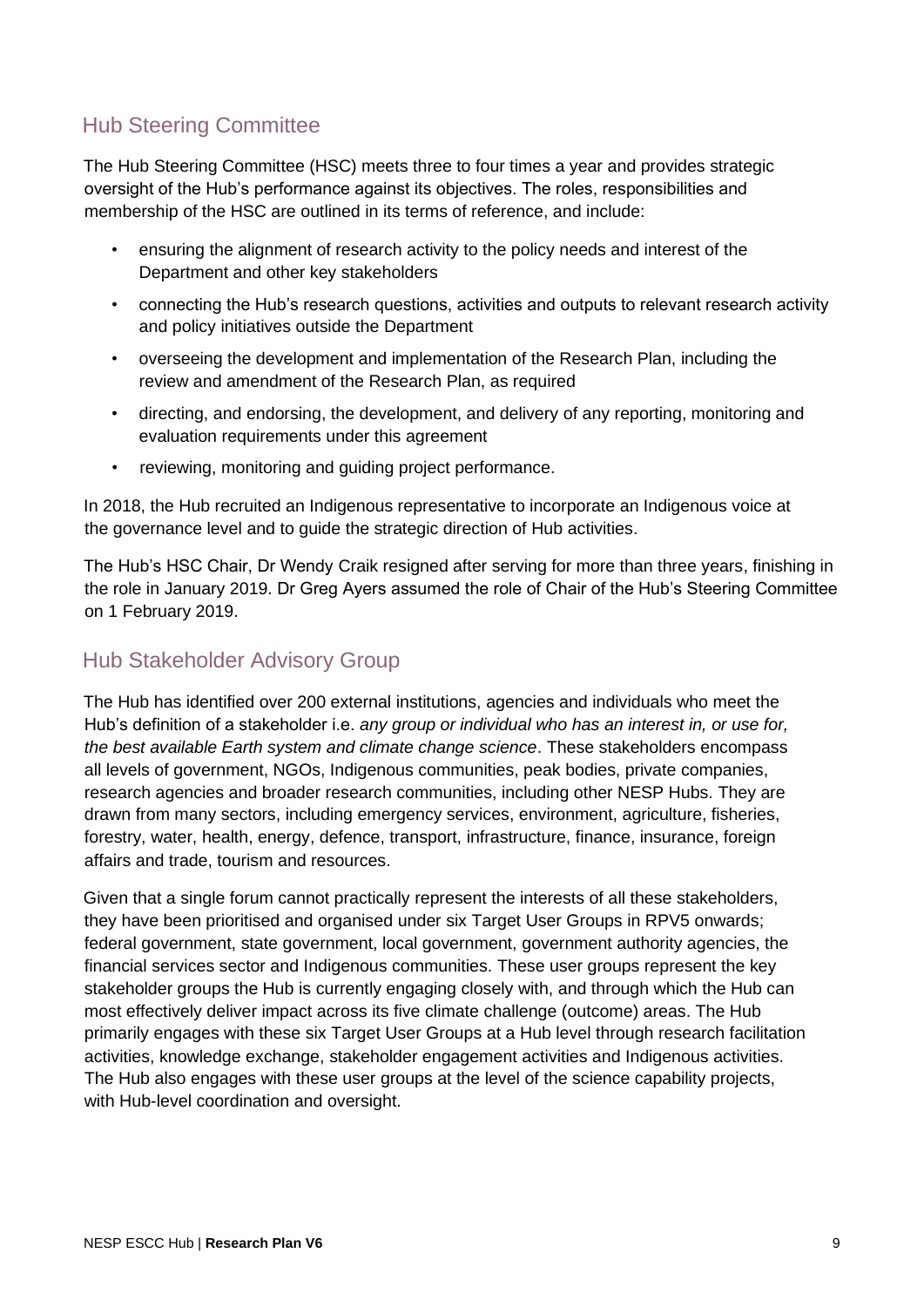More information on the Target User Groups and knowledge exchange and communication activities is provided under the Stakeholder Engagement and Communication sections of this Plan.

Responsibility within the Hub for the prioritised allocation of resources for stakeholder engagement sits collectively with the HLT, the HPMT and the project Lead Chief Investigators (LCIs), guided by the HSAG and the Hub's Communication and Knowledge Brokering Strategy and the Evaluation Planning Framework and associated action plans.

The HSAG provides governance oversight of the Hub's external stakeholder engagement arrangements to ensure these arrangements are effective, efficient, fair, equitable consistent and timely. This group comprises of up to 10 individuals who have been identified and appointed because of their acknowledged expertise and/or professional interest and networks relevant to the Hub's research domains – especially the Hub's designated outcome areas. HSAG meets three to four time a year and facilitates the Hub's engagement with the broader stakeholder community. The timing of the HSAG meetings is aligned to the HSC meetings. Note that the HSAG has an independent chair, Mr David Carter, who also serves on the HSC.

## <span id="page-9-0"></span>The Department of the Environment and Energy

The Department of the Environment and Energy has responsibility for managing the National Environmental Science Program, including the approval of this Research Plan, assessment of progress of projects under this Research Plan and payment of any funding associated with the Hub agreement.

Importantly, the Department is a key next/end-user of research under the NESP and works closely with the Hub and other key stakeholders in determining and negotiating the delivery of research under the Hub's annual Research Plan.

### <span id="page-9-1"></span>The Minister

The Minister for the Environment and Energy provided approval to fund the ESCC Hub and has authority to approve major changes to the scope and funding allocation to the Hub and to endorse annual versions of the Research Plan.

## <span id="page-9-2"></span>Research priorities

The ESCC Hub is committed to a body of activity that includes short and long-term research projects and associated research facilitation activities. Each activity year the Department will work with the Minister, the Hubs and other key stakeholders to identify and refine research priorities. Projects developed under the ESCC Hub align with these priorities.

This research prioritisation is a rolling process and key milestones in each activity year, like the Annual Progress Report and submission of the next Research Plan, will inform the process.

This constant consideration and evaluation of research output and impact builds confidence in the performance of the Hub and the effectiveness of the program. It also provides the basis for the flexibility needed in the ESCC Hub to engage in new themes of research in an adaptive manner and ensures that the Hub's focus is fixed on the delivery of relevant and practical research.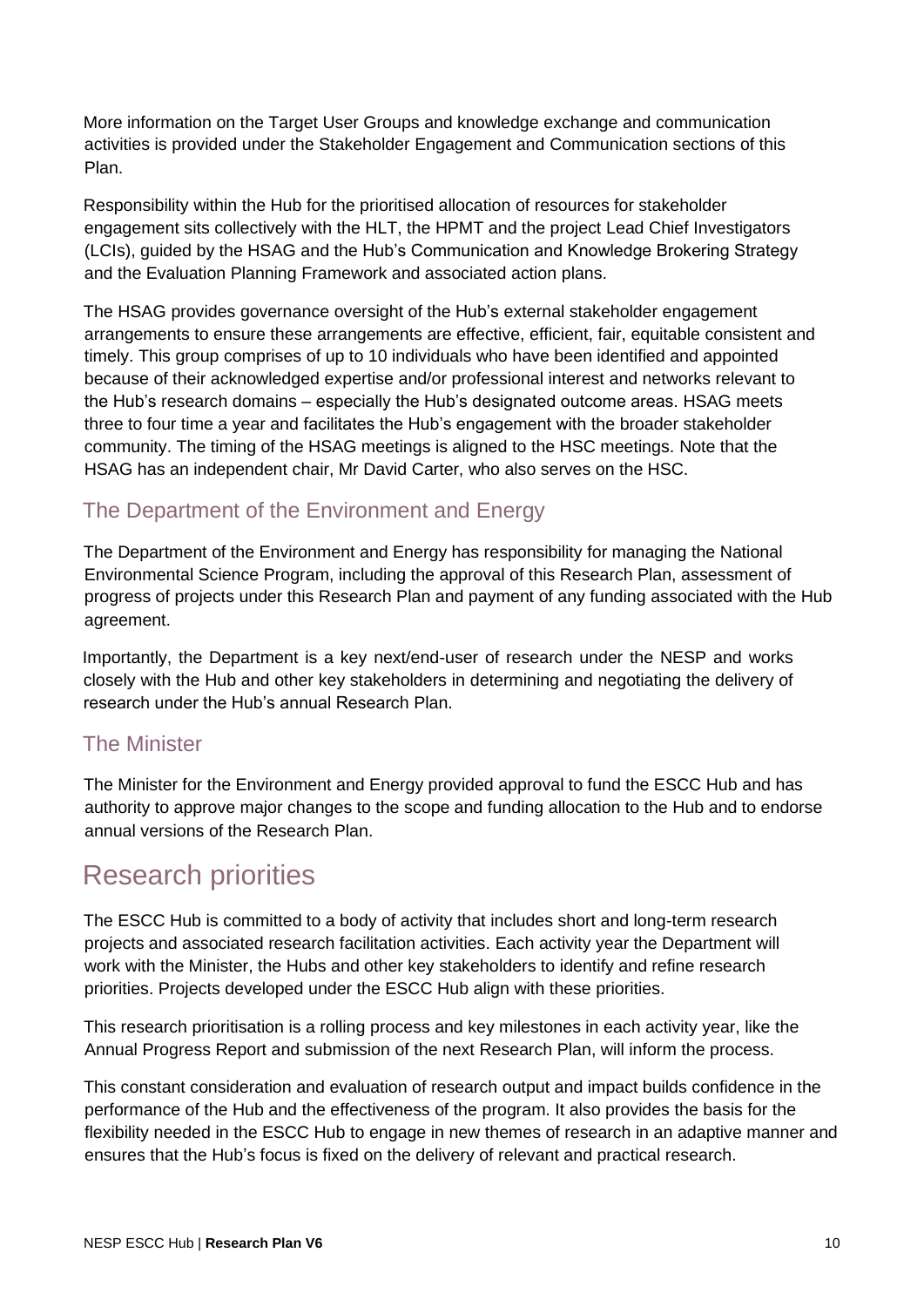

Broadly, the research priorities for the ESCC Hub are:

#### *a) Building the utility of Earth systems and climate change information*

- 1. Work with our partners and NESP to establish a National Centre for Coasts and Climate and continue to collaborate with the National Centre for Coasts and Climate as it undertakes climate change research and activities, including blue carbon research.
- 2. Engage with stakeholders to ensure that the information is being provided in a manner which supports decision-making and is meeting the needs of end-users including business, government and Indigenous people. This includes contributing Australian and Southern Hemisphere climate information, analysis and expertise to global initiatives such as the Intergovernmental Panel on Climate Change and climate modelling projects (e.g. Coupled Model Intercomparison Project) to ensure that Australia benefits from the international analysis efforts that shape global discussions on climate change.
- 3. Collaborate across NESP hubs to ensure that Earth systems and climate change research informs the broader program. This would include provision of nationally consistent and targeted regional climate projections and information relevant to specific issues, such as threats to marine and terrestrial ecosystems and ocean acidification and the cumulative impacts of climate change and other environmental pressures.
- 4. Develop and enhance Australia's national capability in Earth system and climate simulation through ongoing improvement of the Australian Community Climate and Earth System Simulator (ACCESS) in the areas of accessibility and simulation performance.

#### *b) Improving our understanding of how the climate system may change in the future.*

- 1. Investigate how human activities will continue to influence the carbon cycle and change the chemistry and physical state of our oceans, atmosphere and terrestrial systems.
- 2. Improve understanding and simulation of Southern Hemisphere climate drivers in our climate models (especially ACCESS) to increase our confidence in projections of likely future climate change at multi-annual to multi-decadal time scales. Improve our understanding of how climate variability (e.g. El Niño–Southern Oscillation) and the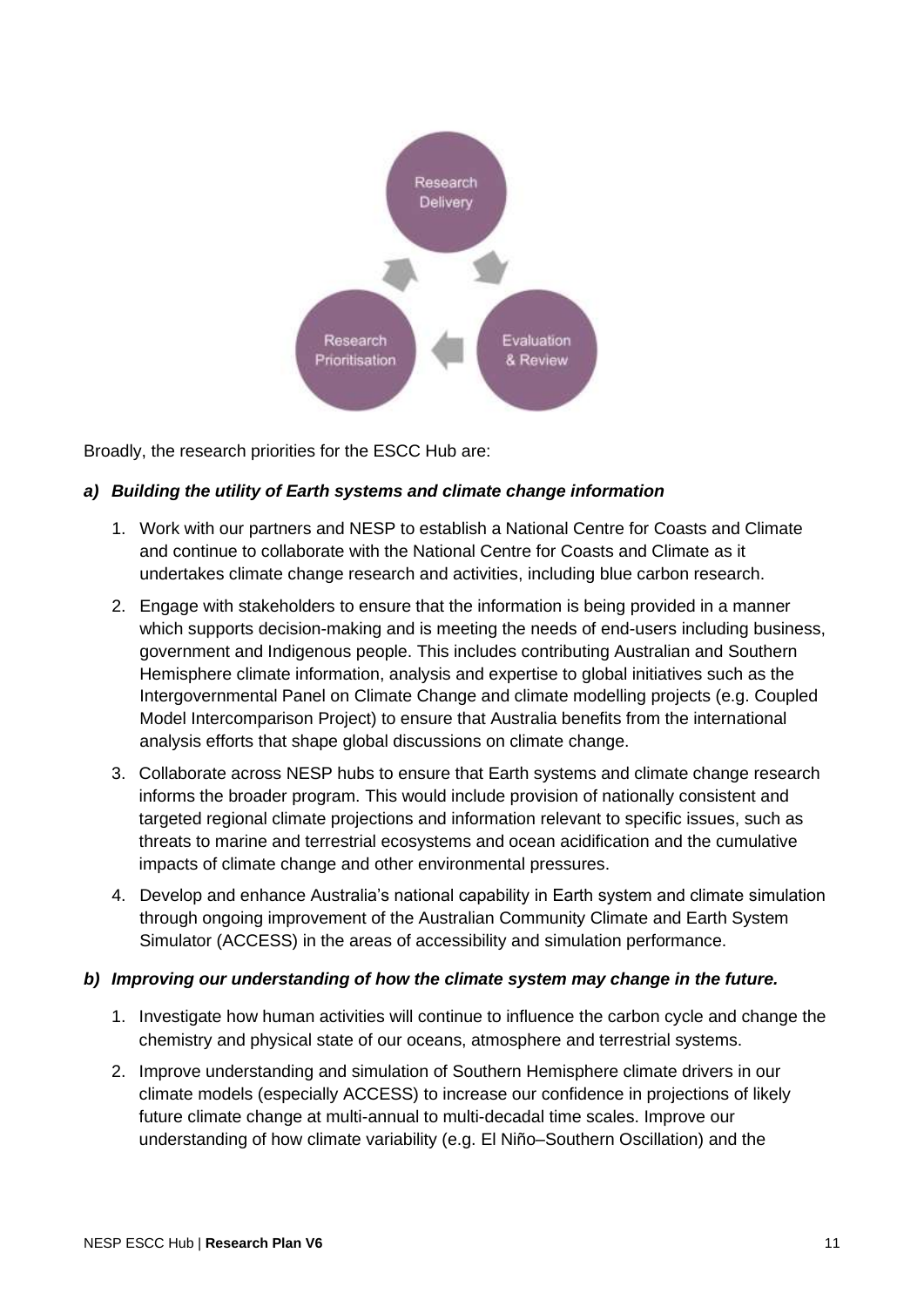frequency, intensity and extent of extreme events (e.g. tropical cyclones and droughts) may change in the future.

- 3. Further develop our ability to simulate and provide regional information on future climate, from years to decades.
- 4. Consider low likelihood but high impact consequences of climate change for Australia to improve risk management decisions.
- 5. Use improved climate projections and understanding of the drivers of climate to inform understanding of climate and coastal interactions.

#### *c) Improving our observations<sup>1</sup> and understanding of past and current climate*

- 1. Use observations of greenhouse gases and the Australian regional carbon budget to track changes and improve our understanding of how the different components of the natural and human elements of the carbon cycle interact and influence each other.
- 2. Identify how the different scale drivers of the climate system interact in the Southern Hemisphere to generate our past and current climate.
- 3. Improve analysis methods used for Australian climate change research and examine the current and past patterns and trends in climate variability and extremes in the Southern Hemisphere, with an emphasis on the Australian region, including the ocean.
- 4. Analyse robust observational records of our atmosphere, oceans, cryosphere and terrestrial systems to undertake detection and attribution studies in order to identify and explain significant changes in our current climate.

From these priorities, cross-cutting issues across NESP specifically relevant to the ESCC Hub indicate that research undertaken under all Hub priorities should:

- consider the impact of climate change in the research design, delivery and recommendations, as appropriate
- consider the social and economic value of the environmental asset/s and research outcomes, as appropriate
- where possible, and where other considerations are equal, be targeted at areas with high conservation value such as National and World Heritage places and Ramsar wetlands
- be designed with consideration of how it may interest and integrate with the priorities of other NESP Hubs.

<sup>1</sup> This priority does not imply that the Hub undertakes primary observations. It is primarily a user of observations that are the responsibility of others. This includes national research infrastructures, such as the Marine National Facility (Investigator), Integrated Marine Observing System (IMOS), and Terrestrial Ecosystem Research Network (TERN), as well as operational agencies such as the Bureau of Meteorology and Australian Antarctic Division.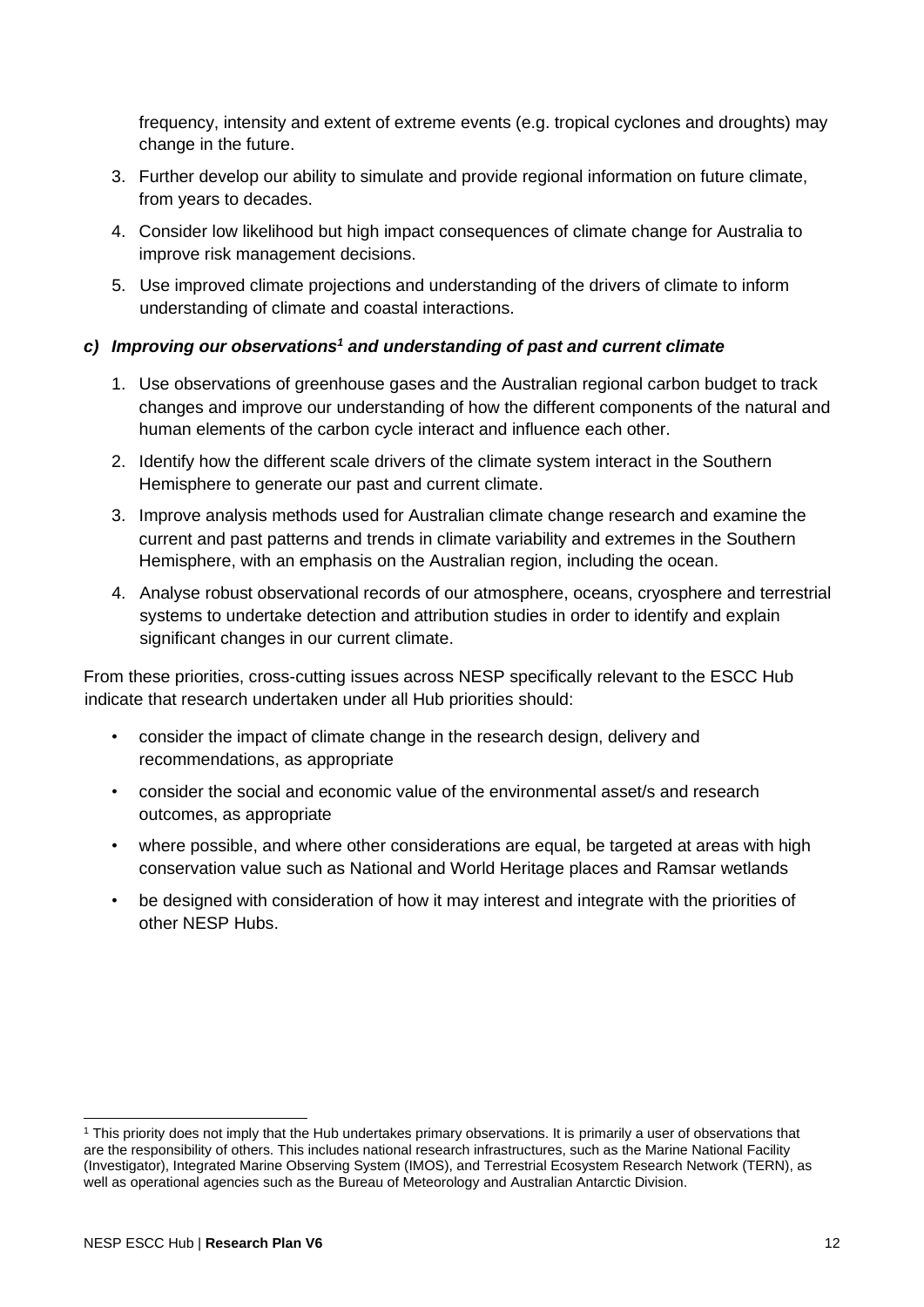## <span id="page-12-0"></span>Progress towards addressing research priorities

The Hub has made significant progress in 2019 towards addressing its research priorities through its science capability projects, case studies and Indigenous activities.

Research projects 2.1 to 2.11, which began in RPV2 in July 2016, concluded in June 2019 producing a wide range of outcomes which contribute to the Hub's progress towards the research priorities. A list of completed research projects and outputs funded under the ESCC Hub is available on the Hub's website, [www.nespclimate.com.au.](http://teams.csiro.au/units/nesp/hubcentral/Hub%20Central%20document%20library/Research%20Planning/RPV6/www.nespclimate.com.au)

A new series of 18-month research projects 5.1 to 5.9 (Attachment A) started in July 2019, building on the earlier projects with a greater emphasis on research synthesis and path to impact.

## <span id="page-12-1"></span>Expected outputs and outcomes

The expected outcomes of the NESP are to produce research that:

- a) enhances our understanding of Australia's environment, climate and weather
- b) is communicated clearly to relevant stakeholders and the general public
- c) is discoverable and accessible
- d) informs decision-making and addresses environmental priorities.

Research under the NESP is expected to inform policy and program delivery within the Department of the Environment and Energy. More broadly, it will engage and inform all key stakeholders with an interest in the outputs of environmental and climate science research, including state and local governments, business and industry, community groups, Indigenous land managers (or Indigenous communities) and education institutions.

### <span id="page-12-2"></span>Hub outputs and outcomes

In the context of these NESP outcomes, the Hub's goal (see also Figure 1) is:

*To ensure that Australia's policies and management decisions are effectively informed by Earth systems and climate change science, now and into the future*.

Achieving this goal requires a portfolio of integrated research across the land, oceans and atmosphere domains; using modelling, simulations, projections, process studies and analyses of observations; and ensuring the provision of information to next- and end-users, and other stakeholders.

Within the scope of the Hub's research priorities, Hub-level outcomes were determined to better focus the Hub's research portfolio. These were based on information contained in relevant national strategies and plans, including: Australia's national science and research priorities [2015]; the National Marine Science Plan [2015]; the National Climate and Resilience and Adaptation Strategy [2015]; the former National Climate Change Science Framework [2009]; and relevant end-user needs assessments (some of these were done by the Hub partners).

Through this process, the Hub identified the top five climate challenges facing Australia as the Hub's outcomes (Figure 3). The Hub's portfolio of research projects is designed to address these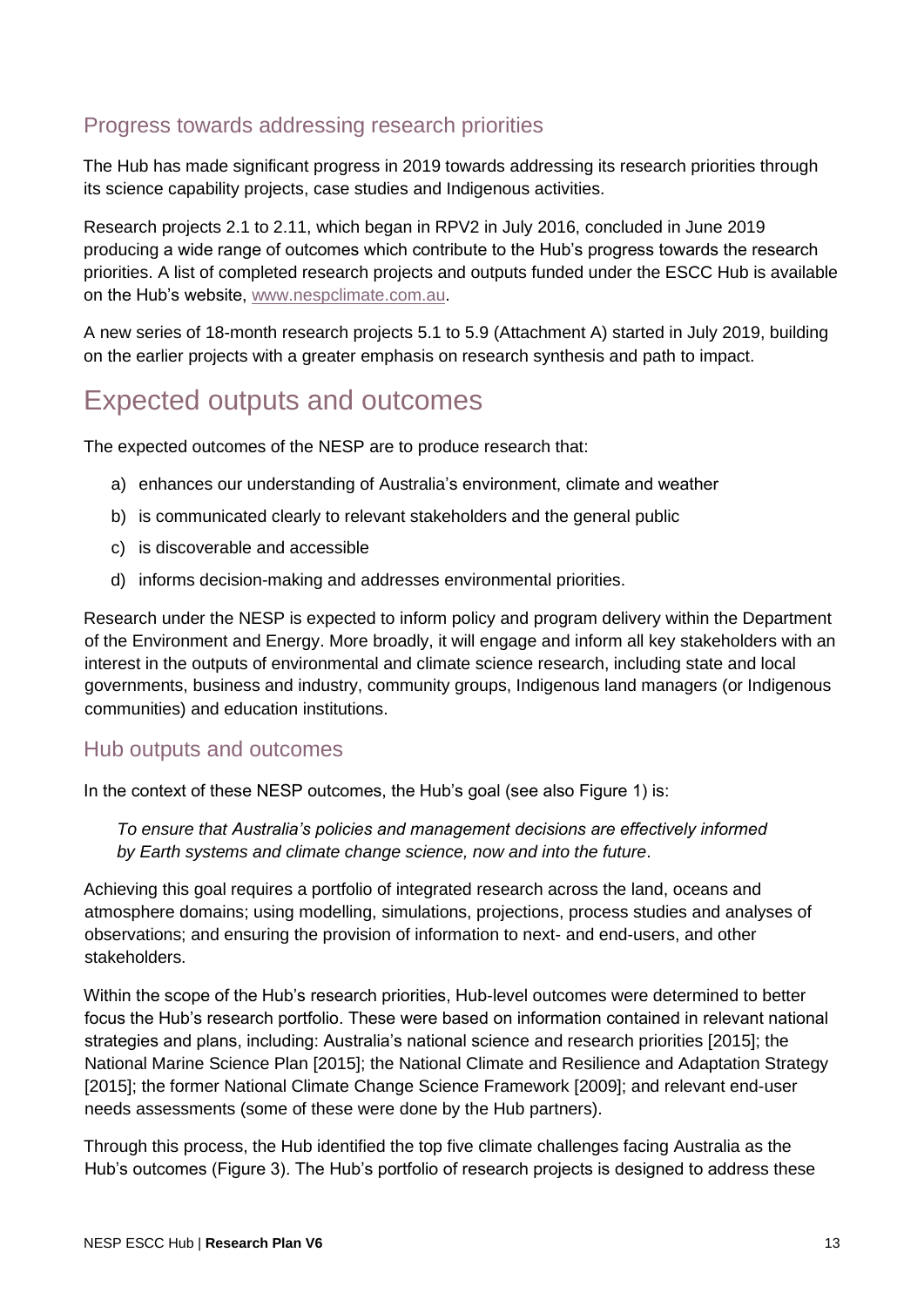outcomes at a sectoral level and thereby deliver impact and benefit for Australia. Additional and important climate challenges, in the health, heritage, infrastructure, and national security/defence sectors, are also acknowledged and will be indirectly addressed by the Hub's research to varying degrees.

These five ESCC Hub outcomes are being continually validated through our stakeholder engagement, including end-users at federal, state and local government level, natural resource management (NRM) groups, Indigenous communities and the private sector. To date, the outcome areas for the Hub have resonated strongly with our stakeholders.

## CLIMATE CHALLENGES FOR AUSTRALIA

| Future hydroclimate and water resources<br>More effective water resources planning, management, infrastructure and<br>investment                                                                  |
|---------------------------------------------------------------------------------------------------------------------------------------------------------------------------------------------------|
| Food security, ecosystems and natural resource management<br>More effective decision making and planning through better climate information at<br>multi-annual to multi-decadal timescales        |
| Carbon cycle and Australia's future warming<br>Australia's emissions mitigation policy responses are informed by tracking past,<br>and predicting future, changes in greenhouse gases             |
| Changes in coastal climate<br>Coastal planning and development decisions are informed by nationally coordinated<br>data and information on changing sea levels and climate in coastal regions     |
| Extremes and disaster risk reduction<br>Greater resilience to extreme weather and climate events through improved<br>knowledge and better quality, relevance and delivery of targeted information |

**Figure 3: Earth Systems and Climate Change Hub climate challenges (outcomes)**

In addition to these five sectoral-focussed outcomes are a further four, largely Hub-centric crosscutting and capability-oriented outcomes that were identified in Research Plan V1:

- A national climate and Earth system simulation capability providing Australia with the ability to prepare and plan for, and manage, the societal, economic and environmental risks associated with climate variability and change.
- Nationally consistent and targeted climate information (data, knowledge and products) for the Australian region that informs and provides the evidence base for:
	- o adaptation, planning, and mitigation responses and decision-making.
	- o decision-making to enhance resilience, productivity and better manage climate risk.
- Enhanced end-user capacity in the effective use of Hub research outputs.
- A vibrant and critical mass of Australian capability in Earth system and climate science; deeply engaged with global climate research activities that deliver benefit to Australia.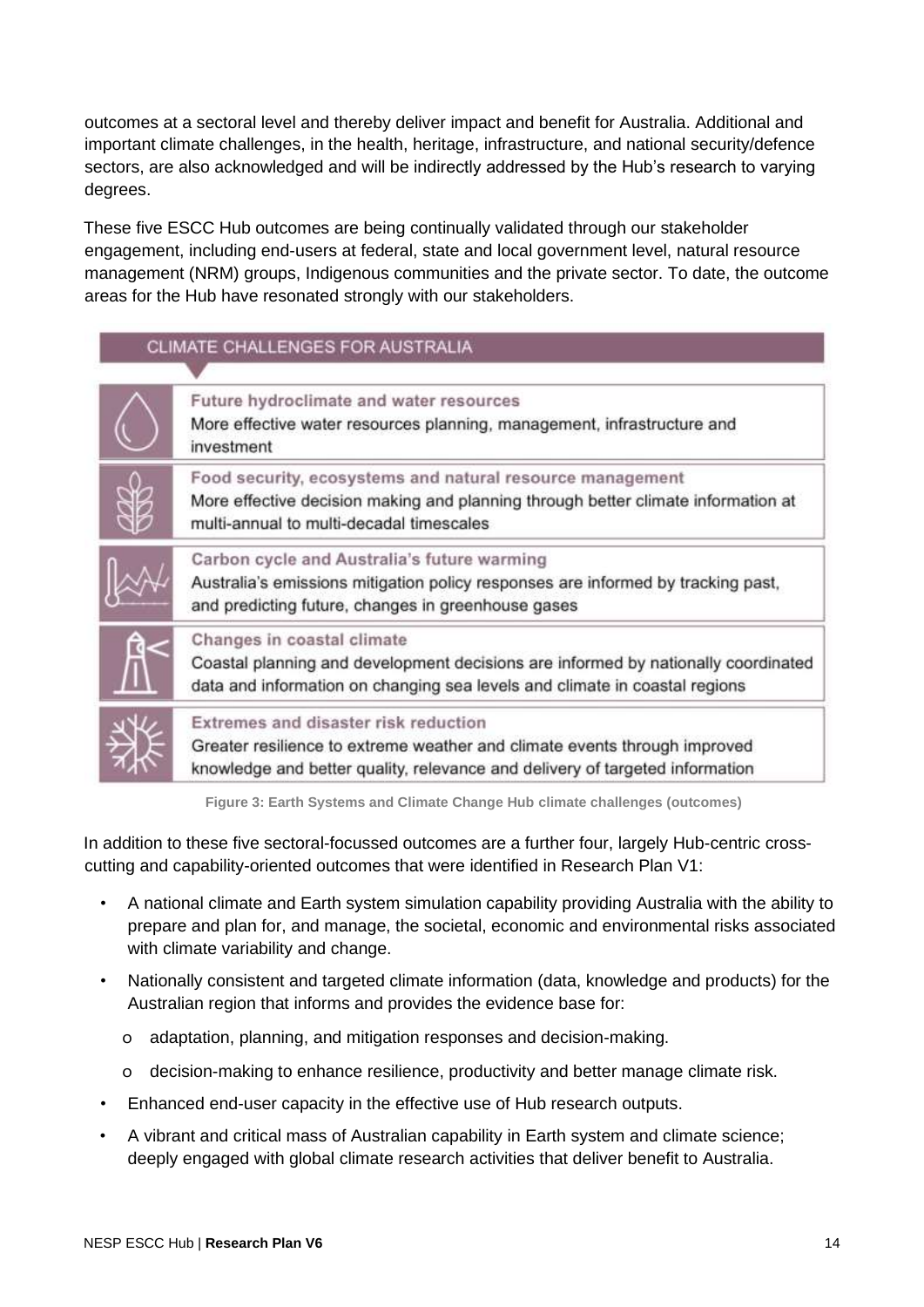All outcomes align strongly with the following adaptation principles that underpin the Australian Government's National Climate Resilience and Adaptation Strategy:

- *Good adaptation avoids passing risks onto future Australians* this requires future projections of climate that allow the consequences of future greenhouse gas emissions scenarios to be quantified, and to inform society about its adaptation and mitigation choices.
- *The changing climate is considered when making decisions now and into the future.*
- *Decisions are informed by the best available information.*

## <span id="page-14-0"></span>Target User Group outcomes and impacts

Leveraging off the learnings from the research and stakeholder engagement undertaken as part of RPV2, 3 and 4, in RPV5 the Hub identified six Target User Groups to focus its knowledge exchange, stakeholder and Indigenous engagement activities and associated communication activities and thereby to facilitate path-to-impact for the Hub. The user groups include federal, state and local governments, government authority agencies, the financial services sector and Indigenous communities.

A suite of tailored outputs will be produced by the Hub to address the priority data and information needs of these user groups, which in turn is expected to realise multiple impacts over the short-tomedium term (within the life of the Hub) and also the medium-to-longer term (beyond the life of the Hub). The outputs are specifically designed to align with and be informed (if not produced directly) by the Hub's research projects and will also be facilitated by one or more customised research facilitation activities (i.e. indigenous activities, case studies or engagement activities) undertaken in collaboration/active participation with the user groups. A list of the Hub's current research facilitation activities can be found at [Attachment B.](#page-49-0)

The expected impact from the Hub's Target User Groups will be the primary (but not only) unit of measurement for the Hub's impact evaluation, which will be implemented according to the Hub's Evaluation Planning Framework and associated action plan.

## <span id="page-14-1"></span>ESCC Hub program logic

The detailed program logic for the Hub (*Appendix 1*) and the summary schematic in Figure 4 show how the Hub's research links to its goal, research priorities and outcomes.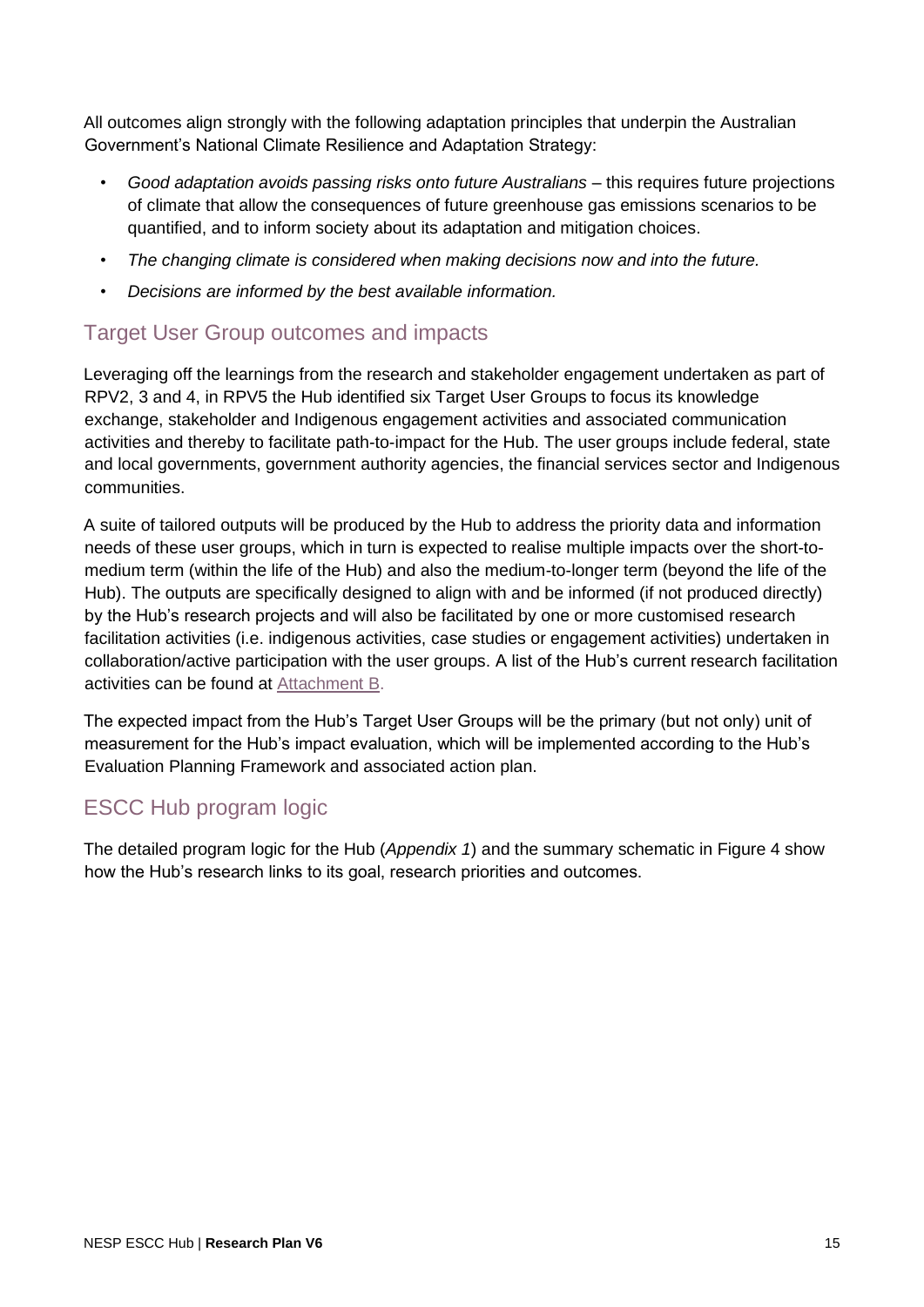

**Figure 4: Summary schematic of NESP Earth Systems and Climate Change Hub program logic** 

The program logic also describes the core capability within the Hub, which is critical to delivering the outcomes and providing flexibility. The project research areas are all strategically important priorities for the partner agencies, meaning that the Hub leverages significant research capability from the partners. This critical mass of core capability is also one of the Hub's approaches to managing the risks associated with key skills and expertise). Each of the partners is committed to maintaining a critical mass capability in those priority research areas that underpin the capability research projects proposed in RPV6.

The Hub's research project portfolio has been developed as an integrated body of work to ensure that, collectively, all projects deliver to the Hub outcomes described in Figure 4. Several projects deliver path-to-impact through other projects via next-users rather than directly to end-users. Furthermore, the outputs from some projects primarily address just one or two outcomes, while the outputs from other projects addresses multiple outcomes.

The proposed research projects (outlined in [Attachment A\)](#page-40-0) represent what can be achieved with the funding available. While some projects may seem ambitious in terms of their goals, in fact the research proposed is often modest given the magnitude of the challenge and the potential for onground impact. The Lead Chief Investigators, HLT and partners have carefully reviewed the project proposals to ensure that the research can be delivered within the time and resource constraints of the Hub.

It is important to note and recognise that many of the Hub's projects (e.g. projects on ocean change, ACCESS and carbon sinks and sources), while coherent and self-contained, are part of a larger effort within the partner agencies and the broader Australian research community. This means that the Hub's research relies on outputs from other programs or organisations (i.e. ocean observations from the Integrated Marine Observing System, IMOS), and research by other research organisations and programs are in turn reliant on the research outcomes from the Hub.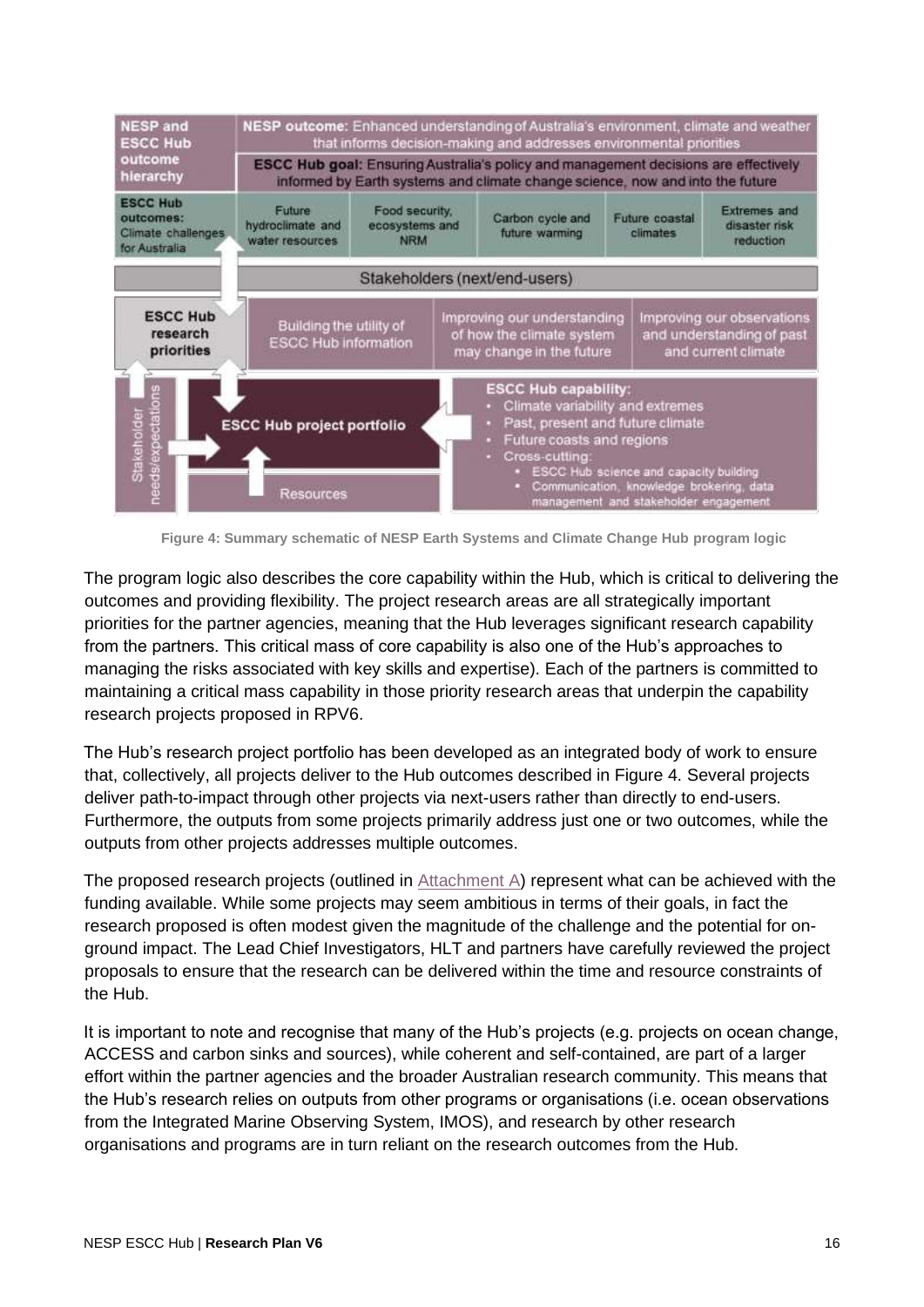Outputs from the Hub are targeted towards meeting the needs of key stakeholders (both next and end-users) and support our goals and outcomes. They broadly fall into two categories:

- **Outputs that provide scientific and technical information and credibility:** Enhanced models; data and information; analyses, simulations and projections; data access and analysis tools; journal publications, technical reports and high-value information products.
- **Outputs that support the Hub's communication, knowledge exchange, outreach and capacity development:** Stakeholder engagement activities, websites and content; nontechnical summaries, brochures and reports; multi-media content and training; postgraduate and professional development and training; professional and public fora (training workshops, seminars, conferences, etc.).

Table 1 describes the generic types of research outputs that will be delivered, either through the research projects and/or via the Hub's research facilitation activities (described in [Attachment B](#page-49-0) and in the Hub's Communication and Knowledge Brokering and Indigenous Engagement and Collaboration strategies).

Output types 1–4 primarily address the specific scientific and technical needs of next/end-user. In RPV5 onwards, the Hub's output types increasing address the more general communication, knowledge brokering, and outreach needs of next/end-users, types 4–7.

| <b>Type of output</b>                                                                                                                                                                                                                                                       | <b>Purpose</b>                                                                                                                                                                                                                                                                                                                                                                             | <b>Comments</b>                                                                                                                                                                                                                                                                                                                                      |
|-----------------------------------------------------------------------------------------------------------------------------------------------------------------------------------------------------------------------------------------------------------------------------|--------------------------------------------------------------------------------------------------------------------------------------------------------------------------------------------------------------------------------------------------------------------------------------------------------------------------------------------------------------------------------------------|------------------------------------------------------------------------------------------------------------------------------------------------------------------------------------------------------------------------------------------------------------------------------------------------------------------------------------------------------|
| 1. Research publications<br>Journal papers<br>a)<br>Conference papers<br>b)<br>Technical/summary reports<br>c)                                                                                                                                                              | Peer review – establish quality and<br>$\bullet$<br>credibility of Hub research<br>Communication and exchange of<br>$\bullet$<br>knowledge                                                                                                                                                                                                                                                 | Publicly available, via links<br>$\bullet$<br>available on ESCC Hub<br>website                                                                                                                                                                                                                                                                       |
| 2. Data<br>Model data - hindcasts,<br>a)<br>current assessments and<br>future projections as digital<br>datasets, maps and similar<br>visualisation products<br>Observed data - past and<br>b)<br>current<br>Application-ready datasets<br>C)<br>Information products<br>d) | Peer review - establish quality and<br>$\bullet$<br>credibility of data and information<br>products<br>Deliver credible, peer-reviewed<br>$\bullet$<br>information for scientific<br>assessments, impact assessment,<br>adaptation planning and mitigation<br>responses<br>Data available for other users<br>$\bullet$                                                                     | Publicly available, via links<br>$\bullet$<br>on ESCC Hub website<br>Information products may<br>$\bullet$<br>be a combination of<br>modelled and measured<br>data, along with additional<br>analyses, to transform<br>these data into information                                                                                                   |
| 3. Model system, components and<br>tools<br>Enhanced or new model<br>a)<br>versions and/or systems<br>Enhanced or new sub-<br>b)<br>models, modules and/or<br>parameterisations<br>Diagnostic tools and/or<br>C)<br>frameworks                                              | Benchmarking to evaluate model<br>$\bullet$<br>performance and establish<br>credibility<br>Credible future climate simulations<br>$\bullet$<br>for research; assessment of<br>Australia's future climates under<br>different economic and emissions<br>scenarios; and input into regional<br>climate projections for impact<br>assessment, adaptation planning<br>and mitigation responses | Australia's national<br>$\bullet$<br>weather and climate<br>model system (ACCESS)<br>is the only global model<br>developed in the Southern<br>Hemisphere.<br>Where possible,<br>$\bullet$<br>participate in national or<br>international<br>benchmarking activities,<br>including submission of<br><b>ACCESS</b> simulations to<br>the CMIP6 coupled |

**Table 1: Earth System and Climate Change Hub outputs**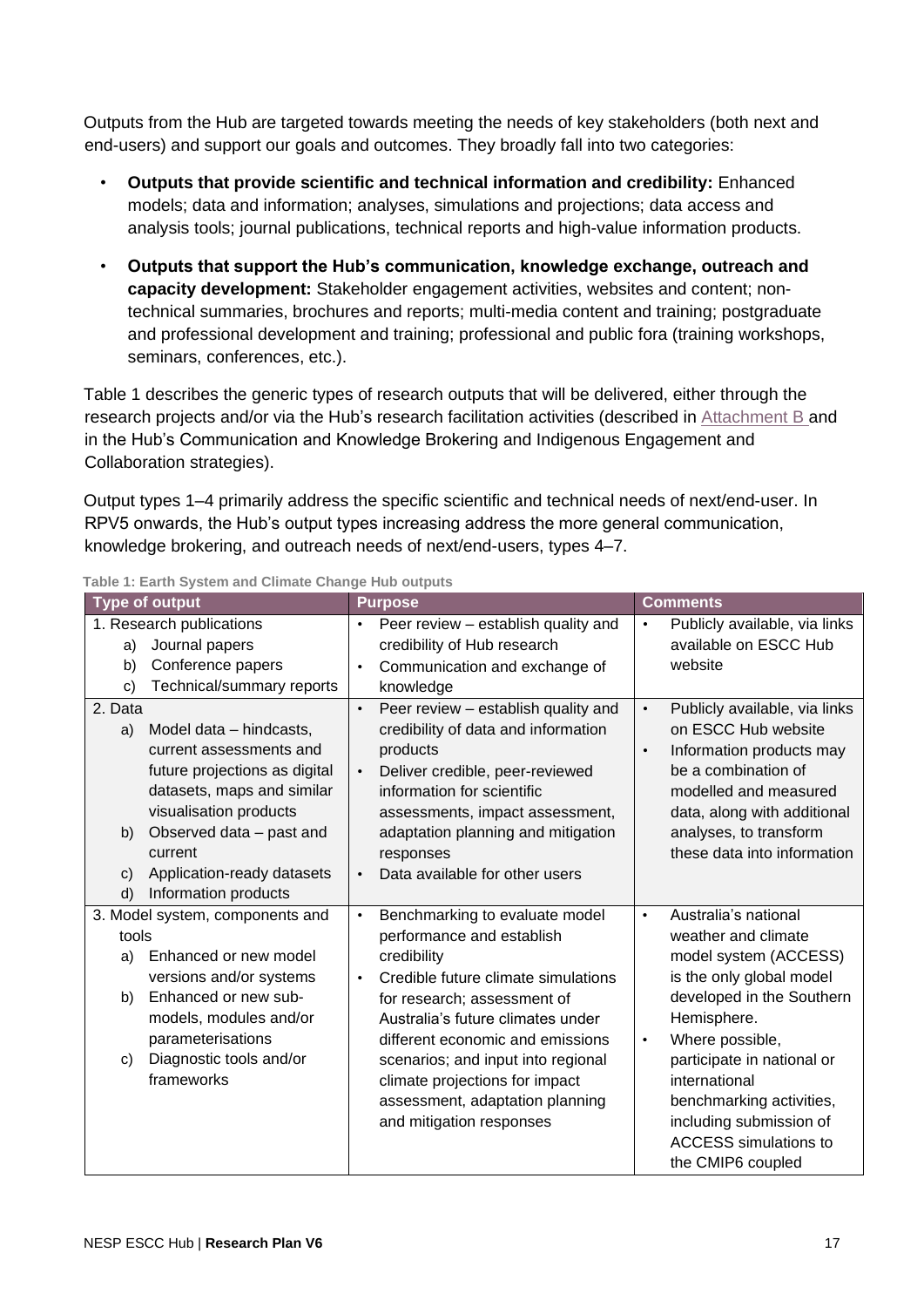|          |                                                                                                                                                                                                                                                                                                                                                                                                           | Improve model competitiveness,<br>$\bullet$<br>availability and accessibility for<br>researchers and/or end-users                                                                                                                                                                                                                                                    | climate model<br>intercomparison.                                                                                                                                                                                                                                                                                     |
|----------|-----------------------------------------------------------------------------------------------------------------------------------------------------------------------------------------------------------------------------------------------------------------------------------------------------------------------------------------------------------------------------------------------------------|----------------------------------------------------------------------------------------------------------------------------------------------------------------------------------------------------------------------------------------------------------------------------------------------------------------------------------------------------------------------|-----------------------------------------------------------------------------------------------------------------------------------------------------------------------------------------------------------------------------------------------------------------------------------------------------------------------|
|          | 4. Communication and knowledge<br>products<br>Targeted information<br>a)<br>products<br><b>Brochures</b><br>b)<br>Research<br>C)<br>facilitation/engagement<br>activities<br>Newsletters (including The<br>d)<br>Chirp)<br>Tailored products to<br>e)<br>support Indigenous<br>engagement, capacity<br>building and research                                                                              | Communication and knowledge<br>$\bullet$<br>exchange<br>Building knowledge and<br>$\bullet$<br>understanding<br>Deliver credible, peer-reviewed<br>$\bullet$<br>information for impact assessment,<br>adaptation planning and mitigation<br>responses                                                                                                                | Products will be made<br>$\bullet$<br>available via the ESCC Hub<br>website and stakeholder<br>networks.<br>Social media will be used to<br>$\bullet$<br>promote products and<br>stakeholder engagement<br>activities.<br>Products will be derived<br>$\bullet$<br>from research project<br>materials as appropriate. |
| 5.<br>6. | Communication and<br>engagement<br>activities<br>Regular engagement with<br>a)<br>stakeholder networks.<br>Research<br>b)<br>facilitation/engagement<br>activities<br>Workshops and<br>C)<br>conferences<br>Seminars and forums<br>d)<br>Science informing policy<br>e)<br>events<br><b>Briefings</b><br>f)<br>Tailored activities to support<br>Indigenous engagement,<br>capacity building and research | A more active way to share and<br>$\bullet$<br>exchange knowledge and<br>information - either to a general or<br>specific audience - that facilitates<br>co-production, feedback, problem-<br>solving and value-adding.                                                                                                                                              | The Hub is holding:<br>annual, targeted workshops<br>$\bullet$<br>briefings to the<br>$\bullet$<br>government, states,<br>business sector and other<br>key stakeholders<br>regular engagement with<br>$\bullet$<br>key stakeholders to either<br>exchange knowledge or to<br>co-produce knowledge and<br>information. |
|          | 7. Training                                                                                                                                                                                                                                                                                                                                                                                               | Building the capacity of our next-<br>$\bullet$<br>users, end-users, general public<br>and Indigenous communities to:<br>understand the current state of<br>$\circ$<br>climate change science<br>effectively utilise the<br>$\circ$<br>information provided by our<br>Hub and other knowledge<br>providers<br>effectively use Hub models, data<br>and other products | For postgraduates: training<br>$\bullet$<br>activities will 'piggy-back'<br>on the world-class training<br>activities that the ARC<br>CLEX already provide.<br>For stakeholders: training<br>$\bullet$<br>activities will be provided<br>through our stakeholder<br>networks as appropriate<br>and affordable.        |

## <span id="page-17-0"></span>Communication and knowledge brokering

Integral to the success of the NESP in influencing decision-making is the clear and effective communication and brokerage of research outputs to key stakeholders. The Hub has developed and maintains a Communication and Knowledge Brokering (C&KB) Strategy that is available on the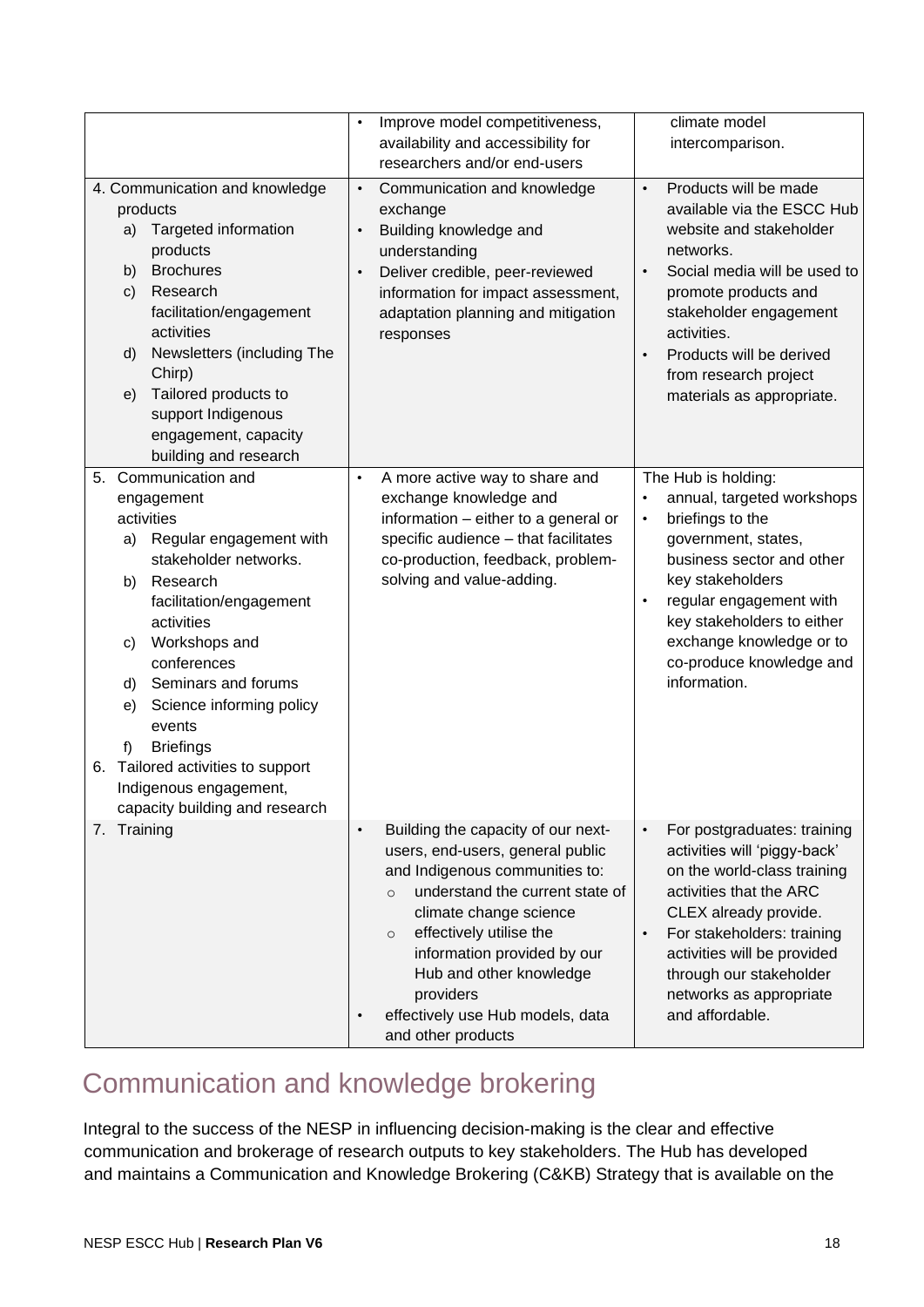Hub's website at [http://nespclimate.com.au/governance-and-reporting/,](http://nespclimate.com.au/governance-and-reporting/) and is underpinned by an internal action plan which describes detailed activities and products in more detail.

The strategy:

- strongly aligns with this Research Plan
- describes how the Hub will facilitate knowledge sharing between researchers and end-users
- includes activities that bring researchers, policy-makers and environmental managers together to facilitate evidence-based decision-making
- details the research products and communication material to be developed by the Hub
- describes how data produced by the Hub will be stored and made accessible to the general public
- identifies the Communications and Knowledge Brokering roles associated with these activities.

The purpose of the Hub C&KB Strategy is to:

- guide the development of strategic, proactive communication and knowledge exchange activities with key stakeholders, including target next/end-users and associated decisionmakers
- increase awareness, build support, exchange information and facilitate outreach and maintain engagement with these stakeholders and the broader research and general community in delivery of ESCC Hub projects and activities, and the NESP more generally
- facilitate development and management of productive stakeholder relationships, including collaborative partnerships where appropriate, in delivery of ESCC Hub research projects and activities
- facilitate (i) implementation of the Hub's Indigenous Engagement and Collaboration Strategy (ii) implementation of the ESCC Hub Evaluation Planning Framework, (iii) adoption of key ESCC Hub outputs by next/end-users, and (iv) management of attendant ESCC Hub operational risks
- facilitate realisation of agreed strategic ESCC Hub research outcomes and impacts (i.e. path-to-impact), including successfully meeting and where appropriate adding value to stakeholder expectations.

The specific objectives of the C&KB Strategy are to:

- promote and communicate the aim, objectives, activities and outputs of the ESCC Hub Research Plan through development of clear, targeted and accurate ESCC Hub communication products and services focussed on needs of next/end-users and other stakeholders [**communication**]
- manage the knowledge generated by the ESCC Hub including relevant data, information and associated products and services in a way that is secure, discoverable and accessible, and which meets agreed standards of quality assurance and control [**knowledge exchange**]
- develop and manage key stakeholder relationships and where appropriate collaborative partnerships to ensure that communication and knowledge brokering activities are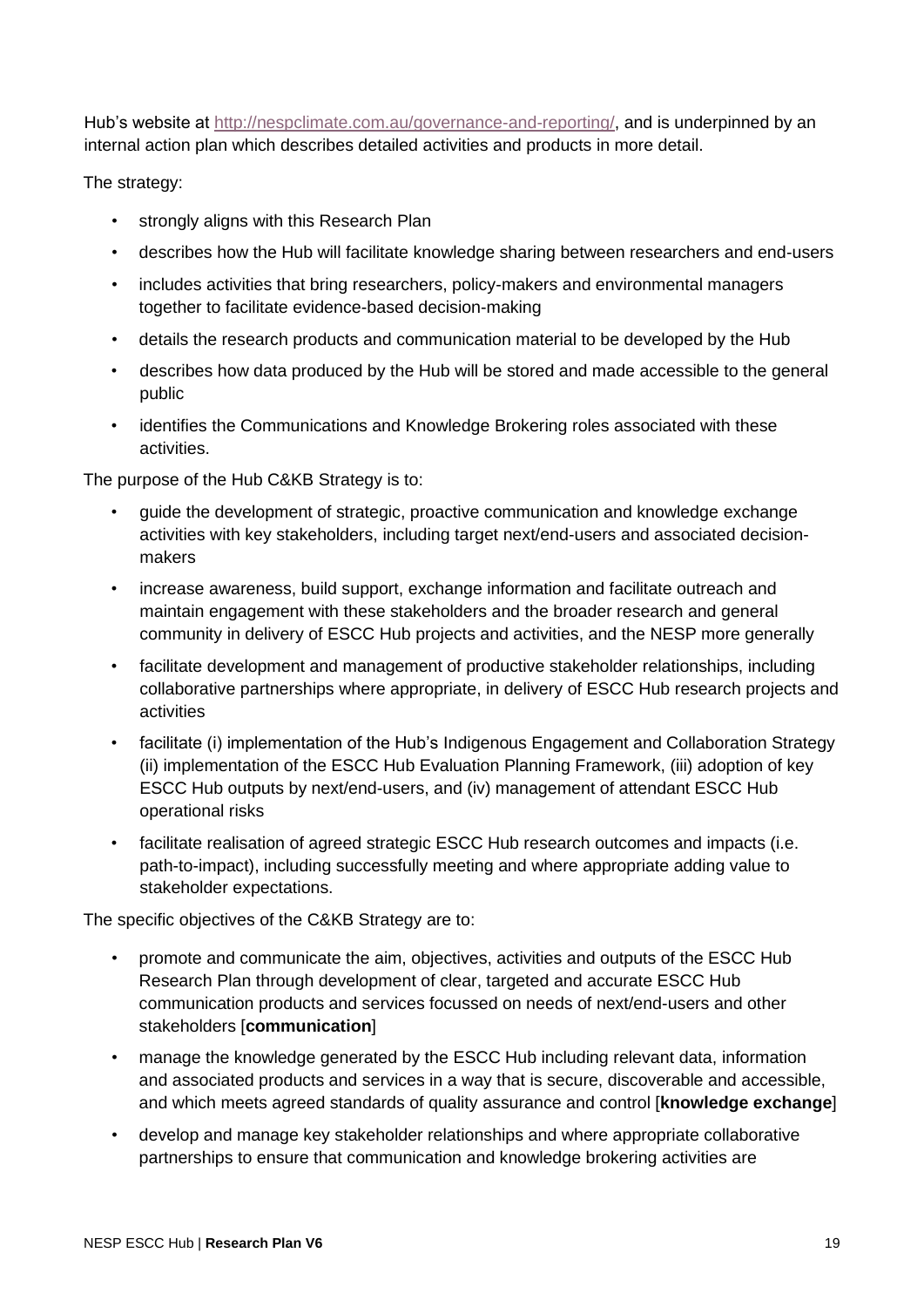strategically targeted to facilitate adoption and realisation of specified ESCC Hub outcomes and impacts [**stakeholder engagement**].

In this context, the C&KB Strategy is a key strategic document that is directly linked to the Hub's Indigenous Engagement and Collaboration Strategy and Evaluation Planning Framework (EPF), all of which inform the implementation of the Hub's annual Research Plan. As for the C&KB Strategy, the Hub's EPF also underpins the Hub's flexibility and responsiveness to accommodate changing priorities on an annual basis (e.g. through the operational development and implementation of annual research facilitation activities), in addition to the Hub's commitment to facilitating innovation and continuous improvement in research project-based service delivery.

<span id="page-19-0"></span>All communication and knowledge brokering functions and activities are directed and coordinated at the Hub level by the Hub Leadership and Program Management Teams. Delivery of general communication and knowledge brokering activities is primarily undertaken at the Hub level, and specific research-related communication and stakeholder engagement activities primarily undertaken at the project level. This approach ensures that individual research project outputs are appropriately targeted at next/end-user needs, consistent with broader provisions of the Hub's Research Plan and associated project portfolio. All research projects feature specific deliverables designed to contribute to the successful implementation of the Hub's C&KB Strategy and the realisation of the Hub's specified outcomes and a tangible path-to-impact.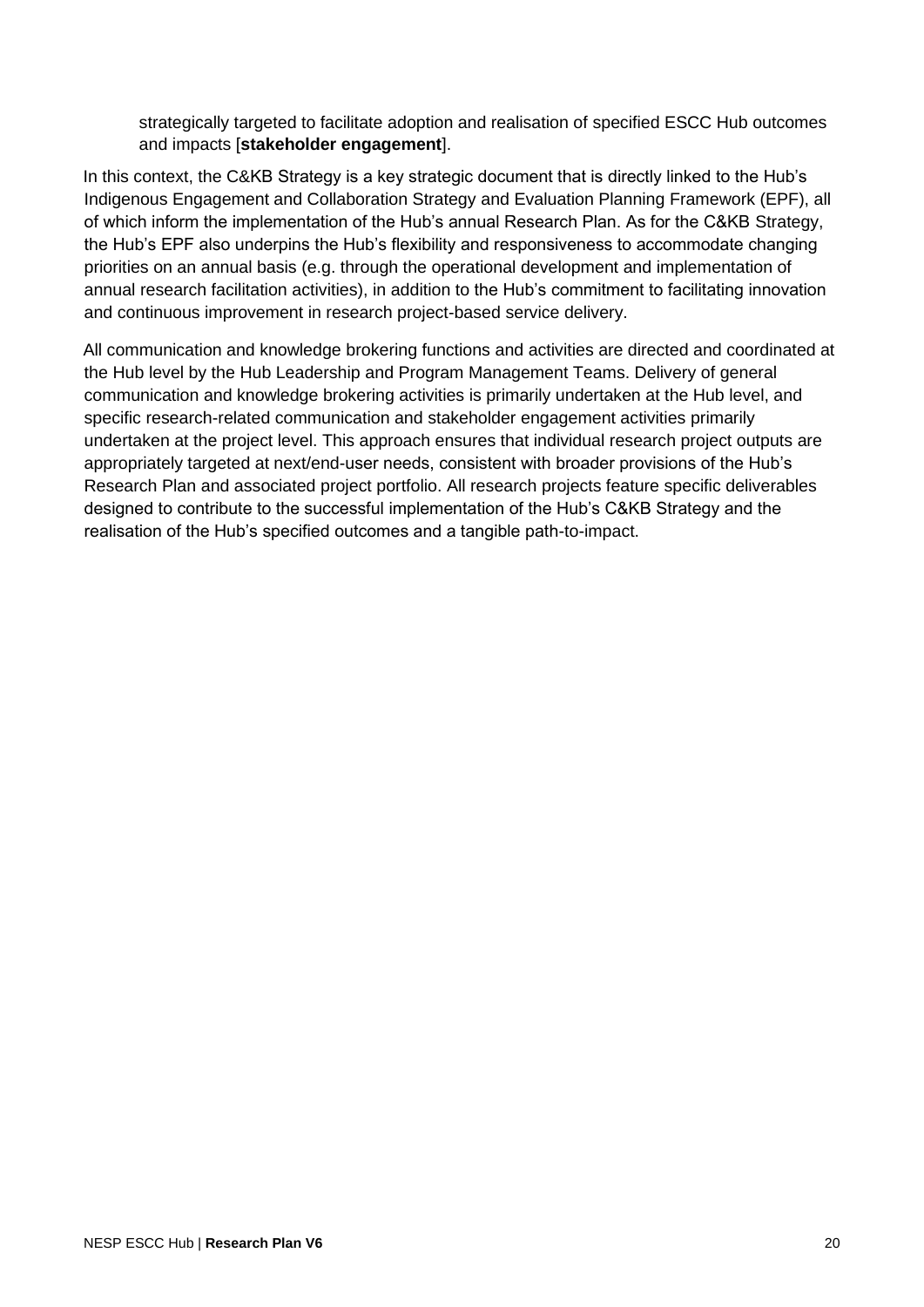## Research facilitation: knowledge exchange, co-production and communication activities

The proposed research facilitation activities (outlined in [Attachment B\)](#page-49-0), which involve knowledge exchange, co-production and communication activities and associated deliverables for RPV6, are focused on addressing the needs of the six Target User Groups (Figure 5) through the lens of the Hub's five designated national climate challenges (outcomes). This ensures specific outputs of the underpinning science capability projects will be focussed, centrally coordinated, operationally consolidated and ultimately optimised to address the key needs of the user groups. These activities will also serve as an important adjunct to the Hub's proposed impact evaluation. More specifically, the reaction of the Target User Groups to these activities will form the basis of the unit of management for evaluating Hub level impacts.



**Figure 5: Schematic of ESCC Hub path-to-impact via its six Target User Groups**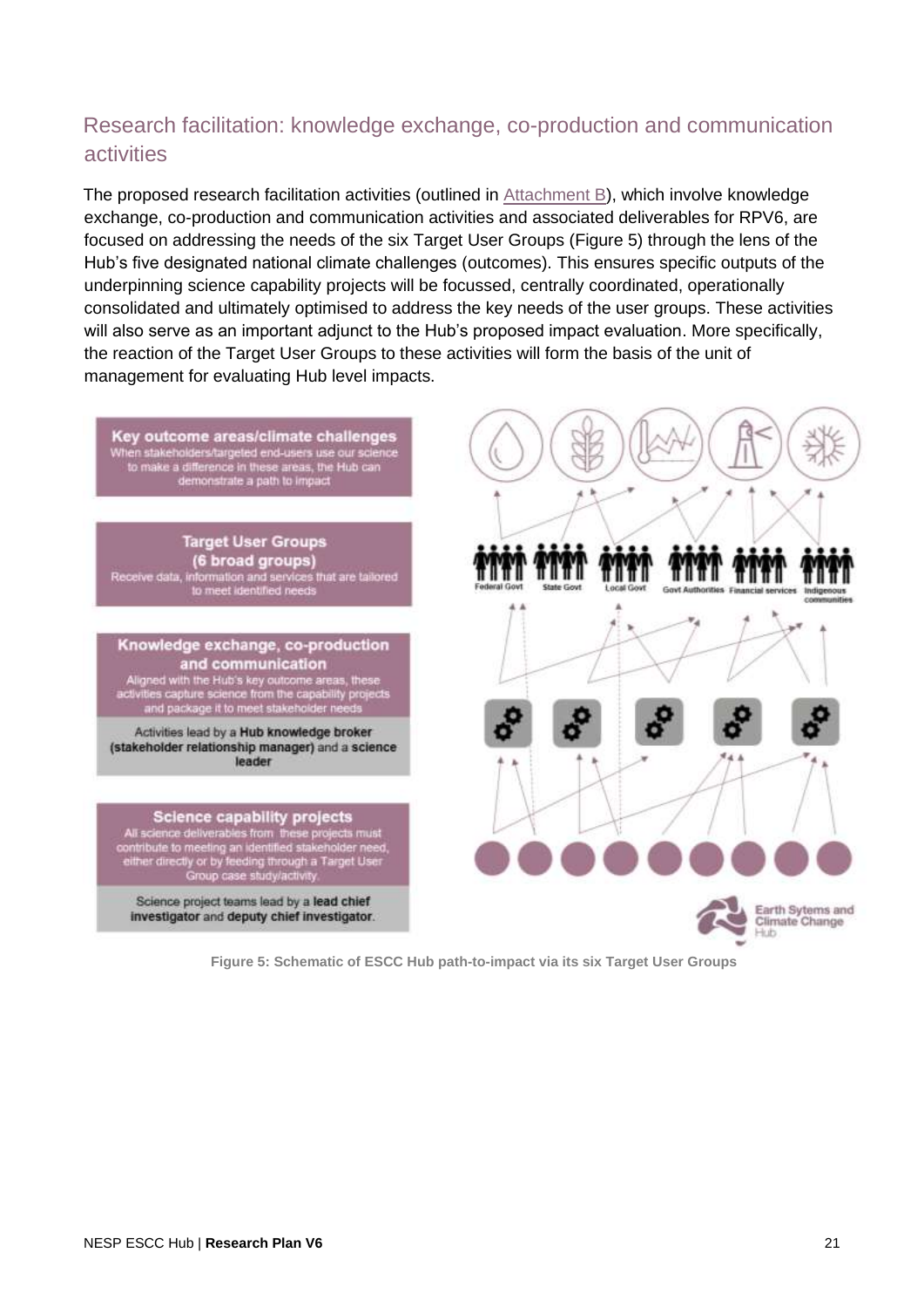Figure 6. below provides an overview of the specific end-user organisations identified under these six groups.

| Drawing on research information, data and products from all Hub research projects, the Hub will focus its research                                                                                                                                                                                         | <b>ESCC Hub Target User Groups</b><br>Knowledge exchange, co-production and research facilitation<br>facilitation activities around six target user groups:                                                                                   |                                                                                                                                                                                            |                                                                                                                                                                                                                          |
|------------------------------------------------------------------------------------------------------------------------------------------------------------------------------------------------------------------------------------------------------------------------------------------------------------|-----------------------------------------------------------------------------------------------------------------------------------------------------------------------------------------------------------------------------------------------|--------------------------------------------------------------------------------------------------------------------------------------------------------------------------------------------|--------------------------------------------------------------------------------------------------------------------------------------------------------------------------------------------------------------------------|
| <b>Federal Government</b><br>Department of the Environment and<br>Energy<br>Climate Adaptation, Risk and<br>ö<br>Science: Science Partnerships<br>Section (NESP); Natural Heritage<br>Office of Northern Australia<br>$\bullet$<br>Bureau of Meteorology<br>۰<br>Home Affairs<br>۰<br>Other NESP Hubs<br>٠ | <b>State Government</b><br>Dept of Environment, Land,<br>Water and Planning (Vic)<br>Dept of Water and<br>۰<br>Environmental Regulation<br>(WA)<br>Department of Planning,<br>Industry and Environment<br>(NSW)<br>Department of Primary<br>٠ | <b>Financial Services</b><br>Sector<br>Australian Institute of<br>Company Directors,<br>ABA, Insurance<br>Council Australia.<br>Investor Group on<br>Climate Change and<br>Rating agencies | Indigenous<br><b>Communities</b><br>· Yorta Yorta Nation<br>Aboriginal Corporation<br>• Torres Strait Regional<br>Authority<br>Tiwi Islands Land Council<br>Mackay Traditional Owners<br>Aboriginal Carbon<br>Foundation |
| <b>Government Authority Agencies</b><br>Great Barrier Reef Marine Park<br>Authority                                                                                                                                                                                                                        | Industry and Resources;<br>Department of Chief Minister<br>(NT)                                                                                                                                                                               | APRA, Australian<br>Securities and<br>Investments<br>Commission, Reserve                                                                                                                   | Banjelungup Aboriginal<br>Corporation<br>Central Land Council                                                                                                                                                            |
| . Murry Darling Basin Authority<br>World Heritage Sites Committees<br>٠<br>Shark Bay<br>Ō.<br>Gondwana rainforests<br>es:<br>۰<br>AFAC (National Council for Fire and<br>Emergency Services)<br>- Torran Cleate Dominand Authority                                                                         | <b>Local Government</b><br>• Hobson Bay Council<br>Greater City of Geelong<br>council<br>• Bass Coast Shire Council<br>• Kingborough Council                                                                                                  | Bank of Australia (via<br>Council of Financial<br>Regulators)<br>Other private sector<br>entities                                                                                          | Koinmerburra Aboriginal<br>Corporation<br>Malgana Aboriginal<br>Corporation<br>Northern Land Council                                                                                                                     |

Research facilitation activities will consist of case studies, engagement activities, Indigenous activities and related communication products. Activities will be co-produced, involving stakeholders, knowledge brokers and researchers

**Figure 6: ESCC Hub Target User Groups** 

The organisations identified under these Target User Groups represent a sub-section of the Hub's stakeholder network. The Hub does not have the resources to engage with all identified stakeholders. The end-users and stakeholders captured under the user groups are actively engaged with the Hub, have identified information, guidance or training needs which the Hub can assist with and have been assessed as providing strong path-to-impact outcomes. In many cases these research facilitation activities will act as pilot activities, where methodologies, products and guidance are developed and tested. Once developed, these methodologies and products may be rolled out to a broader cross-section of Hub stakeholders in RPV6 and beyond. In this way these activities, which are developed with and for specific and limited stakeholders, can be used by more stakeholders in the future, thereby extending the benefit, value and reach of these activities.

## <span id="page-21-0"></span>Delivering Hub impact through research facilitation activities

Since 2017 (RPV3) a suite of Hub and project-level research facilitation activities have been implemented on an annual basis alongside existing research projects.

The purpose of the research facilitation activities is to develop (in partnership with stakeholders) additional outputs (i.e. products and services) that are tailored to the specific needs of target stakeholders to facilitate path-to-impact for the Hub's existing portfolio of research projects. In practice, the research facilitation activities (which include Indigenous activities, case studies and engagement activities) are typically low-cost activities and outputs (\$10–50K) funded on a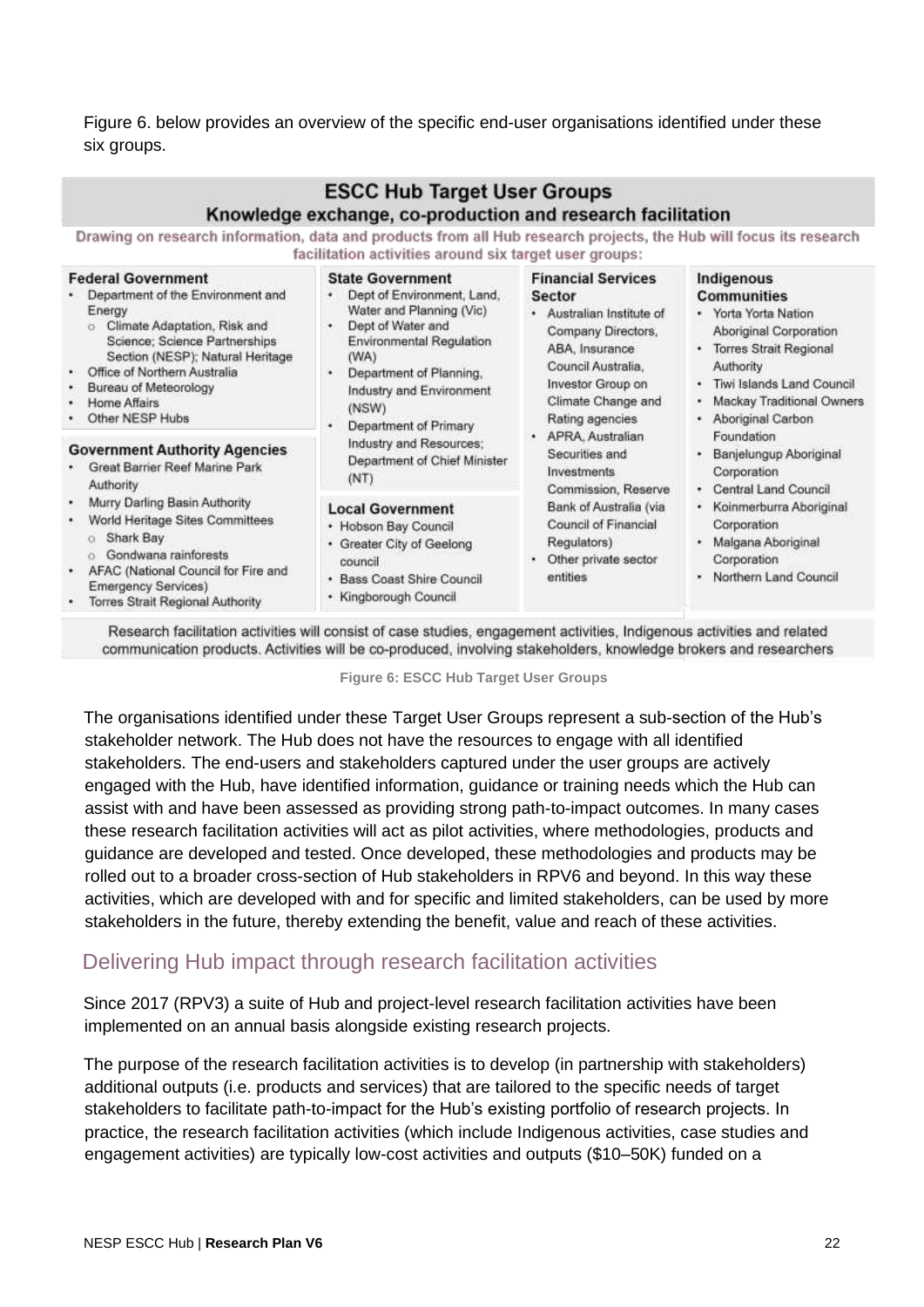discretionary basis by Hub central. Most of these activities are linked to one or more research projects, with input from project researchers.

Like the research projects, individual research facilitation activities are not intended to deliver impact in isolation, rather they contribute to the overall path-to-impact of the Hub.

These activities are also a key feature of the Hub's approach to supporting innovation and maintaining flexibility from year to year in order to respond to new and emerging priorities and opportunities identified by both the Department and key stakeholders.

The research facilitation activities are not defined as research projects for the purposes of the annual Research Plan development and approval process, rather an enhancement to and implementation of communication and knowledge brokering functions of the research projects and the Hub more generally.

Under RPV6 these case research facilitation activities (including Indigenous activities) have been identified through stakeholder engagement and discussions with key stakeholders both at the Hub and research project level.

### <span id="page-22-0"></span>Data accessibility

The NESP guidelines expect that all information (including research data) produced under the program is made publicly and freely available on the internet. The ESCC Hub recognises the need to promote open access to public sector and publicly funded information.

The Hub's approach to data and information management is covered in its Data Management Plan, which is available on the [Hub's website](http://nespclimate.com.au/wp-content/uploads/2018/07/ESCC-Data-Management-Plan_0418.pdf) (www.nespclimate.com.au).

The Hub is committed to ensuring that all data and information are discoverable by and available to stakeholders. Appropriate protocols have been developed to ensure that publications, products and metadata statements for each project are completed, collated and catalogued as per NESP guidelines. The Hub aims to make the metadata statements available on its external website in accordance with Departmental arrangements for NESP. The Hub leadership will also work with partner agencies to ensure consistency with relevant agency-specific data and information management arrangements.

The Hub ensures all peer reviewed journal articles produced by the Hub are made publicly available on the Hub's website, in accordance with the archive and open data access policies of each journal. In general, where a final publication cannot be made publicly available, a pre-print or authors manuscript will be made available.

Where appropriate, the Hub will use existing research infrastructure, developed under NCRIS, ACCSP and ANDS to curate and, where appropriate, distribute ESCC datasets. This specifically includes: the Earth Systems Grid at the NCI for CMIP data; IMOS and TERN data portals for oceans and terrestrial data; the Carbon Observatory for carbon cycle information; and CSIRO's Cape Grim greenhouse gas data website.

The Hub has also ensured that an inventory of ACCSP datasets is accessible to next- and endusers via a link on the ESCC Hub website to the ACCSP website, where the ACCSP metadata catalogue is stored so that these data are also curated and potentially available for further use. This IP resource is considered a critical and highly valuable input to the Hub's knowledge value chain.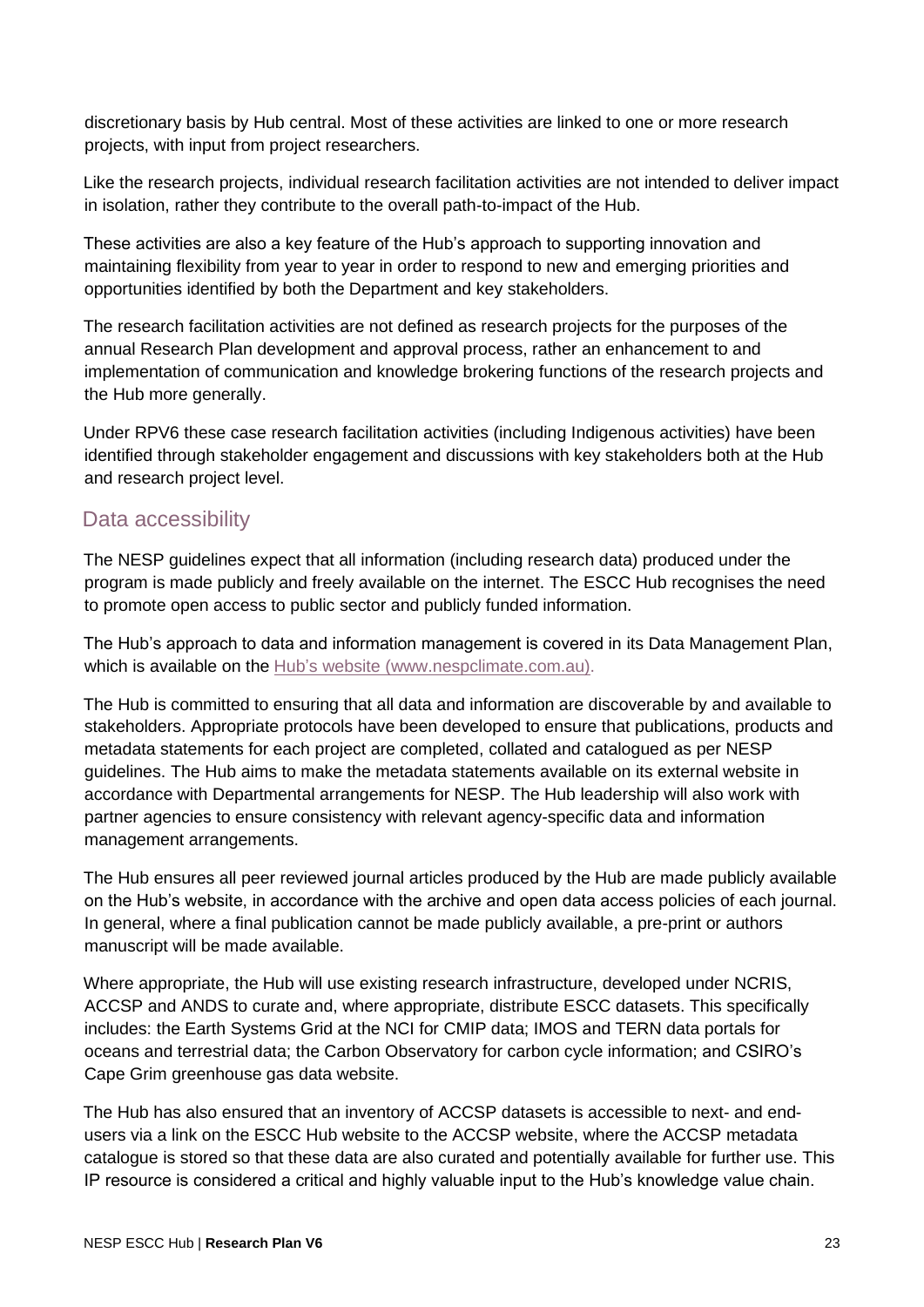The Hub will also be enhancing model systems—specifically ACCESS—with the goal of ensuring ACCESS can be used by the research community and model simulations are accessible. It is not envisaged that the ACCESS model will be publicly available, although those components developed within Australia are already open source (e.g. the CABLE [Community Atmosphere Biosphere Land Exchange] land surface model).

## <span id="page-23-0"></span>Monitoring and evaluation

## <span id="page-23-1"></span>NESP monitoring and evaluation plan

The NESP Monitoring & Evaluation (M&E) Plan provides the framework through which the progress and success of the Hub will be measured. It will enable clear performance assessment via a common set of high-level indicators used across the program, along with qualitative, narrative based reporting of project progress and impact.

Key M&E performance indicators for each NESP Hub will be aligned to a number of key themes:



Two important elements of the M&E Plan are annual project reporting and the biennial program evaluation.

## <span id="page-23-2"></span>Project and financial reporting

Under the terms of the NESP funding agreement, the following reports are required to be submitted to demonstrate Hub performance and project progress:

- **Annual progress report:** to be submitted in April of each year and describes, in quantitative and qualitative terms, the progress of work against the Research Plan.
- **Financial information and audit:** submitted with the annual progress report to show, amongst other matters, the budget and actual income and expenditure of the Hub, and in summary the other cash contributions and in-kind support.
- **A final report**: submitted at the conclusion of all Hub activity.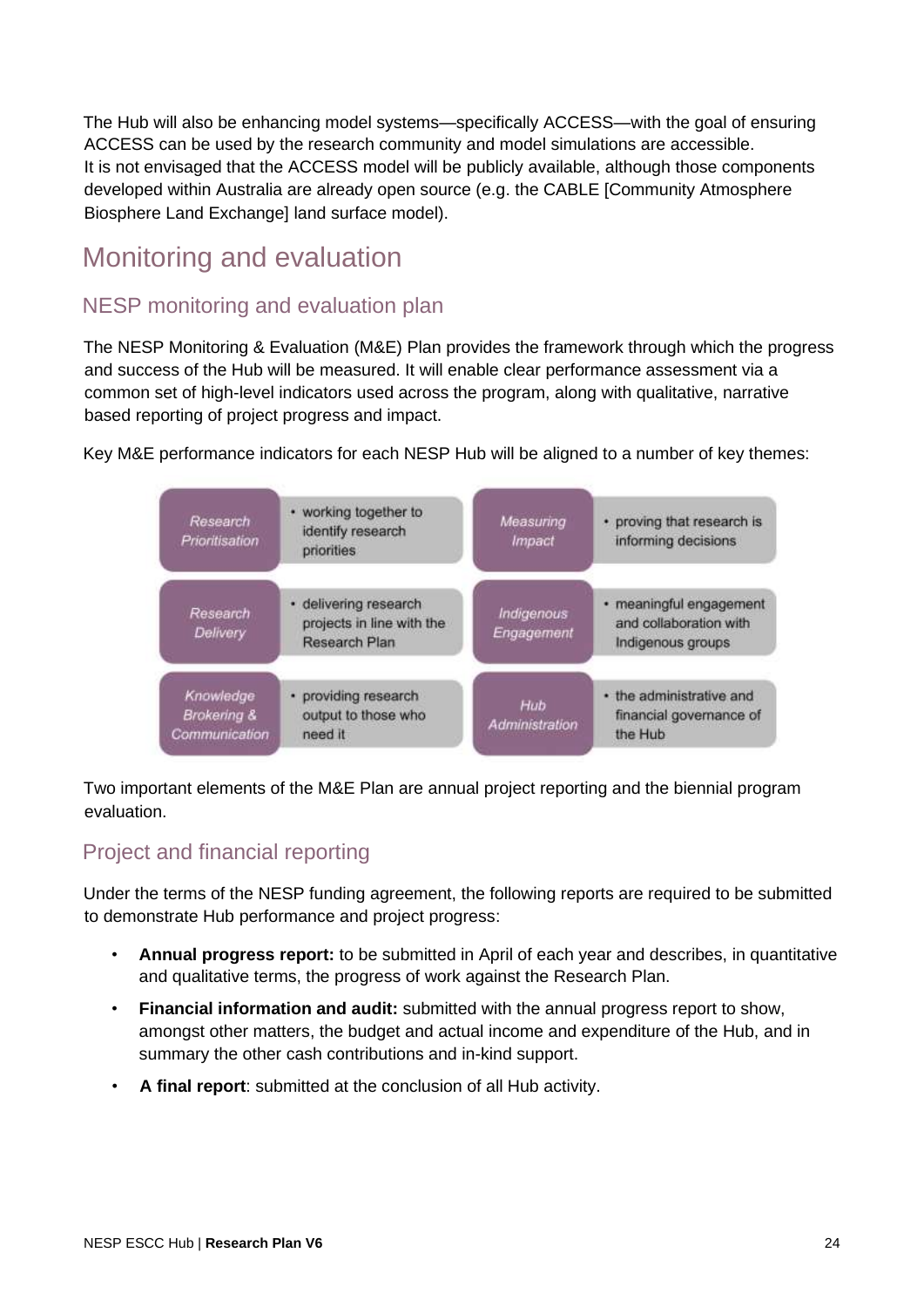## <span id="page-24-0"></span>NESP evaluations

Two evaluations were scheduled as part of the program. The mid-term evaluation used data from Research Plans, annual progress reports, surveys, interviews and focus groups and was completed in 2018. It made some suggestions for improvement but demonstrated that the program is on track to meet its outcomes. A final evaluation is scheduled for the program conclusion.

#### <span id="page-24-1"></span>Performance measures

The single key performance indicator for the NESP in the Department of the Environment and Energy's Annual Report is quantitative assessment that measures whether projects have at least one research user who is reporting that research outputs are being used for decision-making.

## <span id="page-24-2"></span>ESCC Hub Evaluation Planning Framework

The Hub's Evaluation Planning Framework (EPF) is designed to complement the overarching NESP M&E Plan relevant to all hubs. Specifically, the ESCC Hub's EPF outlines the process of developing and implementing evaluation planning at both Hub and project-level (including case studies and engagement activities). The framework ensures the process is outcome-focussed, targeted at nextusers and end-users, and delivers measurable impact.

The EPF features both a schematic 'program logic' (also referred to as a 'theory of action', provided in *Appendix 1)*, and key evaluation questions (KEQs), which define the critical success factors relevant to all aspects of Hub operations (day-to-day through to whole-of life), including:

- Hub administration, including general management and coordination
- implementation of the Hub's research project portfolio
- communication and knowledge brokering
- stakeholder engagement
- risk management
- realisation of sustainable, longer-term strategic outcomes and path-to-impact.

The EPF, through design and implementation of a specific Hub-level M&E action plan, also provides real-time performance monitoring and management through progress reporting, and review of how the Hub will assess and report on its strategic path-to-impact across its portfolio of integrated projects and associated research facilitation activities.

In this context, the EPF is a key strategic document directly linked to the C&KB Strategy and the Indigenous Engagement and Collaboration Strategy, all of which inform the implementation of the Hub's annual Research Plan. As for the C&KB Strategy, the Hub's EPF also underpins the Hub's flexibility and responsiveness (e.g. through the operational development and implementation of annual research facilitation activities – see previous section) to accommodate changing research priorities on an annual basis, in addition to the Hub's commitment to facilitating innovation and continuous improvement in research project-based service delivery.

The Hub-level M&E action plan is updated by the Hub on an annual basis and provides relevant input to facilitate implementation of the NESP M&E Plan, specifically the delivery of the Biennial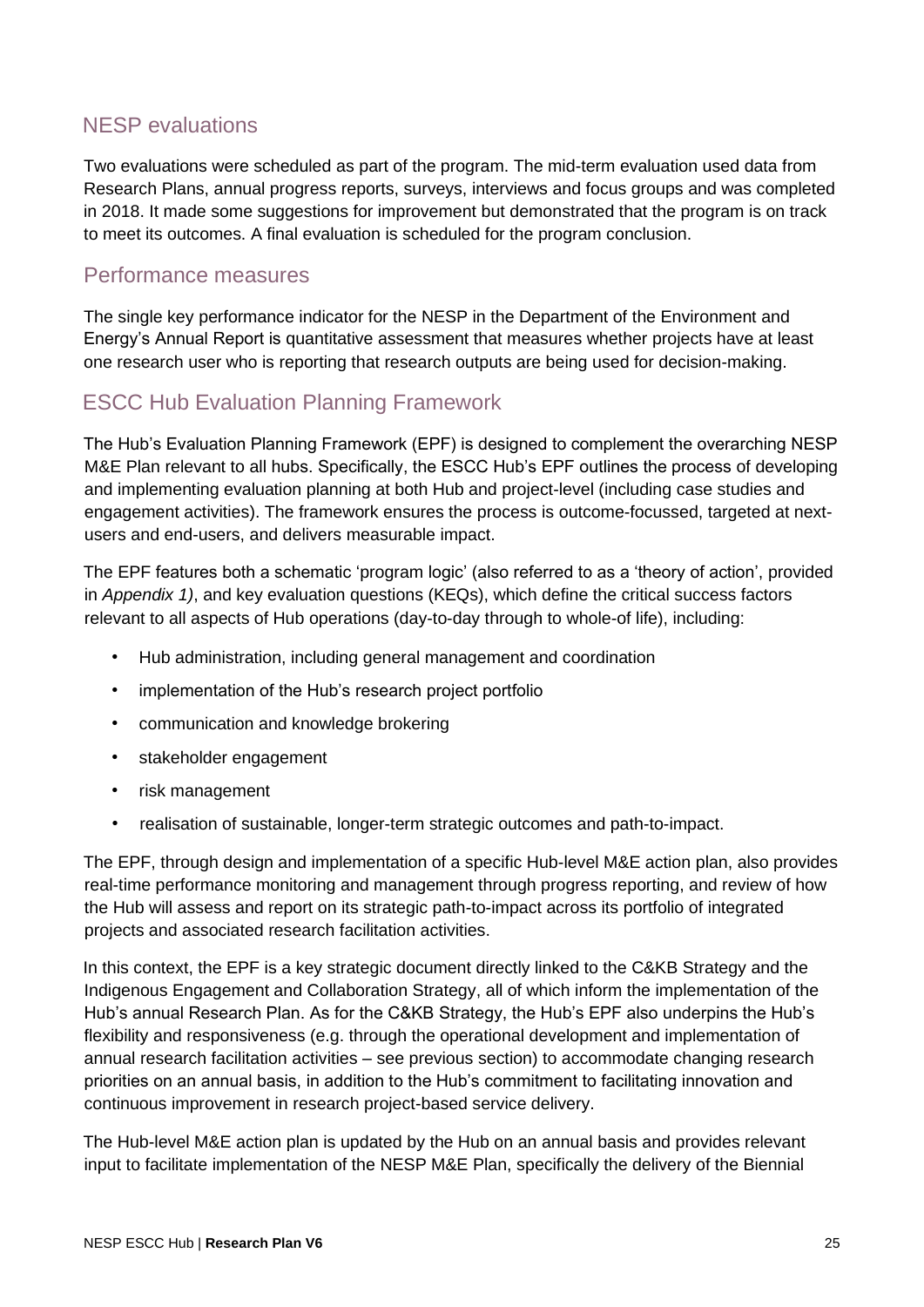Evaluation Report. As previously stated, it also ensures that the Hub's research is continually informed by stakeholder needs (as in the following summary schematic).



As a part of this, all RPV6 projects are required to submit annual work plans describing their objectives, tasks and outputs. Operationally, these work plans will feed into the Hub's internal quarterly progress reports and annual reporting to the Department. They also enable the Hub to monitor resourcing, and track progress in a measurable way.

The project work plans, and progress reports, are the primary means by which the Hub monitors project performance in terms of milestone compliance, as well as through review and analysis of stakeholder gaps and needs and communication and knowledge brokering activities. Consistent with the EPF requirements, this information feeds back into and takes direction from the Hub's C&KB and Indigenous Engagement and Collaboration strategies throughout the life of the Hub, at both a Hub and project level.

As previously explained, the primary unit of management/assessment for evaluating the Hub's pathto-impact as part of RPV6 will be the reaction of the six Target User Groups around which the Hub will tailor specific knowledge exchange, co-production and communication research facilitation activities.

## <span id="page-25-0"></span>Collaboration and partnerships

The NESP encourages a collaborative, multi-disciplinary approach to environmental research. Key to the success of the Hub will be the capacity to foster partnerships across hubs and with a wide range of relevant research stakeholders.

Table 2 identifies those partners and stakeholders with whom the Hub has previously or currently engaged. This list has grown and matured throughout the life of the Hub.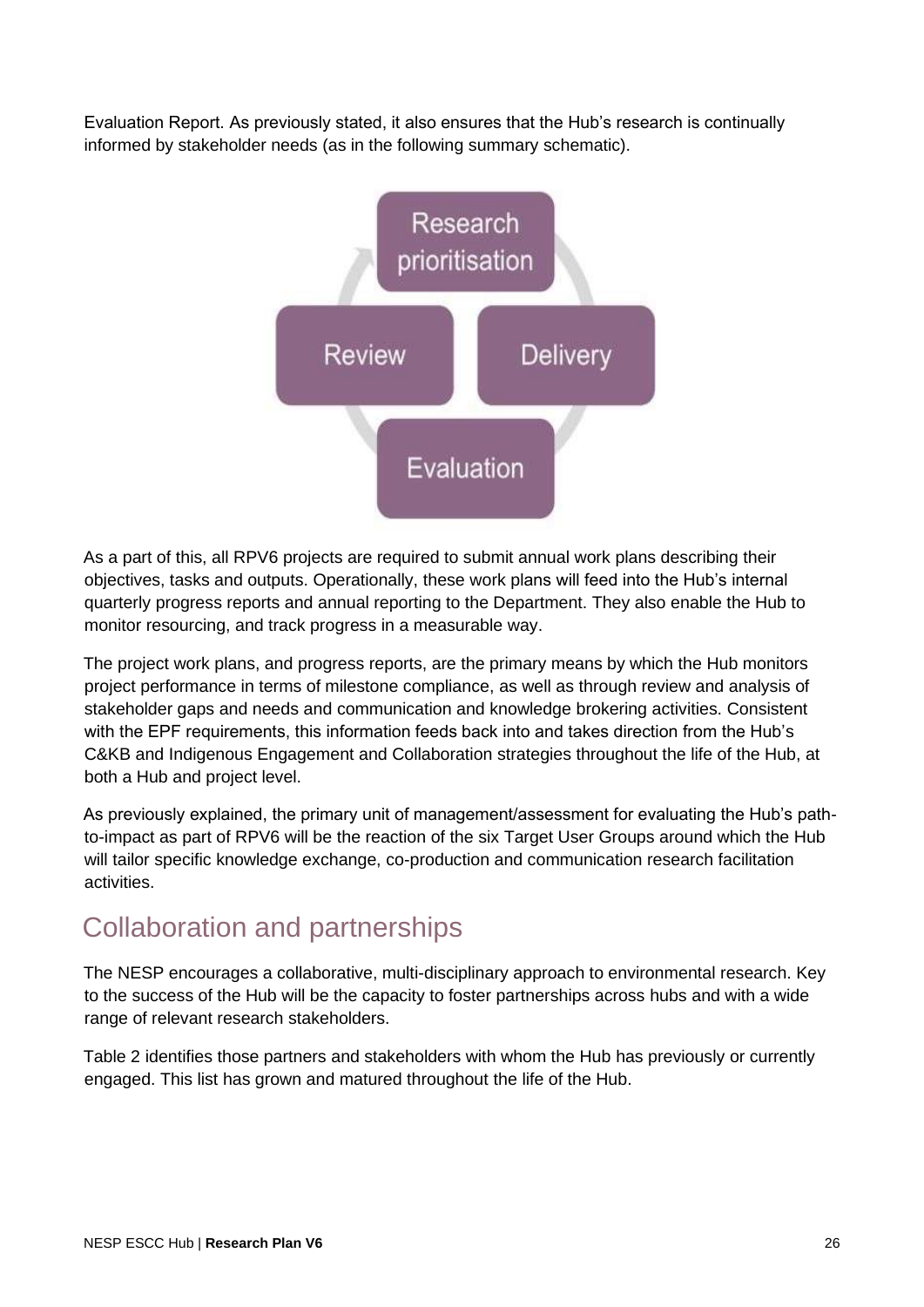|                                                                                      | Programs or agencies who are non-funded partners providing research capability and/or represent<br>key next- and end-users |                                                                                                                                         |                                                                                                         |                                                                                                        |  |  |  |  |
|--------------------------------------------------------------------------------------|----------------------------------------------------------------------------------------------------------------------------|-----------------------------------------------------------------------------------------------------------------------------------------|---------------------------------------------------------------------------------------------------------|--------------------------------------------------------------------------------------------------------|--|--|--|--|
| <b>Partner</b>                                                                       | <b>Relationship to ESCC Hub</b>                                                                                            | Role (institution, program,<br>individual)                                                                                              | <b>Expertise</b>                                                                                        | <b>Alignment to Hub goals</b>                                                                          |  |  |  |  |
| <b>Integrated Marine</b><br><b>Observing System</b><br>(IMOS)                        | Director is a member of the Hub<br>Steering Committee (HSC)                                                                | Program: Provides critical<br>research infrastructure to Hub<br>research                                                                | Ocean observing infrastructure                                                                          | Critical to ocean observations;<br>which underpin several outcomes<br>and research priorities          |  |  |  |  |
| <b>National Computational</b><br>Infrastructure (NCI)                                | Member of ACCESS Advisory<br>Group (Bureau, CSIRO,<br>Universities are part of this)                                       | Program: Provides critical<br>research infrastructure to Hub<br>research                                                                | High Performance Computing for<br>ACCESS modelling; CMIP model<br>and observed data storage             | Critical to ACCESS development<br>and use; CMIP6 participation; and<br>delivery of climate information |  |  |  |  |
| ARC Centre of<br><b>Excellence for Climate</b><br><b>Extremes</b>                    | Director of Centre is a member<br>of Hub Steering Committee<br>(HSC); CIs are involved in Hub<br>projects                  | Institutional: ARC-funded<br>centre providing underpinning<br>climate system science to Hub<br>research                                 | Climate systems science, climate<br>extremes                                                            | Aligned to some research priorities                                                                    |  |  |  |  |
| <b>Australian Antarctic</b><br>Division (AAD)                                        | AAD program leader for<br>Antarctica and the Global<br>System; member on HSC                                               | Program: CRC and AAD<br>potentially both users and<br>providers of Hub research                                                         | Antarctic and Southern Ocean -<br>cryosphere processes                                                  | Aligned to some research<br>priorities; complementary research<br>goals                                |  |  |  |  |
| <b>National Climate</b><br>Change Adaptation<br><b>Research Facility</b><br>(NCCARF) | Director is a member of HSAG                                                                                               | Program: Both a next- and<br>end-user of Hub research.<br>NCCARF also connects the<br>Hub's research to broader<br>end-user communities | Adaptation to climate change, with a<br>focus on the coastal zone, especially<br>sea-level rise impacts | Aligned to some research<br>priorities; complementary research<br>goals                                |  |  |  |  |
| Magalana Aboriginal<br>Corporation                                                   | Interim steering committee<br>member for the Second<br>National Indigenous Dialogue<br>on Climate Change                   | Agency: stakeholder group<br>with whom we are developing<br>Indigenous engagement<br>activities                                         | Traditional owners and Indigenous<br>knowledge; climate change; natural<br>resource management          | Aligned to Hub's Indigenous<br>engagement goals and objectives                                         |  |  |  |  |

**Table 2: Hub collaborations and partnerships. The Hub has had face-to-face contact with all partners and stakeholders listed in this table**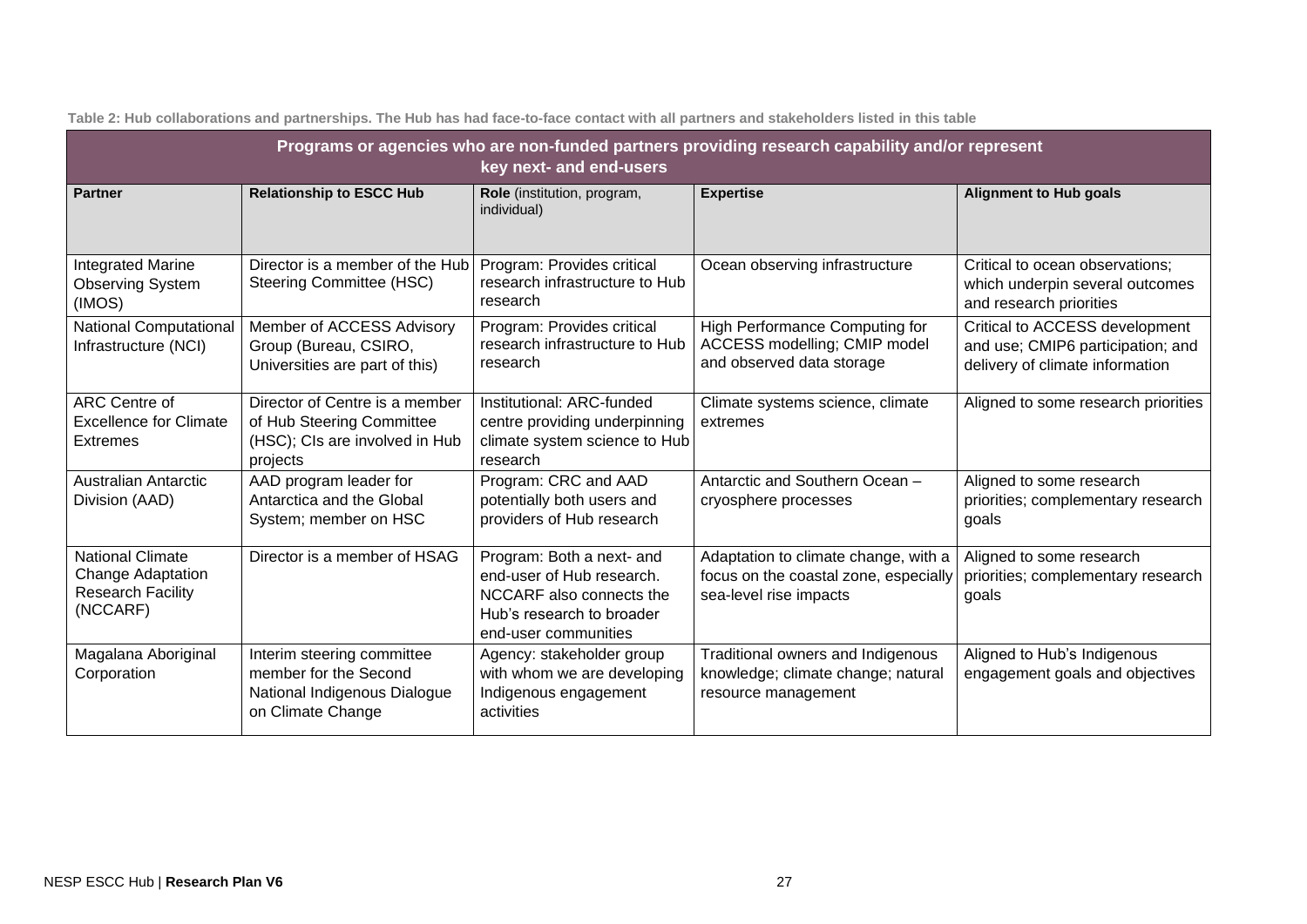| <b>Partner</b>                                                                          | <b>Relationship to ESCC Hub</b>                                                                                                                                                          | Role<br>(institution, program, individual)                                                                                                          | <b>Expertise</b>                                                                               | <b>Alignment to Hub goals</b>                                                                                                   |
|-----------------------------------------------------------------------------------------|------------------------------------------------------------------------------------------------------------------------------------------------------------------------------------------|-----------------------------------------------------------------------------------------------------------------------------------------------------|------------------------------------------------------------------------------------------------|---------------------------------------------------------------------------------------------------------------------------------|
|                                                                                         |                                                                                                                                                                                          |                                                                                                                                                     |                                                                                                |                                                                                                                                 |
| Banjelungup Aboriginal<br>Corporation                                                   | Interim steering committee<br>members for the Second<br>National Indigenous Dialogue<br>on Climate Change                                                                                | Individual and institutional                                                                                                                        | Traditional owners and Indigenous<br>knowledge; climate change; natural<br>resource management | Aligned to Hub's Indigenous<br>engagement goals and objectives                                                                  |
| <b>Central Land Council</b>                                                             | Interim steering committee<br>members for the Second<br>National Indigenous Dialogue<br>on Climate Change                                                                                | Agency: stakeholder group<br>with whom we are developing<br>Indigenous engagement<br>activities                                                     | Traditional owners and Indigenous<br>knowledge; natural resource<br>management                 | Aligned to Hub's Indigenous<br>engagement goals and objectives.                                                                 |
| <b>Yorta Yorta Nation</b><br>Aboriginal Corporation                                     | Co-leaders of the 2018 National<br>Indigenous Dialogue on Climate<br>Change and Interim steering<br>committee member for the<br>Second National Indigenous<br>Dialogue on Climate Change | Agency: stakeholder group<br>with whom the Hub is<br>developing Indigenous<br>activities                                                            | Traditional owners and Indigenous<br>knowledge; natural resource<br>management                 | Aligned to Hub's Indigenous<br>engagement goals and objectives.                                                                 |
| Mackay Traditional<br>Owners                                                            | Stakeholders and collaborators<br>on Indigenous engagement<br>Interim steering committee<br>member for the Second<br>National Indigenous Dialogue<br>on Climate Change                   | Agency: stakeholder group<br>with whom we are developing<br>several Indigenous<br>engagement activities                                             | Traditional owners and Indigenous<br>knowledge; natural resource<br>management                 | Aligned to Hub's Indigenous<br>engagement goals and objectives.                                                                 |
| Australian Mango<br><b>Industry Association</b><br>(AMIA) and NT Farmers<br>Association | Research end-users and<br>collaborators in RPV5&6<br>research facilitation activities                                                                                                    | Institutional: stakeholders with<br>whom the Hub has developed<br>a relationship with through<br>engagement and research<br>facilitation activities | Agricultural sector                                                                            | Collaborator in RPV5-6 research<br>facilitation activities and associated<br>knowledge exchange and<br>communication activities |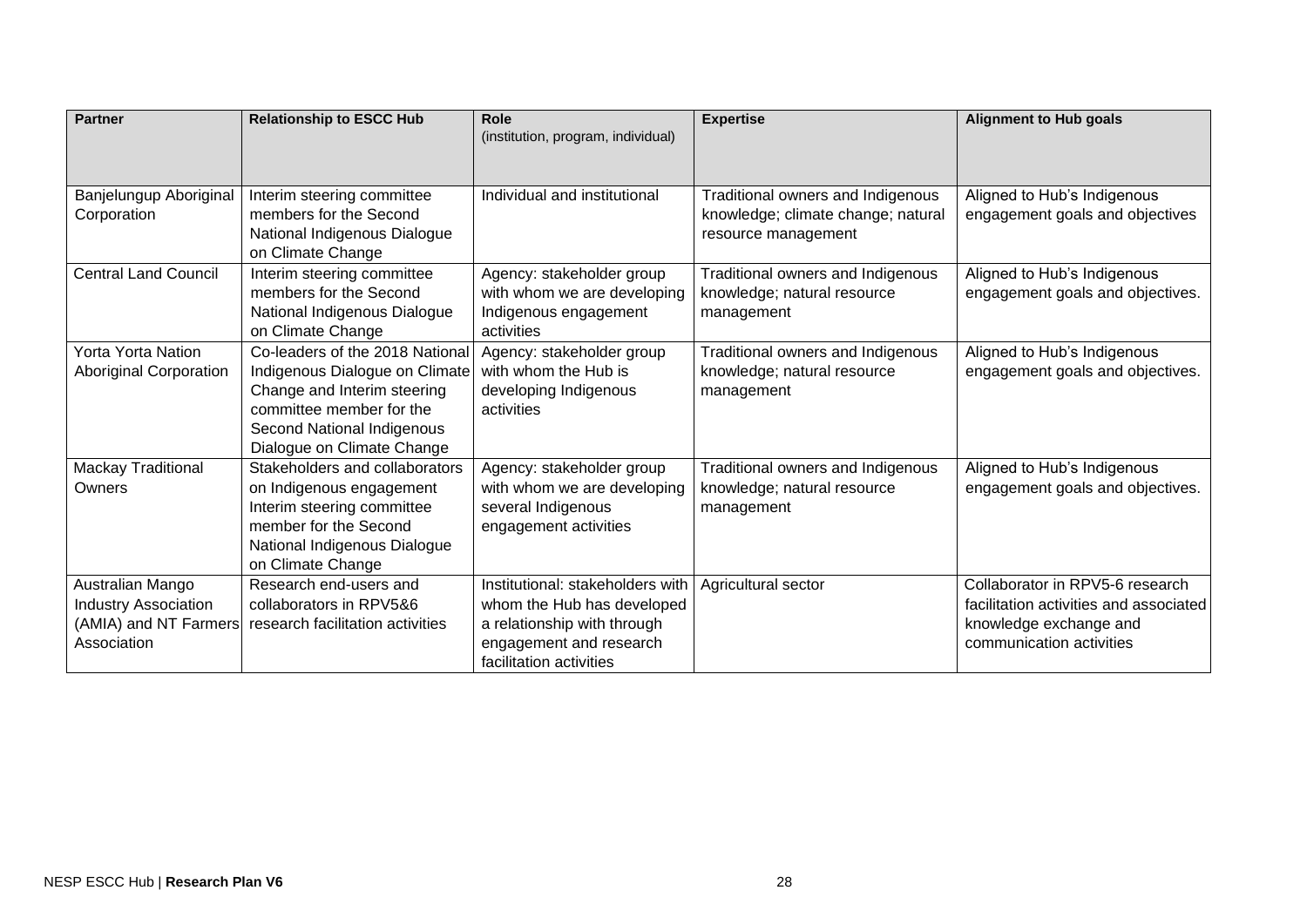| <b>Partner</b> |                                                 | <b>Relationship to ESCC Hub</b>  | Role<br>(institution, program, individual) | <b>Expertise</b>                        | <b>Alignment to Hub goals</b>      |  |
|----------------|-------------------------------------------------|----------------------------------|--------------------------------------------|-----------------------------------------|------------------------------------|--|
|                |                                                 |                                  |                                            |                                         |                                    |  |
|                | <b>Financial services</b>                       | The Hub has interacted with      | Potential end-users of Hub                 | Financial services, specifically retail | Members of the financial sector    |  |
|                | sector:                                         | these stakeholder groups         | outputs                                    | banks, insurance                        | target user group                  |  |
|                | Australian Institute                            | and/or associated focal points   |                                            | companies/actuaries and super fund      |                                    |  |
|                | of Company                                      | via Hub Central, HSAG and        |                                            | managers                                |                                    |  |
|                | <b>Directors</b>                                | some LCIs to determine needs     |                                            |                                         |                                    |  |
| $\bullet$      | Australian Banking                              | and potential collaborative      |                                            |                                         |                                    |  |
|                | Association                                     | opportunities                    |                                            |                                         |                                    |  |
|                | <b>Insurance Council</b>                        |                                  |                                            |                                         |                                    |  |
|                | Australia                                       |                                  |                                            |                                         |                                    |  |
| $\bullet$      | Investor Group on                               |                                  |                                            |                                         |                                    |  |
|                | <b>Climate Change</b>                           |                                  |                                            |                                         |                                    |  |
| $\bullet$      | <b>APRA</b>                                     |                                  |                                            |                                         |                                    |  |
| $\bullet$      | <b>Australian Securities</b><br>and Investments |                                  |                                            |                                         |                                    |  |
|                | Commission                                      |                                  |                                            |                                         |                                    |  |
| $\bullet$      | Reserve Bank of                                 |                                  |                                            |                                         |                                    |  |
|                | Australia                                       |                                  |                                            |                                         |                                    |  |
|                | QBE                                             | Co-ordinating the Climate        | Institutional:                             | Facilitating the Hub's interactions     | Financial sector services research |  |
|                |                                                 | <b>Measurement Standards</b>     |                                            | with the industry-led Climate           | facilitation and associated        |  |
|                |                                                 | Initiative which the Hub is      |                                            | <b>Measurement Standards Initiative</b> | knowledge exchange activities and  |  |
|                |                                                 | providing scientific and         |                                            | (CMSI)                                  | communications                     |  |
|                |                                                 | technical advice through a       |                                            |                                         |                                    |  |
|                |                                                 | science advisory group           |                                            |                                         |                                    |  |
|                | <b>Climate Policy</b>                           | Director of this company (Nick   | Individual and institutional               | Providing private sector perspective    | Financial sector services research |  |
|                | Research                                        | Wood) is a sub-contractor/       |                                            | on managing climate risk and            | facilitation and associated        |  |
|                |                                                 | consultant advising and          |                                            | valuation of risk capital               | knowledge exchange activities and  |  |
|                |                                                 | facilitating the Hub's Financial |                                            |                                         | communications                     |  |
|                |                                                 | Sector Services target user      |                                            |                                         |                                    |  |
|                |                                                 | group activities. Member of the  |                                            |                                         |                                    |  |
|                |                                                 | <b>HSAG</b>                      |                                            |                                         |                                    |  |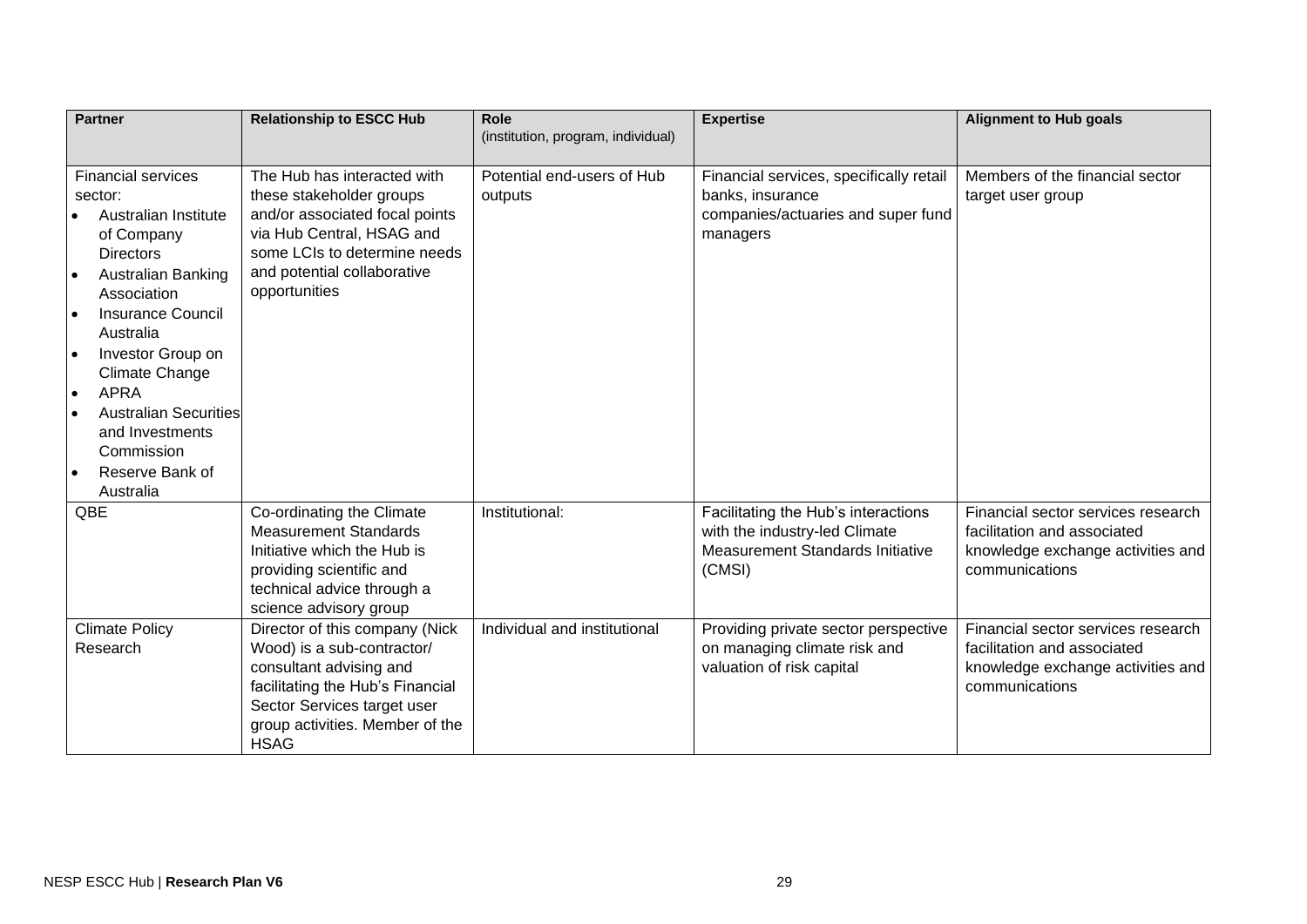|                                                                                                                                                                                                                                | <b>NESP hubs</b>                                                                                                                                                                                                                                                                  |                                                                                                                                                                                                                                                                                                                                                                                                                                                                                                                                                                                                                                 |                                                                                                                                                                          |                                                                                                                                                                                                                                     |  |  |  |
|--------------------------------------------------------------------------------------------------------------------------------------------------------------------------------------------------------------------------------|-----------------------------------------------------------------------------------------------------------------------------------------------------------------------------------------------------------------------------------------------------------------------------------|---------------------------------------------------------------------------------------------------------------------------------------------------------------------------------------------------------------------------------------------------------------------------------------------------------------------------------------------------------------------------------------------------------------------------------------------------------------------------------------------------------------------------------------------------------------------------------------------------------------------------------|--------------------------------------------------------------------------------------------------------------------------------------------------------------------------|-------------------------------------------------------------------------------------------------------------------------------------------------------------------------------------------------------------------------------------|--|--|--|
| <b>Partner</b>                                                                                                                                                                                                                 | <b>Relationship to ESCC Hub</b>                                                                                                                                                                                                                                                   |                                                                                                                                                                                                                                                                                                                                                                                                                                                                                                                                                                                                                                 | <b>Expertise</b>                                                                                                                                                         | <b>Alignment to Hub goals</b>                                                                                                                                                                                                       |  |  |  |
| Clean Air & Urban<br>Landscapes<br>(CAUL)<br><b>Marine Biodiversity</b><br>Threatened<br><b>Species Recovery</b><br>(TSR)<br>Northern Australia<br>Environmental<br>Resources (NAER)<br><b>Tropical Water</b><br>Quality (TWQ) | impact for our Hub.                                                                                                                                                                                                                                                               | Collaborators on specific areas of research, Indigenous<br>engagement and users of climate knowledge and information.<br>The Hub has organised a variety of cross-hub collaborations in<br>2018, such as cross-hub business breakfast events at national<br>conferences to showcase the science of the NESP.<br>The Hub organised a cross-hub workshop in 2016 where several<br>research areas of mutual interests were identified, and a set of<br>actions were determined to build the collaboration and path-to-<br>Cross-hub collaborative case studies were conducted as part of<br>RPV4 and will be conducted under RPV5. |                                                                                                                                                                          | Aligned to some research<br>priorities                                                                                                                                                                                              |  |  |  |
|                                                                                                                                                                                                                                |                                                                                                                                                                                                                                                                                   | Government collaborators, with whom the Hub has established links                                                                                                                                                                                                                                                                                                                                                                                                                                                                                                                                                               |                                                                                                                                                                          |                                                                                                                                                                                                                                     |  |  |  |
| Federal, state and local<br>government<br>departments;<br>government authority<br>agencies                                                                                                                                     | Federal:<br>Department of the<br>$\overline{\phantom{a}}$<br><b>Environment and Energy</b><br>Office of Northern<br>Australia<br>Bureau of Meteorology,<br><b>Climate Services Group</b><br>Home Affairs, National<br><b>Resilience Taskforce</b><br>Department of<br>Agriculture | States and territories:<br>Vic Dept of Environment,<br>Land, Water & Planning<br><b>ACT Climate Change Policy</b><br>Group<br>WA Depart of Water and<br><b>Environmental Regulation</b><br>NSW Department of Planning,<br>Industry and Environment<br>NT Department of Primary<br><b>Industry and Resources</b><br>SA Dept of Environment,<br><b>Water &amp; Natural Resources</b><br>Tas Dept of Primary<br>Industries, Parks, Water &<br>Environment                                                                                                                                                                          | Local councils:<br>Hobson Bay Council<br><b>Greater City of Geelong</b><br>council<br><b>Bass Coast Shire Council</b><br>$\overline{\phantom{a}}$<br>Kingborough Council | Government authority agencies:<br>Murray Darling Basin<br>Authority (MDBA)<br><b>AFAC</b><br><b>GBRMPA</b><br><b>Torres Strait Regional</b><br>Authority<br><b>World Heritage Committees:</b><br>Gondwana Rainforests, Shark<br>Bay |  |  |  |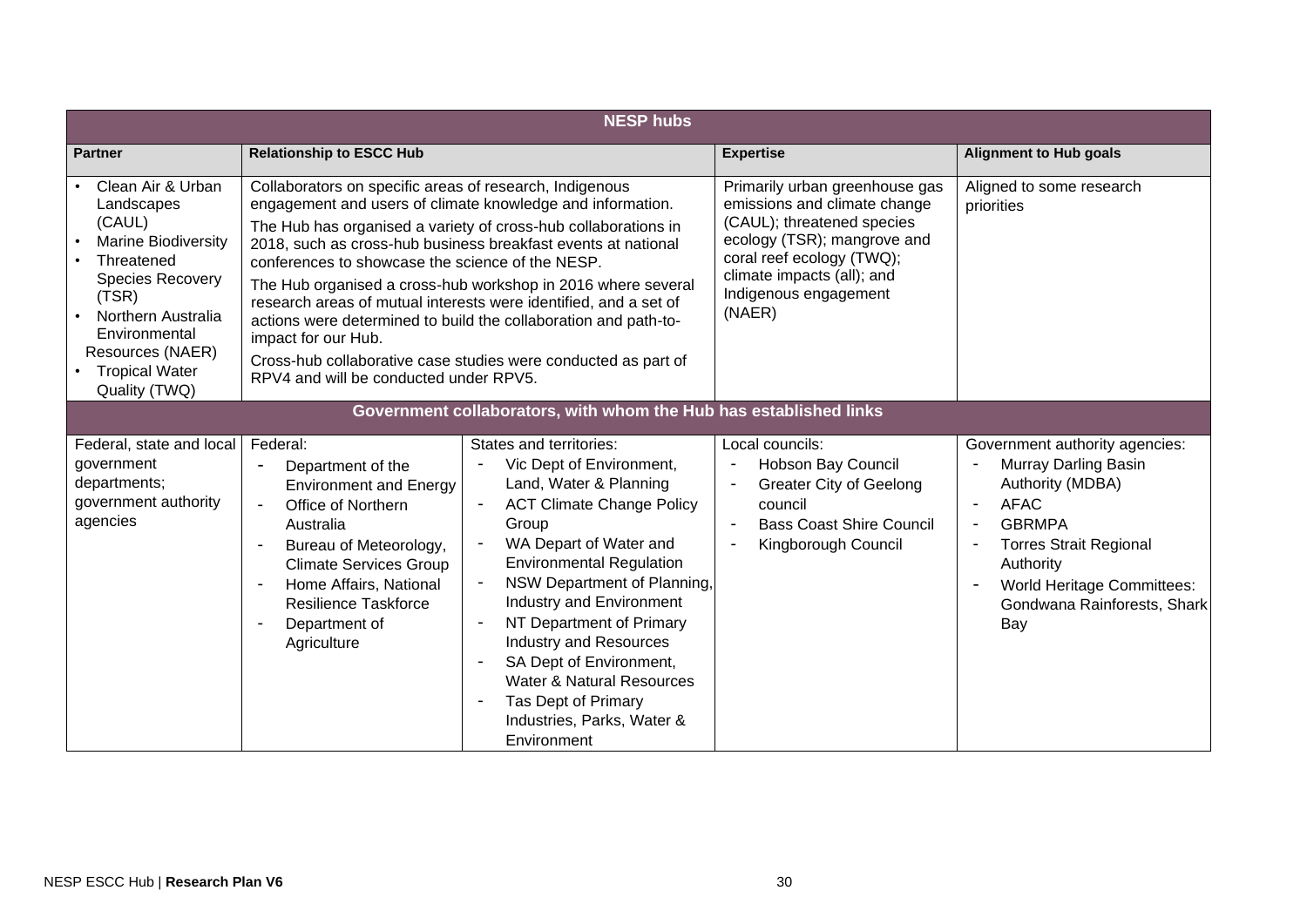## <span id="page-30-0"></span>Stakeholder engagement

Effective stakeholder engagement is essential to realising the Hub's goals, outcomes and delivery of tangible, on-ground impact. The primary purpose of the Hub's stakeholder engagement is to inform the Hub's research project portfolio development and implementation in a way that addresses the prioritised needs of target next- and end-users of the Hub's research, information products and services.

The Hub's approach to engaging with both internal and external stakeholders includes the full cycle from engagement to inform research prioritisation, to the delivery of research outputs and ongoing impact evaluation and review. This is the framework that formally captures the commitment to ensuring the Hub's research projects are informed by next- and end-user needs and thereby facilitating tangible path-to-impact. At a Hub level, and for all projects within the Hub, this latter part of the cycle is managed formally as part of the Hub's EPF (see previous section). Its implementation occurs via the associated Hub M&E action plan and systematic progress reporting; and the Hub's respective C&KB and Indigenous Engagement and Collaboration strategies.

The Hub's primary focus is those internal and external stakeholders who are one or some combination of the following points along the 'knowledge value chain':

- a) End-users (typically external to the Hub and the NESP more generally) of the Hub's information products and services, which may have been modified and value-added by next-users.
- b) Next-users of the knowledge and information delivered by the Hub's research these are often allied researchers, research projects, programs or agencies (including both internal and external to the Hub and the NESP more generally).
- c) Providers (typically external to the Hub and the NESP more generally) of research infrastructure and other inputs to the research undertaken by the Hub.

The Hub recognises that the broader Australian community is also a stakeholder, given the national and global importance of climate change and its high profile in the community. The general public will have access to all Hub products as they are open source. The Hub will invest in developing general communication products for dissemination via traditional and social media (including for example, *The Conversation*, radio and print interviews, targeted magazine articles, etc.). However, given the Hub's limited resources and primary research delivery role, such activities and products will typically be done in liaison with the partner agencies.

The Hub's key internal stakeholders include (see also Figure 2):

- The Hub Steering Committee and Stakeholder Advisory Group
- The Hub Leadership and Program Management Teams
- The Hub's CIs and associated project teams
- The Hub's partner agencies, including those parts of CSIRO and the Bureau of Meteorology who are not within the Hub (e.g. CSIRO Land and Water, CSIRO Agriculture and Food Business Units; Bureau Climate Monitoring and Services etc.) and in the universities (e.g. the Monash Sustainability Institute).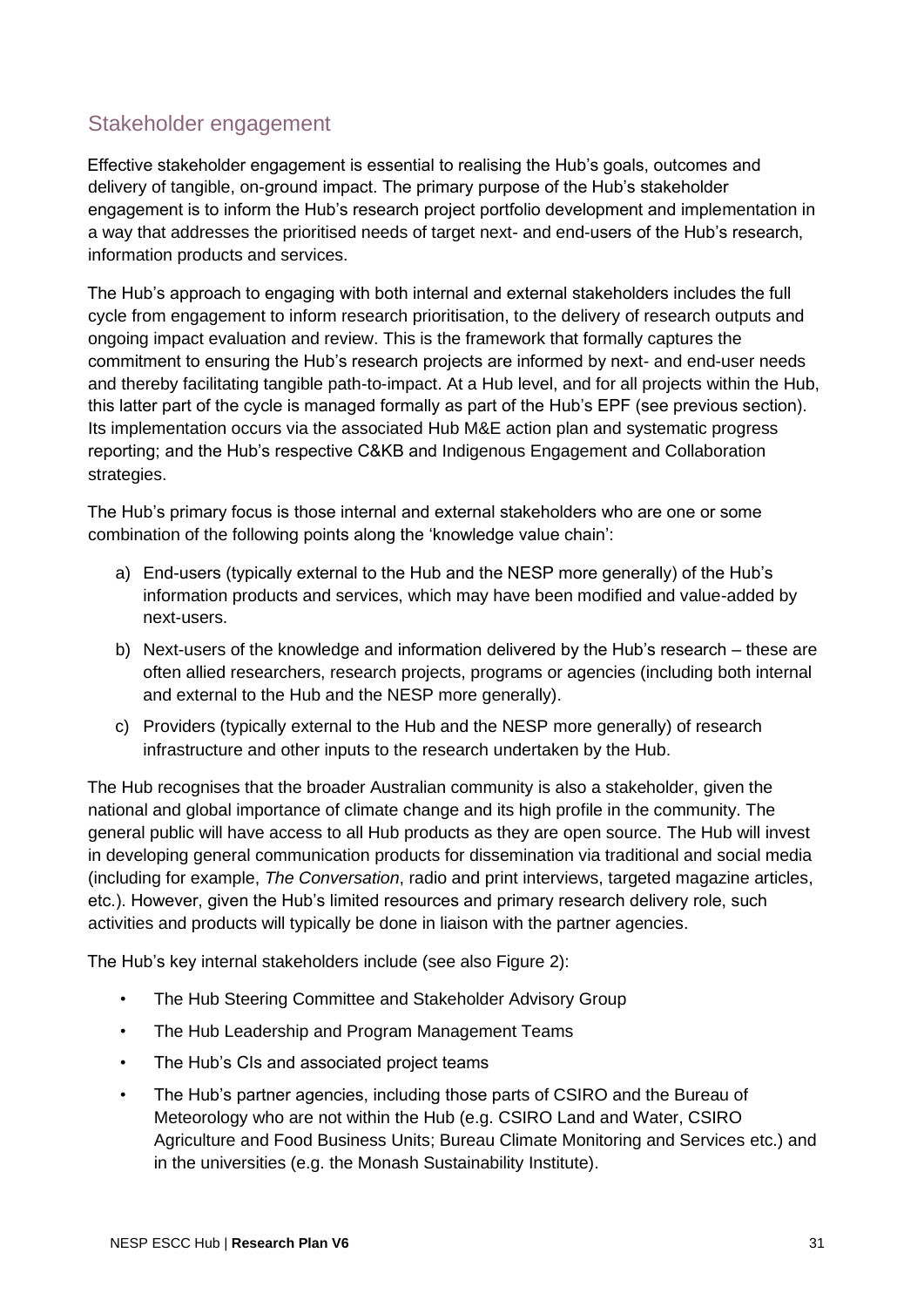The primary means of engaging with internal stakeholders include:

- Annual workshop(s)
- Quarterly HSC and HSAG meetings
- Monthly HLT/HPMT meetings and weekly HPMT meetings
- Hub SharePoint document and information repository
- Monthly internal newsletter 'ESCCapades'
- Periodic email/webinar briefings to the Hub community by the Hub Leader
- Periodic Lead CI forums
- Quarterly external newsletter 'Teleconnections'
- **Briefings**

## <span id="page-31-0"></span>Indigenous engagement

The ESCC Hub is committed to meaningful Indigenous engagement and collaboration during all phases of the delivery of the NESP. Where relevant, due consideration will be given to actively involving key Indigenous stakeholders in research prioritisation, research delivery and, especially, the communication of research output. The Hub's approach to Indigenous engagement is detailed in its Indigenous Engagement and Collaboration Strategy, found on the Hub's website at [http://nespclimate.com.au/governance-and-reporting/.](http://nespclimate.com.au/governance-and-reporting/) The vulnerability of some Indigenous communities to climate-related risks, and the potential for adaptation, is well-understood by the Hub. The Hub also understands that Indigenous communities are custodians of a wealth of knowledge about Australia's weather and climate – knowledge that can complement and benefit the Hub's research and impact. In turn the Hub, through its Bureau of Meteorology, CSIRO and university partners, can build upon earlier work with Pacific Island nations and communities, and the Bureau's Indigenous Weather Knowledge [\(http://www.bom.gov.au/iwk/\)](http://www.bom.gov.au/iwk/) to ensure effective Indigenous engagement that benefits Australia and Indigenous communities.

The primary goal of the Hub's Indigenous Engagement and Collaboration Strategy is to provide targeted climate information that is relevant and useful to Indigenous Australian communities. The Hub continues the actions undertaken in 2015–2018 to build strong, trusted partnerships with our Indigenous stakeholders and explore ways that traditional knowledge can inform the Hub's research. These partnerships will form the foundation for ongoing collaboration and mutual benefit.

The Hub will do this through participatory approaches to address key climate information gaps and needs of Indigenous Australian communities. Our focus will be on:

- information needed for assessing climate impacts on natural resources, ecosystems and communities
- provision of customised communication products and tools to support decision-making and enhanced adaptation planning.

The Hub will focus on developing targeted partnerships, expertise and products to meet the needs of Indigenous stakeholders through research facilitation and engagement activities with key groups such as the Torres Straits Regional Authority and the traditional owners of the Great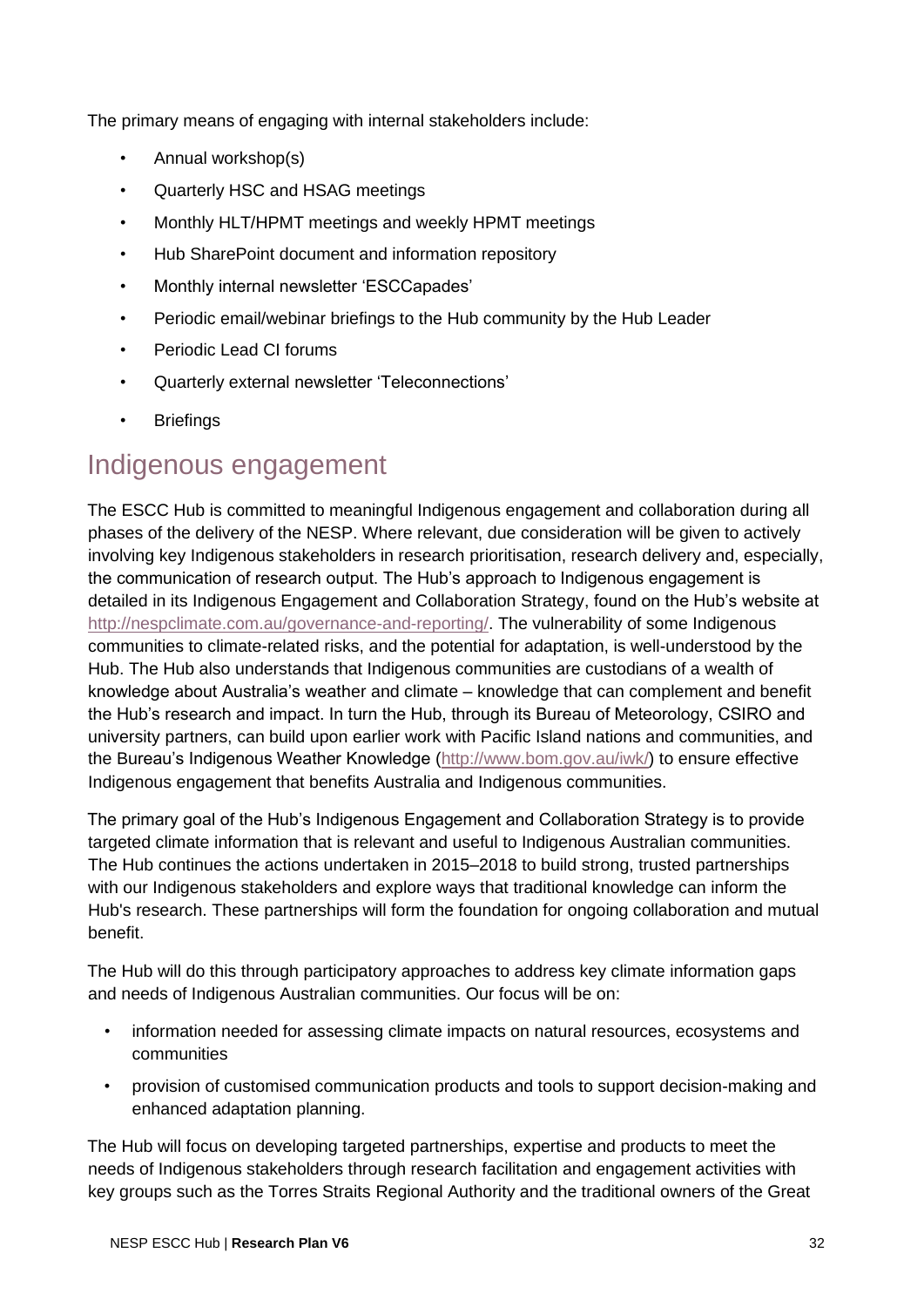Barrier Reef. Our aim is to provide instructive examples of success that provide the building blocks for future engagement and delivery.

The Hub's Indigenous Engagement and Collaboration Strategy addresses the *NESP Indigenous Engagement Strategy Guidelines*. The guidelines identify five pillars critical to successful Indigenous partnerships:

- Pillar 1: Building trust
- Pillar 2: Respectful interactions
- Pillar 3: Upholding rights
- Pillar 4: Mutual understanding
- Pillar 5: Enduring partnerships

All research that is undertaken, irrespective of its nature, will have an impact on Aboriginal and Torres Strait Islander people and communities, and therefore Indigenous engagement and participation is identified as a cross-cutting theme for all NESP Hubs in the development of research priorities.

Meaningful, thoughtful and appropriately resourced engagement with Aboriginal and Torres Strait Islander peoples will result in benefits to Indigenous Australians and to Australian society. Genuine engagement, participation and communication strategies that are relevant to the culture and views of Indigenous Australians are essential to build strong, effective and mutually respectful relationships.

To ensure that ESCC Hub research is conducted according to the highest ethical standards the Hub will follow the *[Guidelines for Ethical Research in Australian Indigenous Studies](http://www.aiatsis.gov.au/_files/research/ethics.pdf)* published by the Australian Institute of Aboriginal and Torres Strait Islander Studies (AIATSIS) in 2000 and revised in 2011. This document outlines the best standards of ethical research and principles regarding respect for the rights of Indigenous Australians, including their right to full and fair participation in any processes, projects and activities that affect them. Principles from the 2011 AIATSIS guidelines<sup>2</sup> provide a coherent and clear national standard and have been adopted to assist Hub researchers achieve the highest standards of ethical research.

The guidelines are clear that it is essential that Indigenous people are full participants in research projects that concern them, share an understanding of the aims and methods of the research, and share the results of this work. At all stages, research with Indigenous peoples must be founded on a process of meaningful engagement and exchange between the researcher and Indigenous people. The guidelines also recognise there is no distinction between researchers and Indigenous people – Indigenous people are also researchers.

With this in mind, the Hub will support a number of Indigenous activities under RPV6, as outlined in appropriate research facilitation activity plans in [Attachment B.](#page-49-0).

Activities under this Target User Group plan will be informed by past and current collaborations with Hub Indigenous stakeholders. For example, in partnership with CSIRO Land and Water's Collaborative and Indigenous Science team, Kimberley Land Council (KLC), Yorta Yorta Nation Aboriginal Corporation and Seed (the Indigenous branch of the Australian Youth Climate Coalition, and Australia's first Indigenous youth-led climate network), the Hub has been working

<sup>2</sup> <http://aiatsis.gov.au/>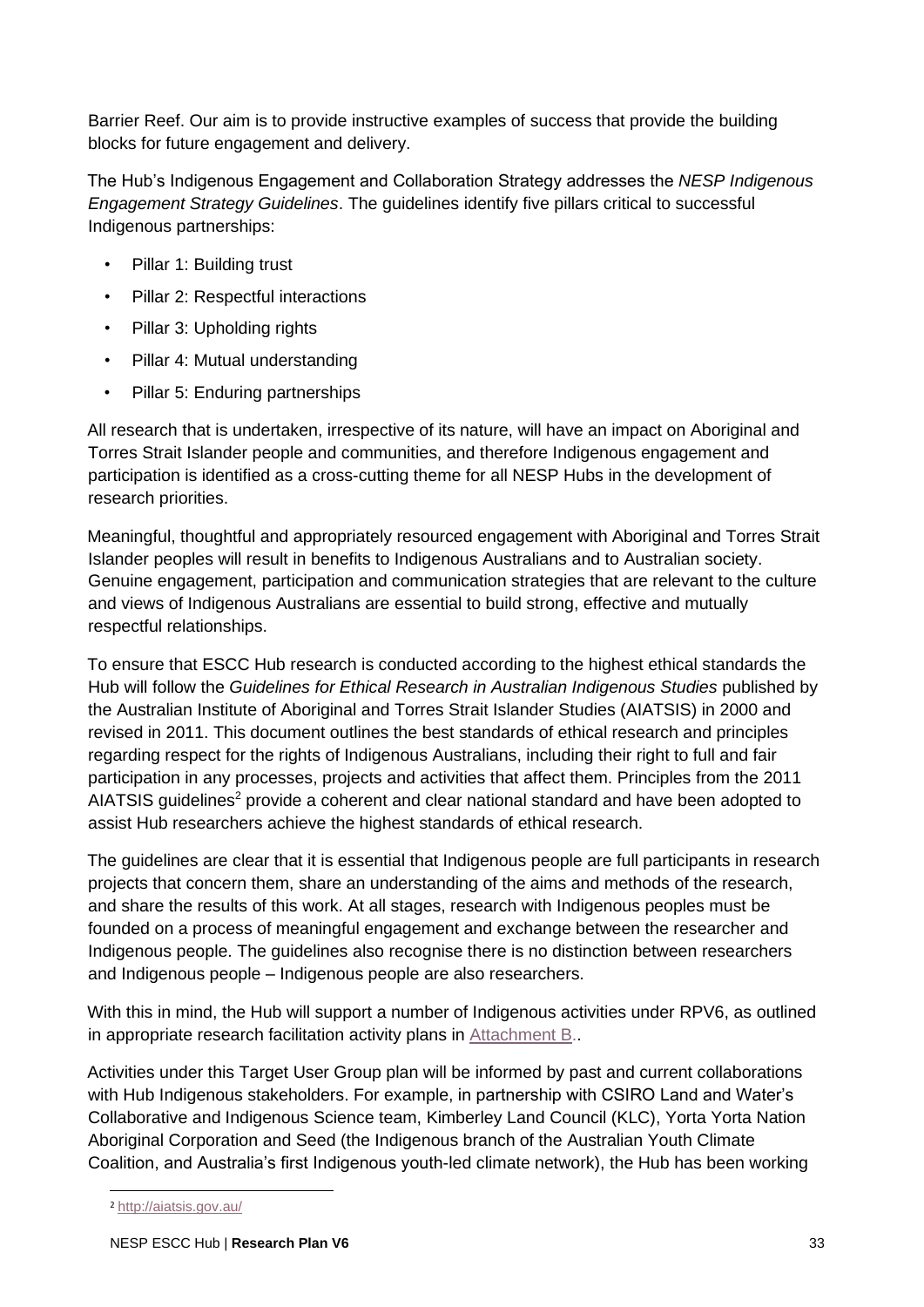to identify Indigenous priorities for climate-change-focussed information, capacity building and forms of engagement.

A National Indigenous Dialogue on Climate Change was held in November 2018 and brought together key Indigenous stakeholders and selected Hub researchers and management staff to discuss information needs and priorities and how the Hub can continue to work with Indigenous communities to co-produce relevant and accessible information and products, as well as continue a meaningful two-way exchange of information and knowledge. The outcomes of the workshop, and previous engagements, are contributing to the Hub's future plans to meet the Hub's Indigenous engagement goal. Previous engagement activities which continue to inform the Hub's Indigenous engagement activities include:

- i. the 2012 workshop run by Monash University and the Yorta Yorta Nation Aboriginal Corporation as part of an NCCARF-funded activity
- ii. NCCARF's recent initiatives in peer-learning events with Indigenous peoples to underpin further development of their Indigenous Adaptation Research Plan
- iii. 2018 National Indigenous Dialogue on Climate Change
- iv. Past ESCC Hub Indigenous activities and other relevant initiatives.

## <span id="page-33-0"></span>Funding

The ESCC Hub is supported through funding from the Australian Government's National Environmental Science Program. Under the Department of the Environment and Energy Portfolio Budget Statements, the NESP provides for around \$142 million over the life of the Program.

Table 3 describes the funding from the NESP available to the ESCC Hub over the life of the Funding Agreement, which ceases on 30 June 2021.

|                           | 2015<br>Actual <sup>1</sup> | 2016<br>Actual <sup>1</sup> | 2017<br>Actual <sup>1</sup> | 2018<br>Actual        | 2019<br><b>Budget</b> | 2020<br><b>Budget</b> | 2021<br><b>Budget</b> | <b>Total</b> |
|---------------------------|-----------------------------|-----------------------------|-----------------------------|-----------------------|-----------------------|-----------------------|-----------------------|--------------|
|                           |                             |                             |                             |                       | ง                     |                       | σ<br>ง                |              |
| NESP Funding <sup>1</sup> | 466,000                     | 500,000                     |                             | 7,650,000   5,100,000 | 5,100,000             | 4,550,000             | 550,000               | 23,916,000   |

**Table 3. ESCC Hub funding summary**

Expenditure of NESP funding under the Hub is expected to be distributed among three main items of expenditure (Research, General Communication and Administration). The funding must be expressed as a percentage of the total for any given calendar year noting that funding for Research must total at least 80% of the funding. The balance (20%) of the funding can be allocated between General Communication and Administration with no more than 10% of the funding being allocated to Administration.

Under the terms of the NESP, the minimum total for recipient and other contributions for the life of the program is 100% of the funds paid by the Department under this agreement.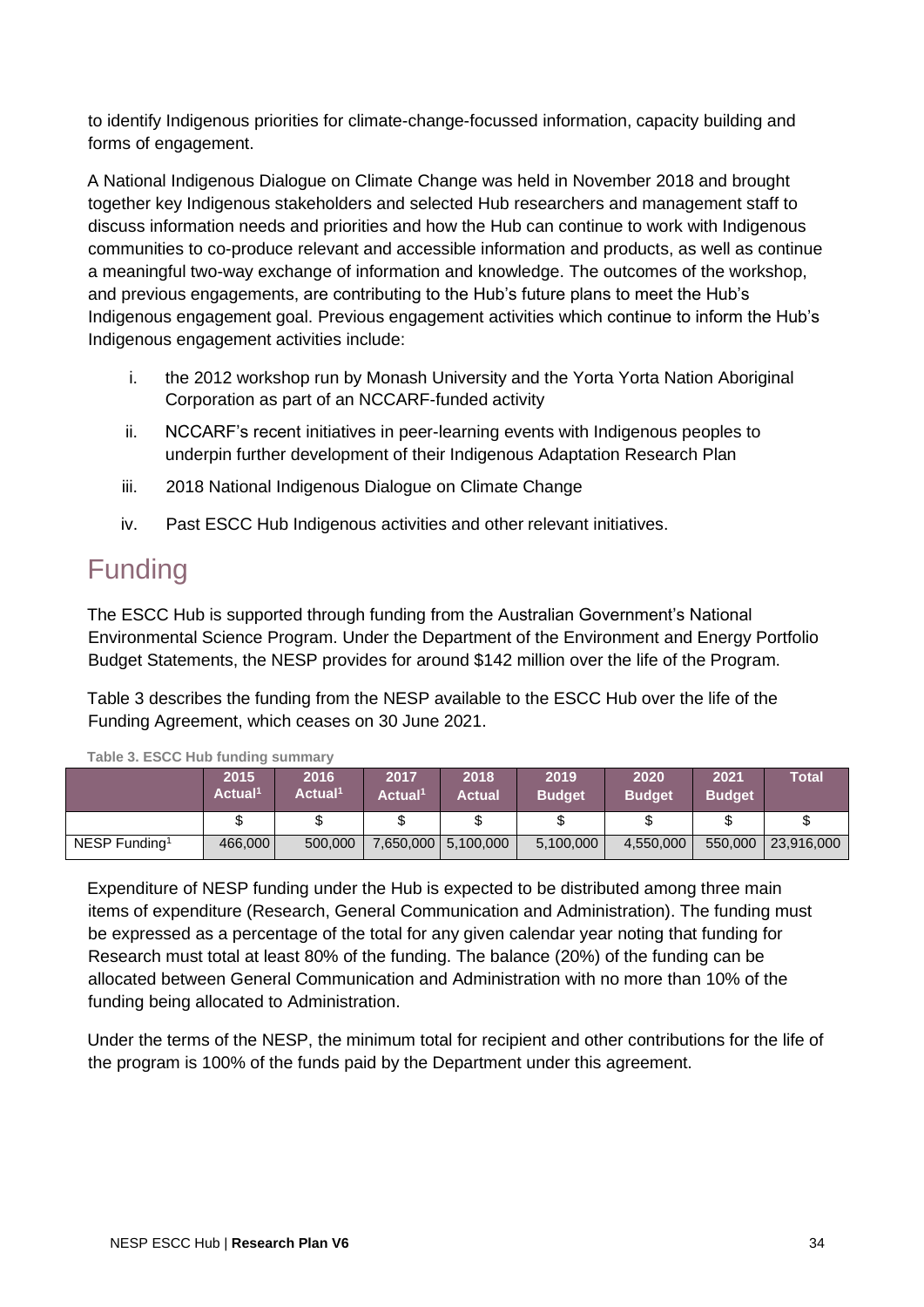## <span id="page-34-0"></span>Hub approach to risk mitigation and management

The Hub's Risk Register is divided into (a) Hub-level risks and (b) risks that have been identified and categorised from the individual research project proposals. These risks will be managed and treated at a whole-of-Hub level. The Hub's Risk Register has been updated to reflect any change in details relating to existing (RPV5) risks, noting that there are no new or emerging risks for RPV6.

A consistent risk management approach implemented across the Hub delivers significant benefits in terms of effectiveness and efficiency; especially as the risks identified by all projects fell mostly into the following five categories:

- 1. Dependency on project(s), infrastructure and data sources that are funded external to the project and/or Hub and are not always under the control of the project leadership, specifically:
	- IT skills and infrastructure (including the NCI facility at ANU, which provides processing capacity for climate model simulations along with significant data storage capacity)
	- Observational infrastructure
	- Observed and modelled data (including CMIP6)
	- Performance of climate models generally, and especially Australia's climate model, ACCESS.
- 2. Staffing: Loss of staff with key skills and/or insufficient critical mass of staff.
- 3. Inadequate Hub-level communication and knowledge brokering, stakeholder and Indigenous engagement, which could limit the effectiveness of these activities at a research project level and/or Hub level (see also risk category #5 below).
- 4. Resource constraints and stakeholder expectation management.
- 5. Path-to-impact limited because it will be realised via other projects, Hubs and/or stakeholders (i.e. the project primarily delivers to next rather than end-users), and/or because of misinterpretation and/or miscommunication of results.

## <span id="page-34-1"></span>**Flexibility**

The Hub is aware that flexibility in relation to responding to changes in annual research priorities and emerging stakeholder needs and opportunities is important for the Department and the Hub more generally. An example of the Hub's ability to respond to changing stakeholder or departmental needs can be seen by the Hub's renewed focus on climate change impacts and risks for World heritage Areas in Australia. During 2019 this area gained significant importance for both the Department of the Environment and Energy and World Heritage Area managers and committees. The Hub has responded to this new need and is continuing on from RPV5 to undertake a number of research facilitation activities to begin to understand and address this priority need.

The following is a summary of the Hub's approach to ensuring there is adequate flexibility in the Hub's research portfolio:

**1. Leveraging off past commitments**: The Hub can leverage existing IP from previous investments (e.g. ACCSP), whereby a small amount of discretionary Hub investment can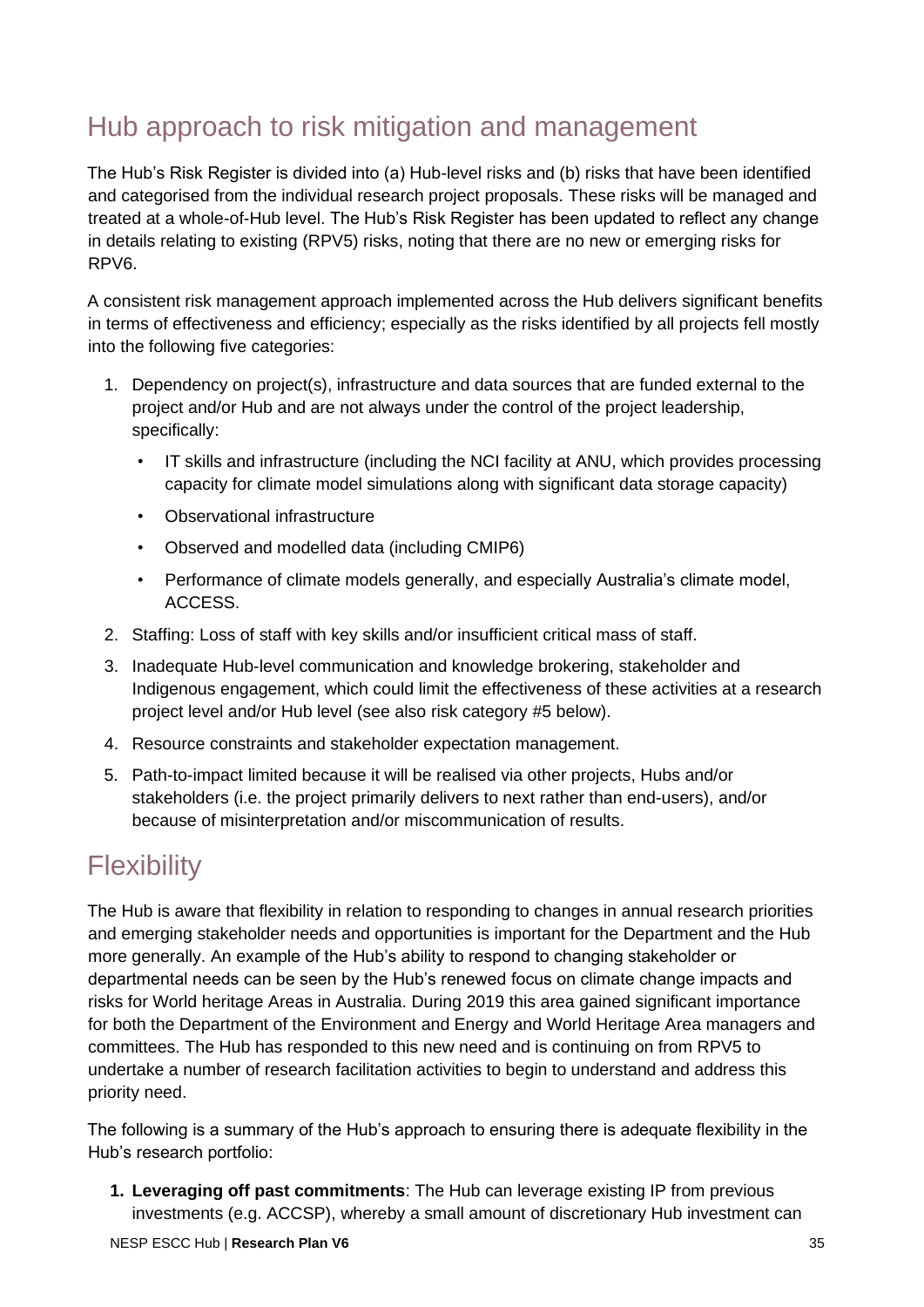deliver more immediate stakeholder benefits ('low-hanging fruit'). Such IP is broad-based and has flexibility to meet fit-for-purpose needs while funded NESP projects gain traction and begin delivery.

- **2. ESCC Hub capability and IP**: This extends beyond existing project teams and across all core partners. The Hub is confident it has the capability needed to re-orient its research activities to meet emerging Departmental needs and priorities.
- **3. Research Plan – implementation**: The project and associated research facilitation commitments collectively vary in duration from 12 months to three years, with provision for periodic stop/go reviews where appropriate. This provides the option for re-scoping/redirection throughout the lifetime of the existing approved projects. The research facilitation activities in particular provide the Hub with a flexible, operational mechanism each year to scope up and resource from Hub Central the delivery of relatively 'low cost' tailored products and services for target stakeholders as an adjunct to the existing research projects. The annual research planning cycle provides the governance and oversight (via the Department and HSC) needed to reinforce this flexibility in terms of re-scoping investment each year.
- **4. Communication and knowledge brokering**: The Hub has some discretionary resources that are available to be committed to activities (including products and services) that emerge from yet-to-be determined next/end-user needs. These typically include annual research facilitation activities (case studies, engagement activities and Indigenous activities) developed as part of the annual research planning process, but where appropriate can also include other discretionary activities proposed and commissioned outof-session throughout the year.
- **5. Business development and stakeholder engagement**: We are also undertaking a strategic and systematic approach to business development as an integral part of our stakeholder engagement strategy. The purpose is to facilitate new co-investment opportunities to leverage core Hub funding). In practice the Hub has limited capacity beyond the existing commitment of resources from partner agencies. Therefore, it is appropriate that new project and associated co-investment opportunities leveraged off the Hub's existing research projects and stakeholder engagement activities will be addressed by one or more of the Hub's partner agencies, subject to the specific nature of the opportunity and the requisite domain knowledge and associated capability.

To this end the Hub has recognised a new class of 'adjunct' project for which the Hub has been instrumental in facilitating in a manner consistent with the Hub's broad objectives, but for which administratively and operational the implementation is to be the responsibility of the partner agencies. The Hub will seek to realise evidence of path-to-impact as appropriate in association with the relevant partner agencies.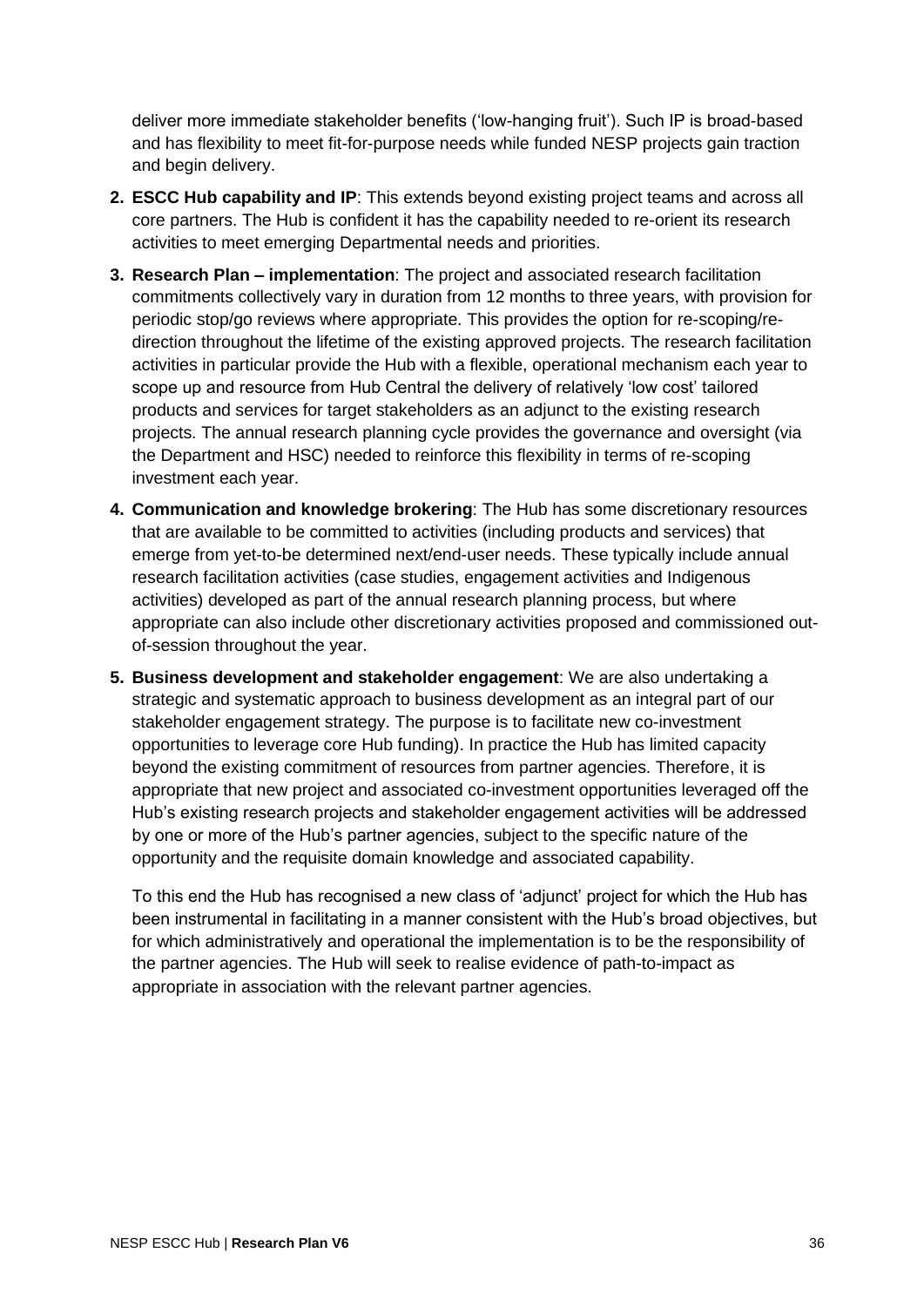## Appendix 1. Earth Systems and Climate Change Hub: Program logic

<span id="page-36-0"></span>

| NESP Goal &<br><b>ESCC Specific</b><br>Outcome        | To improve our understanding of Australia's environment through collaborative research that delivers accessible results and informs decision-making<br>Improved climate and weather information for Australia through a greater understanding of the drivers of Australia's climate.                                                                                                                                                                                                                                                                  |                                                                                                                  |                                                                                                                                                                                                                                                                                                                                                                                                                                                                                                                                                                 |                                                         |                                                                                                                                                                                           |  |  |  |  |  |
|-------------------------------------------------------|-------------------------------------------------------------------------------------------------------------------------------------------------------------------------------------------------------------------------------------------------------------------------------------------------------------------------------------------------------------------------------------------------------------------------------------------------------------------------------------------------------------------------------------------------------|------------------------------------------------------------------------------------------------------------------|-----------------------------------------------------------------------------------------------------------------------------------------------------------------------------------------------------------------------------------------------------------------------------------------------------------------------------------------------------------------------------------------------------------------------------------------------------------------------------------------------------------------------------------------------------------------|---------------------------------------------------------|-------------------------------------------------------------------------------------------------------------------------------------------------------------------------------------------|--|--|--|--|--|
| ESCC Hub<br>National<br>Challenges                    | Hydroclimate & Water<br>Security                                                                                                                                                                                                                                                                                                                                                                                                                                                                                                                      | Global Warming & the Carbon<br>Cycle                                                                             | <b>Climate Extremes</b><br>& DRM                                                                                                                                                                                                                                                                                                                                                                                                                                                                                                                                | Coastal Climate and<br>Communities                      | <b>Food Security</b><br>& NRM                                                                                                                                                             |  |  |  |  |  |
| ESCC Hub<br>Goal                                      | Policy development, planning, management and associated decision-making in Australia effectively and efficiently informed by Earth Systems & Climate<br>Change Science now and into the future                                                                                                                                                                                                                                                                                                                                                        |                                                                                                                  |                                                                                                                                                                                                                                                                                                                                                                                                                                                                                                                                                                 |                                                         |                                                                                                                                                                                           |  |  |  |  |  |
| ESCC Hub<br>Objectives                                | Through world class research and development, to:<br>· lead further development of the national Earth system and climate modeling capability to deliver enhanced climate predictions and projections for Australia<br>· advance understanding of Australia's climate variability, extremes and associated drivers<br>· develop and strengthen stakeholder relationships and support informed management and evidence-based decisions-making, and<br>· facilitate outreach and communication of science products and services to target next/end-users |                                                                                                                  |                                                                                                                                                                                                                                                                                                                                                                                                                                                                                                                                                                 |                                                         |                                                                                                                                                                                           |  |  |  |  |  |
| Practice<br>change                                    | Researchers deliver ES&CC science<br>more tailored to needs of target end-<br>users with clearer path-to-impact and<br>outcomes focus                                                                                                                                                                                                                                                                                                                                                                                                                 | ES&CC science more effectively &<br>efficiently integrated within Australian<br>environmental research landscape | Stakeholders actively engage with the Hub, seek to<br>better understand ES&CC science, develop<br>technical capacity and provide positive feedback<br>and support to Hub                                                                                                                                                                                                                                                                                                                                                                                        |                                                         | Target end-users routinely access and apply.<br>best available ES&CC science capability and<br>knowledge to inform policy development, risk<br>management and associated decision-making. |  |  |  |  |  |
| Key<br>Stakeholders<br>& Target<br>Next/end-<br>users | <b>Statutory Authorities and</b><br>associated administrative<br>agencies/other entities                                                                                                                                                                                                                                                                                                                                                                                                                                                              | Federal, State & Local<br>Government<br>departments/sectors                                                      | Australian industry:<br>Australian Indigenous<br><b>Financial Services</b><br>communities<br><b>Sector</b>                                                                                                                                                                                                                                                                                                                                                                                                                                                      | system and climate change<br>science research community | Australian and international Earth Other NESP Hubs and<br>climate change<br>consultancy sector                                                                                            |  |  |  |  |  |
| ESCC Hub<br>C&KB Outputs                              |                                                                                                                                                                                                                                                                                                                                                                                                                                                                                                                                                       |                                                                                                                  | Case studies, communication and knowledge brokering products/collateral (incl. Hub website/content, non-technical summary reports, multi-media content, training and guidance<br>materials, fact sheets, posters etc), end-user capacity development/training support, postgraduate/early career professional development, professional and public forums<br>(workshops, seminars, symposia etc), governance documentation (incl. Annual Research Plans and associated strategies/action plans, risk register, metadata catalogue,<br>Annual/Final Reports etc) |                                                         |                                                                                                                                                                                           |  |  |  |  |  |
| <b>ESCC Hub</b><br>Governance                         | Hub Program Management<br>Team                                                                                                                                                                                                                                                                                                                                                                                                                                                                                                                        | Hub Leadership Team                                                                                              | <b>Hub Steering Committee</b><br>Program Management & Administration, Communication & Knowledge Brokering, Stakeholder Engagement, Data & Information Management, Monitoring & Evaluation<br>Annual Research Plan, Communication & Knowledge Brokering Strategy, Indigenous Engagement Strategy, Evaluation Planning Framework, Annual Workshop & Science Symposium                                                                                                                                                                                             | Hub Stakeholder Advisory Group                          | Hub Lead Chief Investigator<br>Forum                                                                                                                                                      |  |  |  |  |  |
| ESCC Hub<br>Research<br>Outputs                       |                                                                                                                                                                                                                                                                                                                                                                                                                                                                                                                                                       |                                                                                                                  | Enhanced models (higher spatial/temporal resolution, enhanced functionality, reduced bias/error/uncertainty, increased confidence etc); new climate data/information analyses,<br>forecasts & projections, data access, analysis and decision support tools, including portals and website content, scenarios etc; peer-reviewed journal papers, technical reports<br>and associated data/information products, presentations at symposia, conferences and workshops; technical training materials; project progress and completion reports etc.                |                                                         |                                                                                                                                                                                           |  |  |  |  |  |
| ESCC Hub<br>Research<br>Priorities                    | <b>Building the utility of ESCC</b><br>information                                                                                                                                                                                                                                                                                                                                                                                                                                                                                                    |                                                                                                                  | Improving our understanding of how the<br>climate system may change in the future                                                                                                                                                                                                                                                                                                                                                                                                                                                                               |                                                         | Improving our observations and<br>understanding of past and current climate                                                                                                               |  |  |  |  |  |
| ESCC Hub<br>Thematic<br>Research Areas                | Climate variability & extremes                                                                                                                                                                                                                                                                                                                                                                                                                                                                                                                        |                                                                                                                  | Past, present & future climate                                                                                                                                                                                                                                                                                                                                                                                                                                                                                                                                  | Future coasts & regions                                 |                                                                                                                                                                                           |  |  |  |  |  |
| ESCC Hub<br>Partners, IP.<br>resources &<br>capacity  | Earth Systems & Climate Change Science integration & capacity building<br>Hub consortium - CSIRO, Bureau and Universities<br>Cash/in kind - existing capability and IP, infrastructure, collaborative and stakeholder networks<br>Leveraged off existing capacity, momentum and track record in ACCSP, NRM, PACCSAP, TERN, IMOS, NCI, SEACI, IOCI etc.                                                                                                                                                                                                |                                                                                                                  |                                                                                                                                                                                                                                                                                                                                                                                                                                                                                                                                                                 |                                                         |                                                                                                                                                                                           |  |  |  |  |  |

NESP ESCC Hub | **Research Plan V6** 37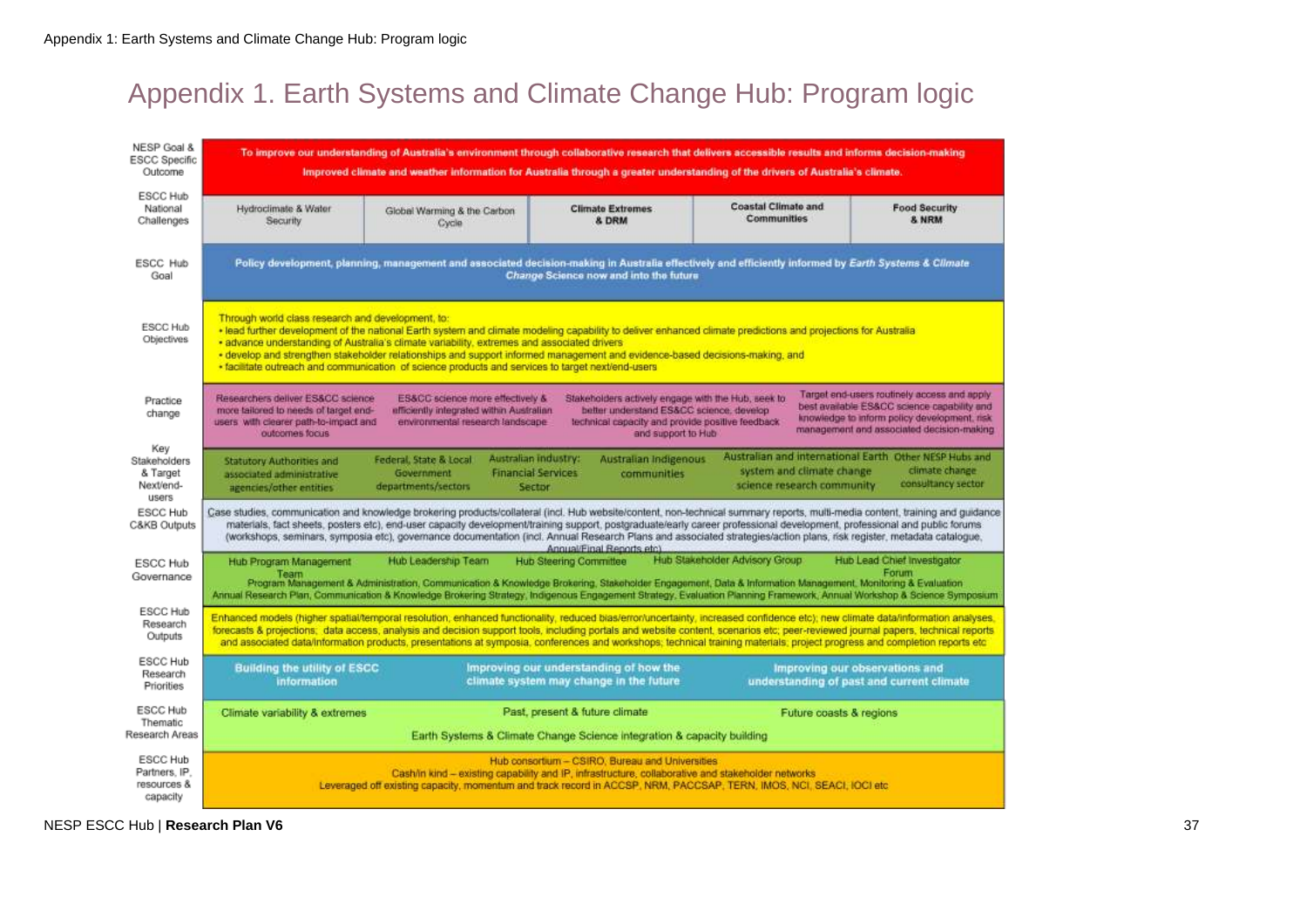## <span id="page-37-0"></span>Appendix 2. Glossary for Research Plan V6

| <b>Acronym</b>           | <b>Definition</b>                                                                                                                                                                                                                                                                                                                                                                          |
|--------------------------|--------------------------------------------------------------------------------------------------------------------------------------------------------------------------------------------------------------------------------------------------------------------------------------------------------------------------------------------------------------------------------------------|
| AAS                      | Australian Academy of Science                                                                                                                                                                                                                                                                                                                                                              |
| <b>ABA</b>               | Australian Banking Association                                                                                                                                                                                                                                                                                                                                                             |
| <b>ACCESS</b>            | Australian Community Climate and Earth System Simulator                                                                                                                                                                                                                                                                                                                                    |
| <b>ACCSP</b>             | Australian Climate Change Science Programme                                                                                                                                                                                                                                                                                                                                                |
| ACE CRC                  | Antarctic Climate and Ecosystems Cooperative Research Centre                                                                                                                                                                                                                                                                                                                               |
| <b>AICD</b>              | Australian Institute of Company Directors                                                                                                                                                                                                                                                                                                                                                  |
| <b>ANDS</b>              | <b>Australian National Data Service</b>                                                                                                                                                                                                                                                                                                                                                    |
| <b>APRA</b>              | Australian Prudential Regulation Authority                                                                                                                                                                                                                                                                                                                                                 |
| <b>ARC</b>               | Australian Research Council                                                                                                                                                                                                                                                                                                                                                                |
| <b>ARCCSS</b>            | Australian Research Council's Centre of Excellence for Climate System Science<br>(closed in 2018)                                                                                                                                                                                                                                                                                          |
| <b>ARC CLEX</b>          | Australian Research Council's Centre of Excellence for Climate Extreme                                                                                                                                                                                                                                                                                                                     |
| Argo                     | A global array of profiling floats operated by over 25 nations under the United<br>Nations' World Meteorological Organisation and the International Oceans<br>Commission. Argo Australia is a major contributor, funded partially by the<br>Integrated Marine Observing System and partner programs such as the ACE<br>CRC, Bureau of Meteorology and CSIRO. www.argo.net; www.imos.org.au |
| <b>ASIC</b>              | Australian Securities and Investments Commission                                                                                                                                                                                                                                                                                                                                           |
| <b>AWRA</b>              | Australian Water Resources Assessment (model)                                                                                                                                                                                                                                                                                                                                              |
| <b>BIOS</b>              | Fine-spatial-resolution (0.05 degree) offline modelling environment for Australia,<br>in which predictions of CABLE are constrained by multiple observation types                                                                                                                                                                                                                          |
| <b>BoM</b>               | <b>Bureau of Meteorology</b>                                                                                                                                                                                                                                                                                                                                                               |
| <b>CABLE</b>             | Community Atmosphere Biosphere Land Exchange model                                                                                                                                                                                                                                                                                                                                         |
| <b>CAPRICORN</b>         | Clouds, Aerosols, Precipitation Radiation & Atmospheric Composition over the<br>Southern Ocean                                                                                                                                                                                                                                                                                             |
| <b>C&amp;KB Strategy</b> | Communication and Knowledge Brokering Strategy                                                                                                                                                                                                                                                                                                                                             |
| <b>CAUL</b>              | Clean Air and Urban Landscapes Hub                                                                                                                                                                                                                                                                                                                                                         |
| <b>CCiA</b>              | Climate Change in Australia website (climatechangeinaustralia.gov.au)                                                                                                                                                                                                                                                                                                                      |
| <b>CCAM</b>              | Cubic Conformal Atmospheric Model (a CSIRO global model that can 'zoom' to<br>high resolution over regions of interest - used to generate downscaled climate<br>projections)                                                                                                                                                                                                               |
| <b>CCHDO</b>             | CLIVAR and Carbon Hydrographic Data Office - funded by the US National<br>Science Foundation and operated by the Scripps Institution of Oceanography.<br>CCHDO is the data curator, repository and distribution point for the global<br>GOSHIP program.                                                                                                                                    |
| <b>CFT</b>               | <b>Climate Futures for Tasmania</b>                                                                                                                                                                                                                                                                                                                                                        |
| <b>CLI</b>               | Chief Lead Investigator                                                                                                                                                                                                                                                                                                                                                                    |
| <b>CMSI</b>              | <b>Climate Measurement Standards Initiative</b>                                                                                                                                                                                                                                                                                                                                            |
| <b>CORDEX</b>            | <b>CO-ordinated Regional Downscaling EXperiment</b>                                                                                                                                                                                                                                                                                                                                        |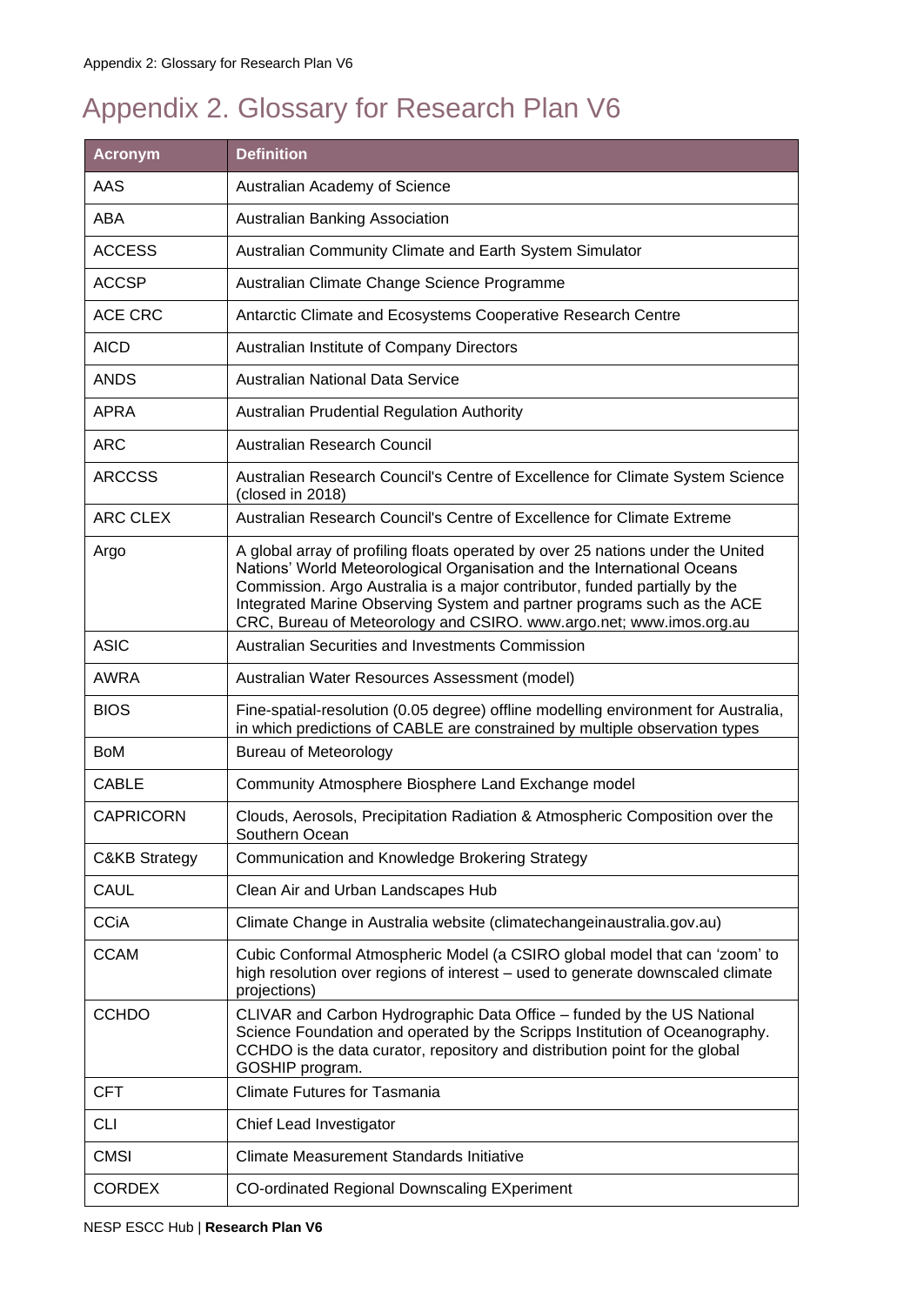| CMIP5, CMIP6     | Coupled Model Intercomparison Project 5 and 6                                                                                                                                                                                                                                                                                                                                                              |
|------------------|------------------------------------------------------------------------------------------------------------------------------------------------------------------------------------------------------------------------------------------------------------------------------------------------------------------------------------------------------------------------------------------------------------|
| <b>CMOR</b>      | <b>Climate Model Output Rewriter</b>                                                                                                                                                                                                                                                                                                                                                                       |
| <b>CMSI</b>      | <b>Climate Measurement</b>                                                                                                                                                                                                                                                                                                                                                                                 |
| <b>CSIRO DAP</b> | CSIRO's Data Access Portal - access to publicly available, catalogued and<br>DOI'd data resources. Collections in the DAP are curated for long-term storage<br>and distribution.                                                                                                                                                                                                                           |
| <b>DECK</b>      | Diagnosis Evaluation & Characterisation of KLIMA                                                                                                                                                                                                                                                                                                                                                           |
| <b>DELWP</b>     | Department of Environment, Land, Water and Planning                                                                                                                                                                                                                                                                                                                                                        |
| <b>EPF</b>       | <b>Evaluation Planning Framework</b>                                                                                                                                                                                                                                                                                                                                                                       |
| <b>ECL</b>       | east coast low                                                                                                                                                                                                                                                                                                                                                                                             |
| <b>ENSO</b>      | El Niño-Southern Oscillation                                                                                                                                                                                                                                                                                                                                                                               |
| <b>ESCC</b>      | Earth Systems and Climate Change                                                                                                                                                                                                                                                                                                                                                                           |
| <b>ESCI</b>      | <b>Energy Sector Climate Initiative</b>                                                                                                                                                                                                                                                                                                                                                                    |
| <b>ESGF</b>      | Earth System Grid Federation                                                                                                                                                                                                                                                                                                                                                                               |
| <b>ESM</b>       | Earth system model                                                                                                                                                                                                                                                                                                                                                                                         |
| ET-CCDI          | Expert Team on Climate Change Detection & Indices                                                                                                                                                                                                                                                                                                                                                          |
| <b>GBRMPA</b>    | <b>Great Barrier Reef Marine Park Authority</b>                                                                                                                                                                                                                                                                                                                                                            |
| <b>GCP</b>       | <b>Global Carbon Project</b>                                                                                                                                                                                                                                                                                                                                                                               |
| <b>GHG</b>       | greenhouse gases                                                                                                                                                                                                                                                                                                                                                                                           |
| <b>GO-SHIP</b>   | An internationally coordinated global decadal-repeated survey of ship-based<br>sections of top-to-bottom ocean physical and chemical properties. Australia has<br>contributed to key regional lines via the ACCSP and the ACE CRC. GO-SHIP<br>uniquely monitors the ocean carbon inventory and full depth heat and freshwater<br>budgets, extending below Argo's current operating depth. www.go-ship.org. |
| <b>HLT</b>       | Hub Leadership Team                                                                                                                                                                                                                                                                                                                                                                                        |
| <b>HPMT</b>      | Hub Program Management Team                                                                                                                                                                                                                                                                                                                                                                                |
| <b>HSAG</b>      | Hub Stakeholder Advisory Group                                                                                                                                                                                                                                                                                                                                                                             |
| <b>HSC</b>       | <b>Hub Steering Committee</b>                                                                                                                                                                                                                                                                                                                                                                              |
| <b>HSRN</b>      | Hub Stakeholder Reference Network                                                                                                                                                                                                                                                                                                                                                                          |
| <b>ICA</b>       | <b>Insurance Council of Australia</b>                                                                                                                                                                                                                                                                                                                                                                      |
| <b>IGCC</b>      | Investor Group on Climate Change                                                                                                                                                                                                                                                                                                                                                                           |
| <b>IMOS</b>      | Integrated Marine Observing System - funded by Australia's National<br>Collaborative Research Infrastructure Strategy. IMOS provides partial support for<br>key climate ocean observing systems such as Argo, moored series, some carbon<br>measurements.                                                                                                                                                  |
| <b>IPCC</b>      | Intergovernmental Panel on Climate Change                                                                                                                                                                                                                                                                                                                                                                  |
| <b>LSAVs</b>     | large-scale atmospheric variables                                                                                                                                                                                                                                                                                                                                                                          |
| M&E              | monitoring and evaluation                                                                                                                                                                                                                                                                                                                                                                                  |
| <b>MCV</b>       | Managing Climate Variability research and development program                                                                                                                                                                                                                                                                                                                                              |
| <b>MDBA</b>      | Murray Darling Basin Authority                                                                                                                                                                                                                                                                                                                                                                             |
| <b>MHW</b>       | marine heat waves                                                                                                                                                                                                                                                                                                                                                                                          |
| <b>MOM</b>       | Modular Ocean Model (MOM), developed by NOAA GFDL (see below) and is<br>part of the ACCESS system.                                                                                                                                                                                                                                                                                                         |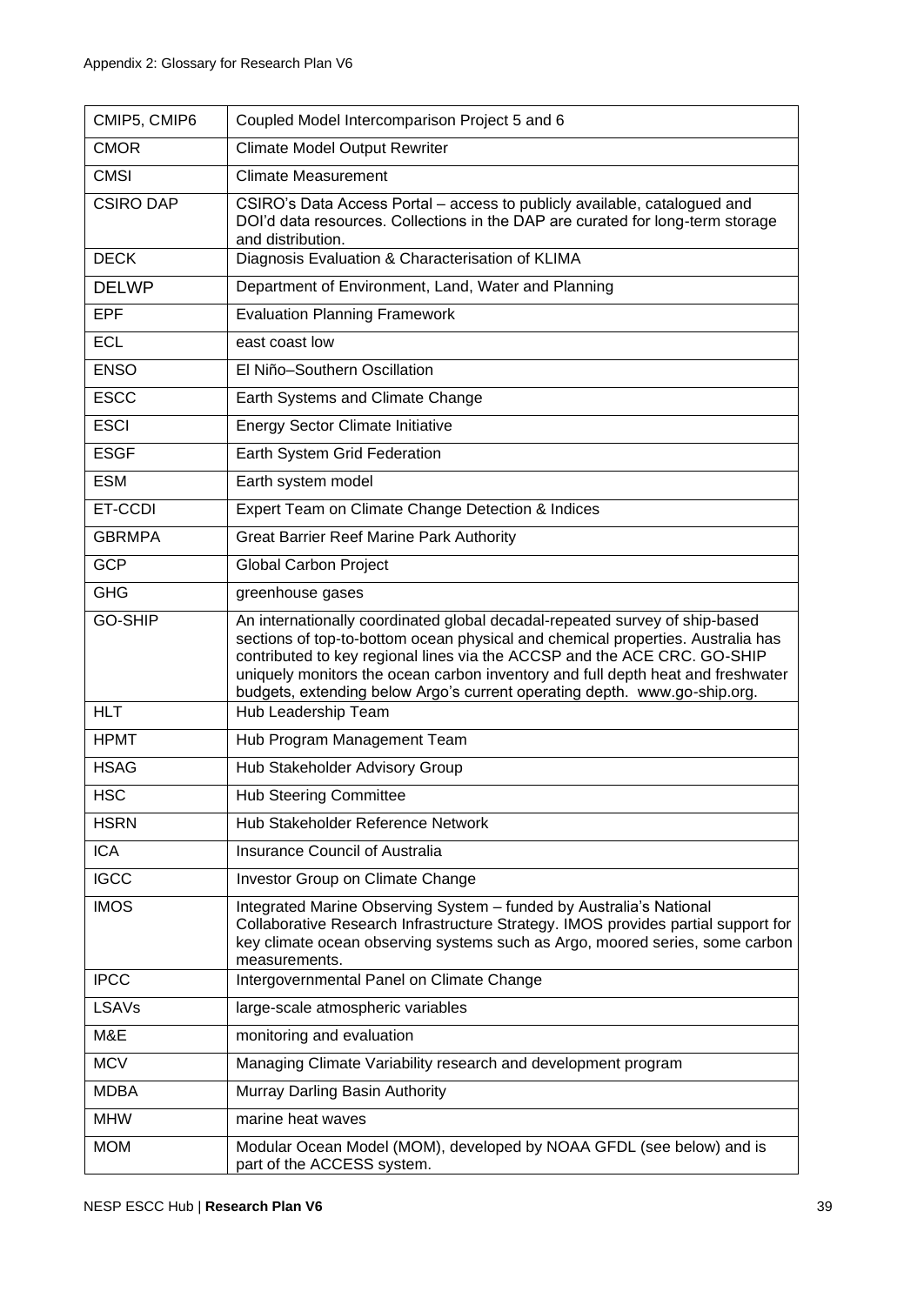| <b>NACP</b>                                    | Northern Australia Climate Project                                                                                                                                                                                                                                                                     |
|------------------------------------------------|--------------------------------------------------------------------------------------------------------------------------------------------------------------------------------------------------------------------------------------------------------------------------------------------------------|
| <b>NARCLIM</b>                                 | <b>NSW/ACT Regional Climate Modelling</b>                                                                                                                                                                                                                                                              |
| <b>NCCARF</b>                                  | National Climate Change Adaptation Research Facility                                                                                                                                                                                                                                                   |
| <b>NCCC</b>                                    | National Centre for Coasts and Climate                                                                                                                                                                                                                                                                 |
| <b>NCI</b>                                     | National Computational Infrastructure                                                                                                                                                                                                                                                                  |
| <b>NCRAS</b>                                   | National Climate Resilience and Adaptation Strategy                                                                                                                                                                                                                                                    |
| <b>NCRIS</b>                                   | National Collaborative Research Infrastructure Strategy                                                                                                                                                                                                                                                |
| <b>NCSAC</b>                                   | National Climate Science Advisory Committee                                                                                                                                                                                                                                                            |
| <b>NERP</b>                                    | National Environmental Research Program (closed)                                                                                                                                                                                                                                                       |
| <b>NESP</b>                                    | National Environmental Science Program                                                                                                                                                                                                                                                                 |
| <b>NOAA</b>                                    | US National Oceans and Atmosphere Administration. NOAA spans operational<br>forecasting and research services across fisheries, weather, oceans and climate.<br>NOAA's many laboratories and arms operate substantial parts of the global<br>climate and ocean observing system and modelling centres. |
| <b>NOAA GFDL</b>                               | NOAA Geophysical Fluid Dynamics Laboratory - a key partner in ACCESS as<br>the developer of the ocean model used, the Modular Ocean Model (MOM).                                                                                                                                                       |
| <b>NRM</b>                                     | natural resources management                                                                                                                                                                                                                                                                           |
| <b>OTE</b>                                     | ocean temperature extremes                                                                                                                                                                                                                                                                             |
| <b>PACCSAP</b>                                 | Pacific-Australia Climate Change Science and Adaptation Planning Program                                                                                                                                                                                                                               |
| <b>PEGS</b>                                    | process evaluation groups                                                                                                                                                                                                                                                                              |
| <b>POP</b>                                     | Populations Order Physiology (a stand-alone tree demography and landscape<br>structure module for Earth system models)                                                                                                                                                                                 |
| <b>PCCSP</b>                                   | Pacific Climate Change Science Program                                                                                                                                                                                                                                                                 |
| <b>RCP</b>                                     | representative concentration pathways                                                                                                                                                                                                                                                                  |
| RPV1, RPV2,<br>RPV3, RPV4,<br>RPV <sub>5</sub> | Research Plan Versions 1, 2, 3, 4 and 5                                                                                                                                                                                                                                                                |
| <b>SAM</b>                                     | Southern Annular Mode                                                                                                                                                                                                                                                                                  |
| SCU                                            | Southern Cross University                                                                                                                                                                                                                                                                              |
| <b>SEACI</b>                                   | South Eastern Australia Climate Initiative                                                                                                                                                                                                                                                             |
| <b>SOCRATES</b>                                | Southern Ocean Clouds Radiation Aerosol Transport Experimental Study                                                                                                                                                                                                                                   |
| <b>TC</b>                                      | tropical cyclones                                                                                                                                                                                                                                                                                      |
| <b>TERN</b>                                    | <b>Terrestrial Ecosystem Research Network</b>                                                                                                                                                                                                                                                          |
| <b>TRMM</b>                                    | <b>Tropical Rainfall Measurement Mission</b>                                                                                                                                                                                                                                                           |
| UM                                             | <b>Unified Model</b>                                                                                                                                                                                                                                                                                   |
| <b>UoM</b>                                     | University of Melbourne                                                                                                                                                                                                                                                                                |
| <b>UNFCCC</b>                                  | United Nations Framework Convention on Climate Change                                                                                                                                                                                                                                                  |
| VCP19                                          | Victorian Climate Projections 2019                                                                                                                                                                                                                                                                     |
| <b>WCRP</b>                                    | World Climate Research Program                                                                                                                                                                                                                                                                         |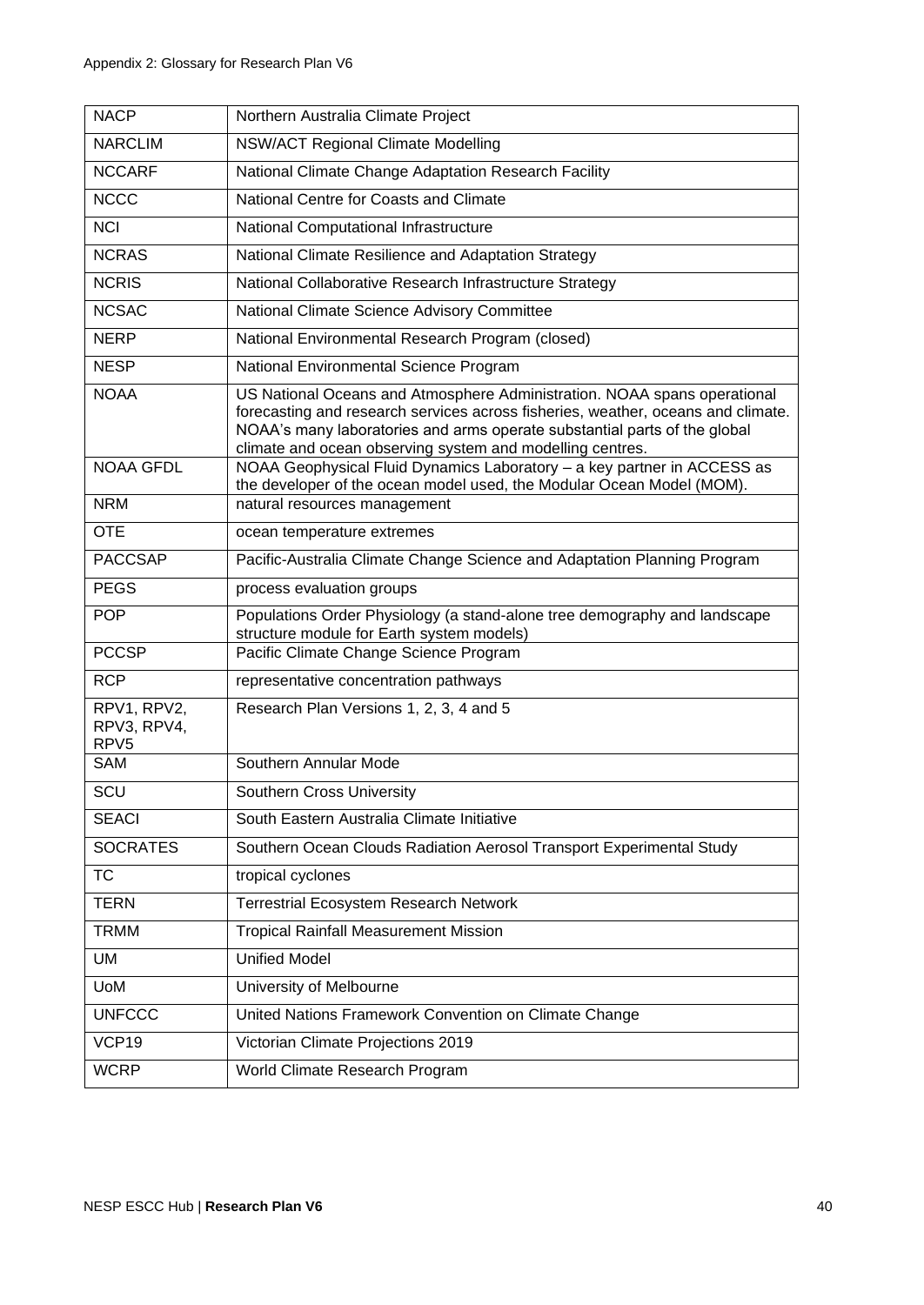## <span id="page-40-0"></span>Attachment A: Research projects – continued RPV5 projects

Project 5.1 – ACCESS evaluation and application

## **Project overview**

| <b>Project details</b>               |                   |                       |                      |               |  |
|--------------------------------------|-------------------|-----------------------|----------------------|---------------|--|
| Length                               | <b>Start date</b> | End date              | <b>Approval date</b> | <b>Status</b> |  |
| 18 months                            | 01/07/2019        | 31/12/2020            | 12/2018              | Approved      |  |
| <b>Lead research organisations</b>   |                   | <b>Project leader</b> |                      |               |  |
| <b>CSIRO</b>                         |                   | Harun Rashid          |                      |               |  |
| harun.rashid@csiro.au (03 9239 4532) |                   |                       |                      |               |  |

Australia's national climate model (ACCESS) has been developed to provide us with a global climate and Earth system modelling capability, uniquely focusing on Australia and the Southern Hemisphere. This is important because most other global climate models are developed by Northern Hemisphere countries with a main focus on their own regions. ACCESS can also be used for various climate applications, including estimating the individual and combined effects of different external forcings (i.e. changes in greenhouse gas concentrations and land use) on past, present and future climate variations. In this project, different versions of ACCESS will be used to estimate the climate change signals associated with greenhouse gas and land use changes using ensemble simulations. The ACCESS simulations, combined with multi-decadal simulations from a higher-resolution ACCESS atmospheric model, will directly support other Hub projects under RPV5 by providing means to reduce the effect of internal climate variability to improve climate change estimates.

#### **Expected outcomes**

Climate models are indispensable for understanding and predicting climate variability; they are also the only tools available for projecting any future climate changes in response to external forcings. Thanks to many years of development, including through previous ESCC Hub ACCESS projects (Projects 2.1 and 2.5), ACCESS can now simulate many important features of global climate and its variability with impressive realism.

This project will deliver enhanced usability of ACCESS through model improvements and ensemble simulations by different versions of the model, which will underpin science activities across all Hub research areas through reduced uncertainties of Australia's climate variability and change, including land carbon budget in a warming world.

ACCESS-CM2 ensemble simulations will contribute to:

- Better understanding of the effects of climate drivers such as ENSO, IOD, SAM on projected rainfall variations over Australia.
- A better estimation of the possible future changes in frequency and intensity of the dominate climate variability modes, such as ENSO and IOD which strongly influence extreme events like drought and flood.
- Produce more informed estimates of changes in regional climate and weather extremes using the ACCESS-CM2 ensemble simulations and multi-decadal simulations from a higher-resolution ACCESS atmospheric model.
- Improve Australia's contribution to CMIP6 by providing additional ACCESS-CM2 ensemble simulations, building on the CMIP6 (single-member) submission under NESP project 2.1.
- ACCESS-ESM1.5 will provide improved information on the climate impacts of future land management.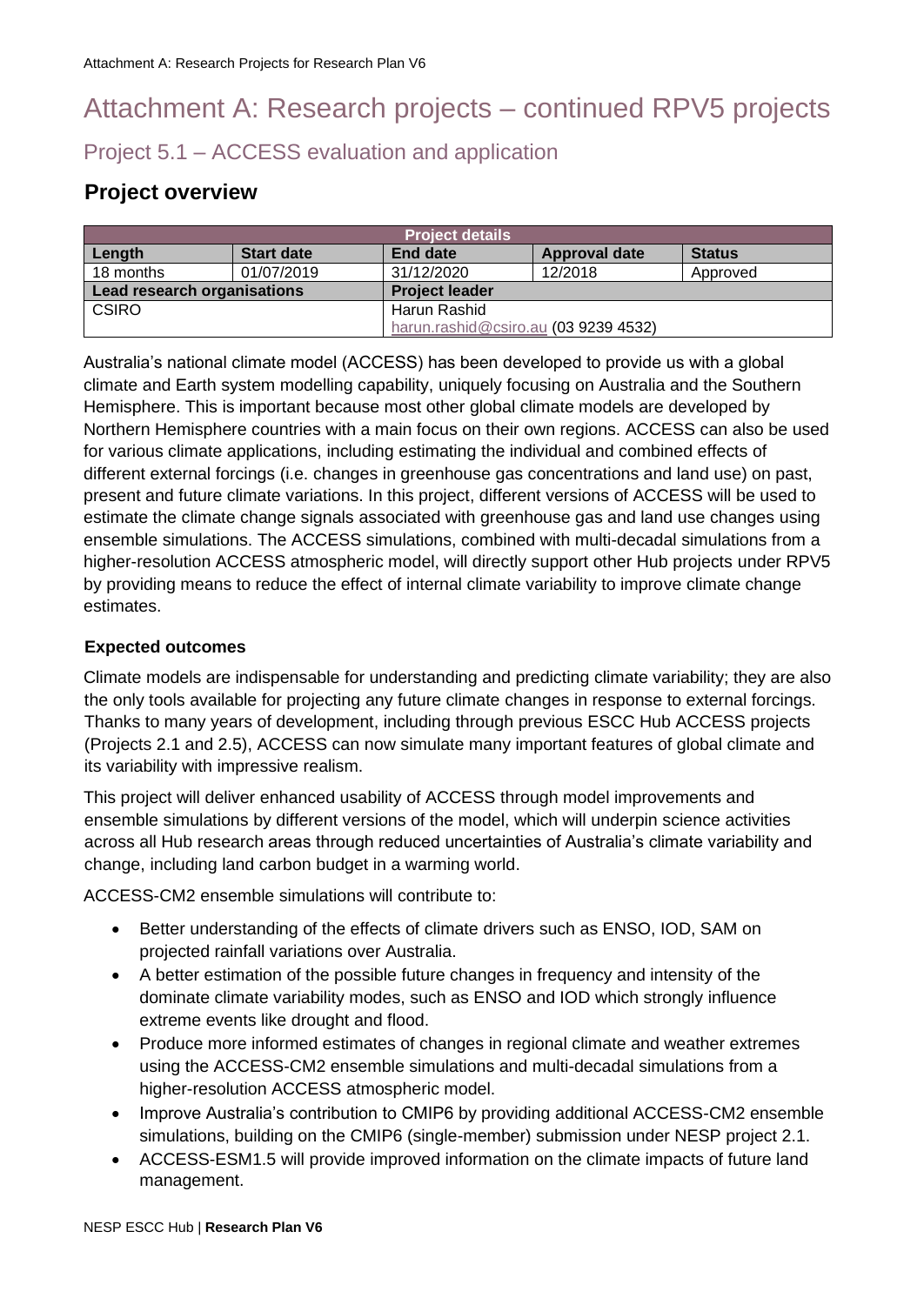## Project 5.2 – Understanding climate variability and change – past, present and future

## **Project overview**

| <b>Project details</b>                                 |                   |                       |                      |               |  |
|--------------------------------------------------------|-------------------|-----------------------|----------------------|---------------|--|
| Length                                                 | <b>Start date</b> | <b>End date</b>       | <b>Approval date</b> | <b>Status</b> |  |
| 18 months                                              | 01/07/2019        | 31/12/2020            | 12/2018              | Approved      |  |
| Lead research organisations                            |                   | <b>Project leader</b> |                      |               |  |
| <b>Bureau of Meteorology</b><br><b>Christine Chung</b> |                   |                       |                      |               |  |
| christine.chung@bom.gov.au (03 9669 4097)              |                   |                       |                      |               |  |

Despite a rising awareness of general climate change issues, there is still a need for further information and guidance about the effect of human influence on the climate we have seen to date. This will assist Australian stakeholders to reliably understand and frame the role of natural variability and human influence on our climate. It is important that Australian stakeholders have the necessary guidance and tools to manage the country's infrastructure and natural resources to face the challenges of a changing climate.

#### **Expected outcomes**

There is currently a lack of targeted tools and appropriately targeted educational guidance about the drivers of Australia's climate variability, El Niño–Southern Oscillation (ENSO), Indian Ocean Dipole (IOD), Southern Annular Mode (SAM) and the Interdecadal Pacific Oscillation (IPO) which affect rainfall patterns, extreme weathers and climate conditions including tropical cyclones, bushfires, flood and drought.

This project enhances the understanding of the dynamics and impacts of Australia's climate drivers through:

- Updated information on the impact of global warming on both ENSO and ENSO's influence on Australian climate using the latest generation (CMIP6) of climate models, including ACCESS.
- Better understanding of the drivers of the variability in the tropical oceans that influence ENSO and the IOD, important climate drivers in Australia's climate, and potential links to surrounding ocean basins.
- Better understanding the influence of decadal variability on Australia's climate to improve the predictability of ENSO and other climate drivers.
- Improved near real-time attribution system based in the attribution method developed under Project 2.2.
- Improved understanding of multi-year to flash drought and the links to ENSO and other climate drivers.
- Provide updated information on decadal variability and links to ENSO. This includes commissioned review papers on IOD and a book on ENSO in a changing climate.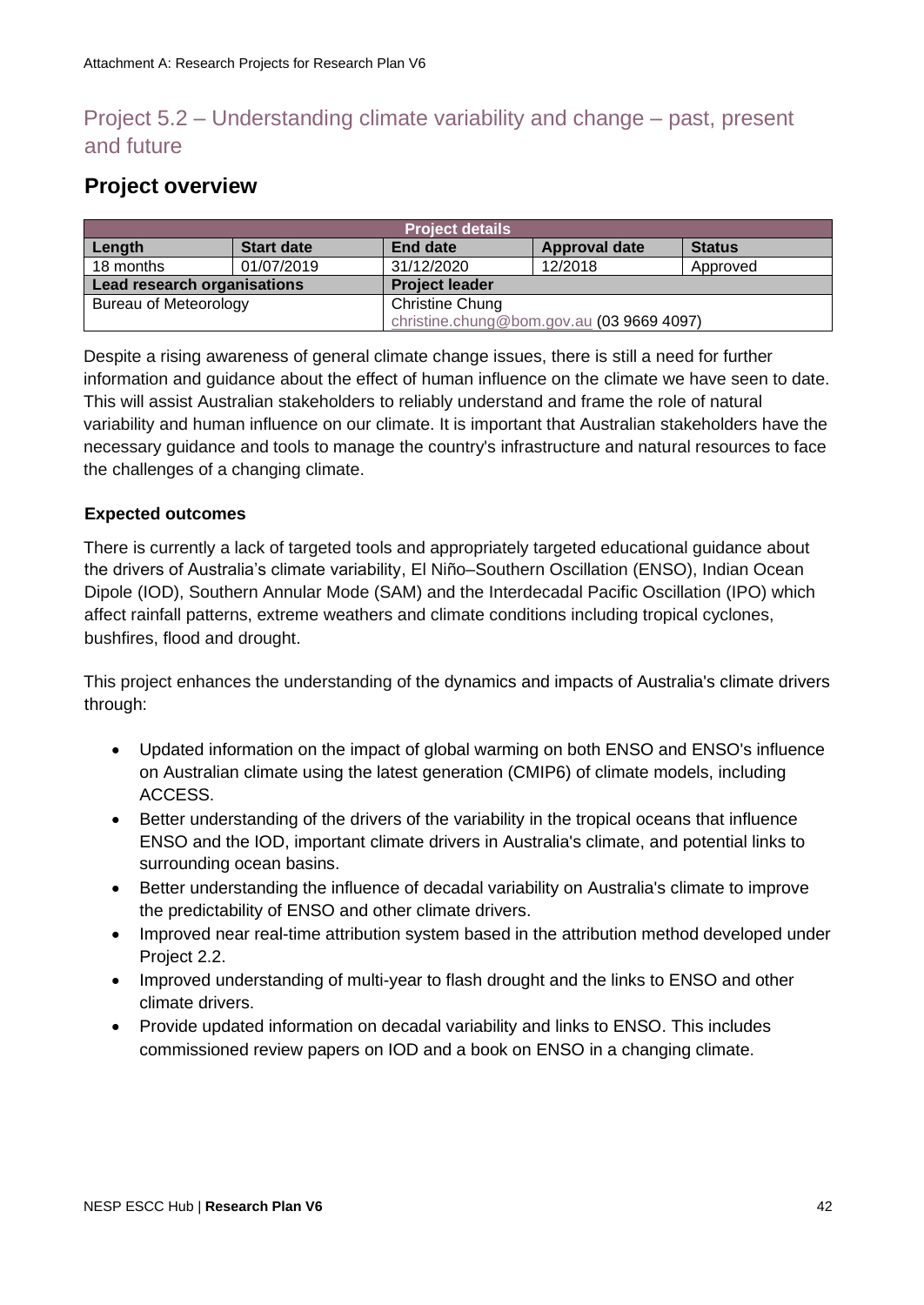## Project 5.3: Regional climate change projections science and delivery

## **Project overview**

| <b>Project details</b>      |                   |                                       |                      |               |  |  |
|-----------------------------|-------------------|---------------------------------------|----------------------|---------------|--|--|
| Length                      | <b>Start date</b> | End date                              | <b>Approval date</b> | <b>Status</b> |  |  |
| 18 months                   | 01/07/2019        | 31/12/2020                            | 12/2018              | Approved      |  |  |
| Lead research organisations |                   | <b>Project leader</b>                 |                      |               |  |  |
| CSIRO                       |                   | Michael Grose                         |                      |               |  |  |
|                             |                   | michael.grose@csiro.au (03 6232 5345) |                      |               |  |  |

To make evidence-based decisions about climate change and to manage climate risks, Australia needs access to credible, up-to-date and relevant information on future climate change. This project will enhance the functionality of the current suite of national climate change projections (delivered through the Climate Change in Australia website) to improve the accessibility and scope of the projections for existing next- and end-users of climate projections in several key fields. The project will also allow new and emerging users (e.g. the finance sector) to better integrate climate projections into their area of interest through the provision of guidance, training and tailored information and datasets to meet their specific needs. In addition, the project will build the underpinning projection science and modelling to support and build towards the future major release of new national climate change projections, setting up future and ongoing success in this arena.

#### **Expected outcomes**

This project will take the initial steps to tailor climate projections to specific needs and delivery appropriate for climate risk assessment. Enhanced uptake of existing and new projection products and services will allow next/end-users to more fully assess the impact of climate variability and change to inform planning and decision-making. This will improve the scientific evidence supporting important long term investments, with benefits for society, the economy and the environment.

The three main outcomes are:

- Stakeholders in all levels of government, and identified industry stakeholders, understand and have access to relevant information, products and services to support uptake and utility of existing (and upcoming) projections.
- Stakeholders have better understanding of the sources of confidence and uncertainty in projections. Risk management is therefore better informed.
- Preparation for the next set of projections is based on strategic planning, well in advance. This includes progress towards development of new methods and approaches and coordinated preparation for new data sources.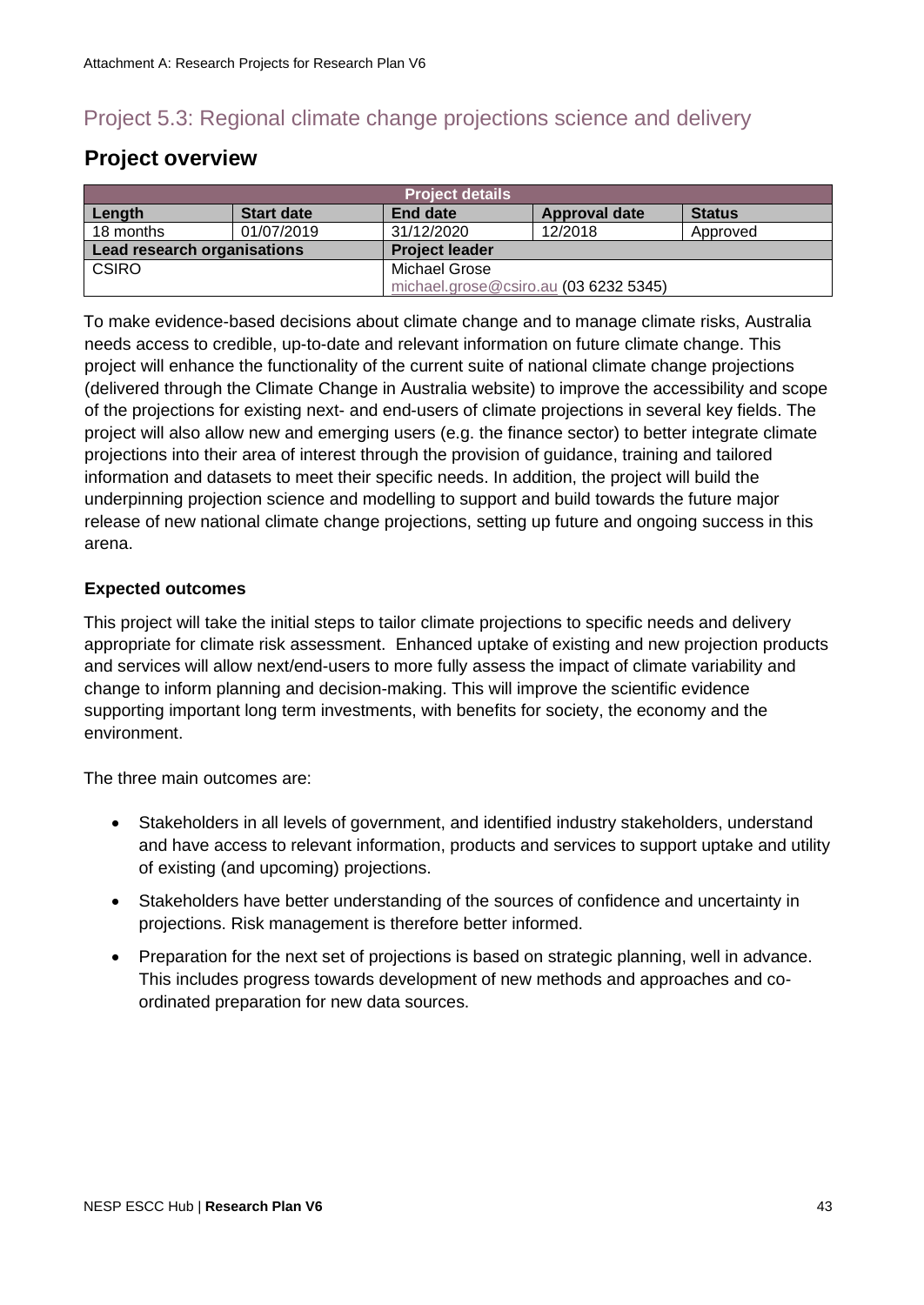## Project 5.4 – Water futures under climate change

### **Project overview**

| <b>Project details</b>      |                   |                       |                                     |               |  |
|-----------------------------|-------------------|-----------------------|-------------------------------------|---------------|--|
| Length                      | <b>Start date</b> | End date              | <b>Approval date</b>                | <b>Status</b> |  |
| 18 months                   | 01/07/2019        | 31/12/2020            | 12/2018                             | Approved      |  |
| Lead research organisations |                   | <b>Project leader</b> |                                     |               |  |
| <b>CSIRO</b><br>Dewi Kirono |                   |                       |                                     |               |  |
|                             |                   |                       | dewi.kirono@csiro.au (03 9239 4651) |               |  |

Robust projections of surface water are needed for impact assessment and developing adaptation options in the water and related sectors. The project will develop a framework that integrates climate and hydrological science and modelling to deliver the next generation of national projections of key surface water metrics. The project will also work with state government and federal authority agencies to demonstrate application of water projections to assess impact and adaptation options in water resources management. The project will build on outputs from ESCC Hub research and other hydroclimate initiatives in Australia and elsewhere.

#### **Expected outcomes**

Robust projections of water futures are important for impact assessment and developing adaptation options in the water and related sectors. Users include policy makers (government), land and water planning managers (water agencies, catchment management authorities), environmental consultants and other researchers.

Australian hydrology is different to other parts of the globe with a low runoff coefficient, high spatial and temporal variability, and strong ENSO teleconnection, and hence national investment is required to ensure that the nation has the hydrological projections science capability to meet the challenges in Australia. These include needs for:

- delivering next generation climate projections, with CMIP6 and improved climate modelling projections;
- framework to deliver not only climate projections but also national surface water/runoff projections;
- framework to deliver not only averages, but also other key hydrological metrics (e.g. low flows, high flows, drought indices).

In partnership with Project 5.3, this project will develop a framework that integrates climate and hydrological science and modelling to deliver the next generation water projections, as part of the broader next generation of national climate change projections to be released in 2023/24.

The project work in partnership with stakeholders (especially MDBA and WA DWER through case studies) to ensure that the framework and the knowledge produced are directly adopted by the stakeholders, and so demonstrate the application of climate change projections to assess impact and adaptation options in water resources management under a changing climate.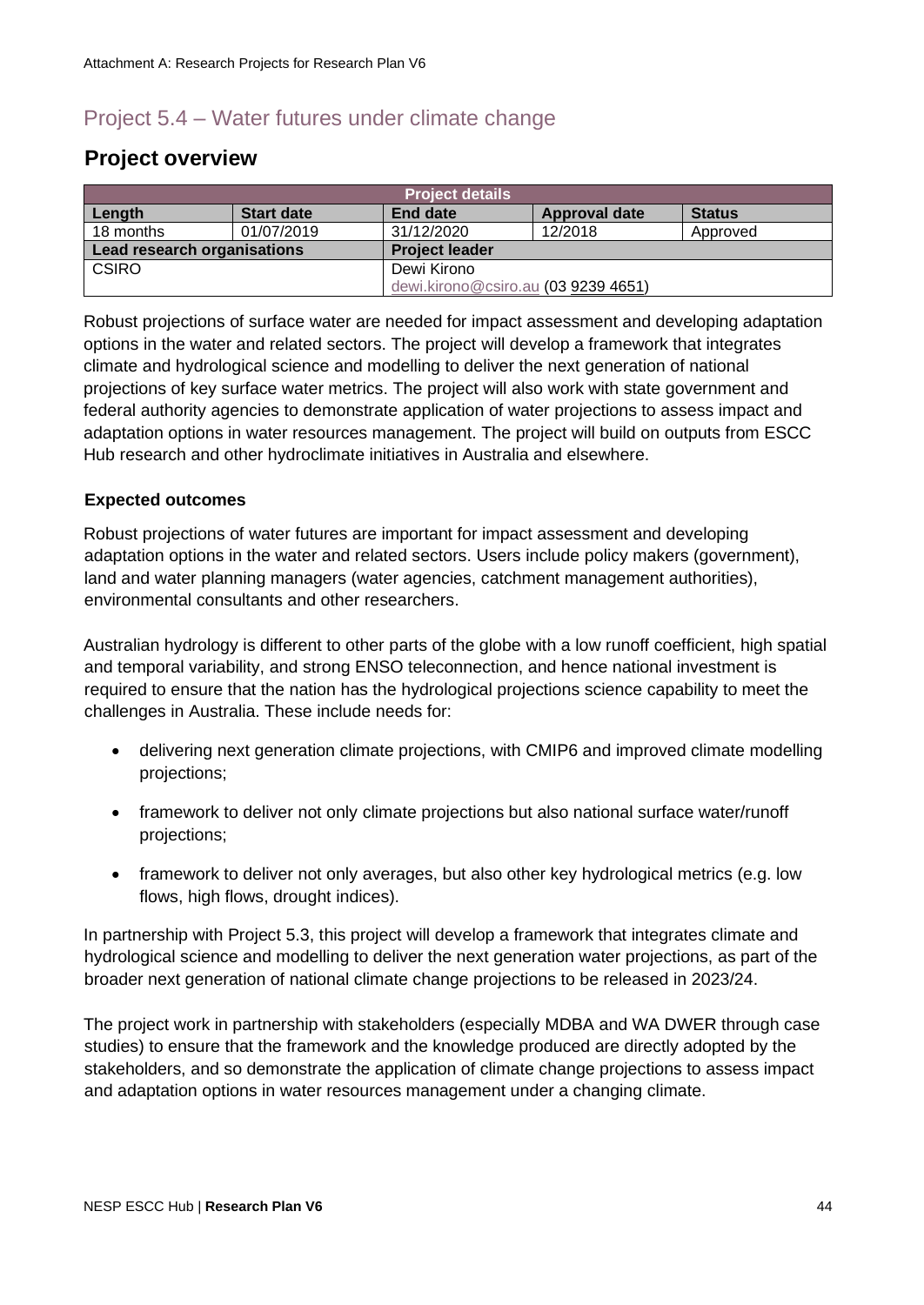## Project 5.5 – Extreme weather hazards in a changing climate

## **Project overview**

| <b>Project details</b>                 |                   |                       |               |               |  |
|----------------------------------------|-------------------|-----------------------|---------------|---------------|--|
| Length                                 | <b>Start date</b> | <b>End date</b>       | Approval date | <b>Status</b> |  |
| 18 months                              | 01/07/2019        | 31/12/2020            | 12/2018       | Approved      |  |
| Lead research organisations            |                   | <b>Project leader</b> |               |               |  |
| <b>Bureau of Meteorology</b>           |                   | <b>Andrew Dowdy</b>   |               |               |  |
| andrew.dowdy@bom.gov.au (03 9669 4722) |                   |                       |               |               |  |

Many of the earliest and most significant effects of a changing climate are experienced through changes in hazardous weather events. However there are considerable scientific knowledge gaps around this, including around the intersection of climate and disaster risk, with a clear need for enhanced guidance and services to enable effective evidence-based planning. This project will deliver nationally significant knowledge products on natural hazards for the current climate as well as based on future projections. In particular, it will address identified needs around four key types of hazards: tropical cyclone hazards; bushfire hazards; east coast lows hazards; and thunderstorm hazards. To enable the translation of science into effective evidence-based policy, a range of targeted communication tools and research synthesis products will be developed through direct consultation with stakeholder networks.

#### **Expected outcomes**

Recent research in the ESCC Hub has examined the phenomena that cause weather hazards, quantifying and communicating the climate change influences on the occurrence of these phenomena. However, significant knowledge gaps exist regarding the associated hazards caused by those phenomena, including around their existing and future characteristics. This includes hazards associated with four major types of extreme weather phenomena:

- Tropical cyclones
- East coast lows
- Thunderstorms and associated hazards
- Extreme fire weather conditions

This project builds on Project 2.8 to examine the hazards and provide hazards information, the primarily requirement for climate risk assessment applications, including in relation to the economic, social and environmental impacts of extreme weather hazards.

The outcomes from this project will contribute to greater resilience (prevention, preparedness, response and recovery) to extreme weather and climate events in Australia by developing improved knowledge and decision-support tools on current and future climate hazards associated with tropical cyclones, east coast lows, thunderstorms and bushfires.

The science from this project will enable the development and delivery of new products including improved guidance on weather-related hazards such as extreme winds, rainfall and flood risk, compound events including thunderstorms interacting with extreme bushfire weather/drought conditions ('pyroconvection' risk) as well as other convection-related hazards (e.g., hail and lightning).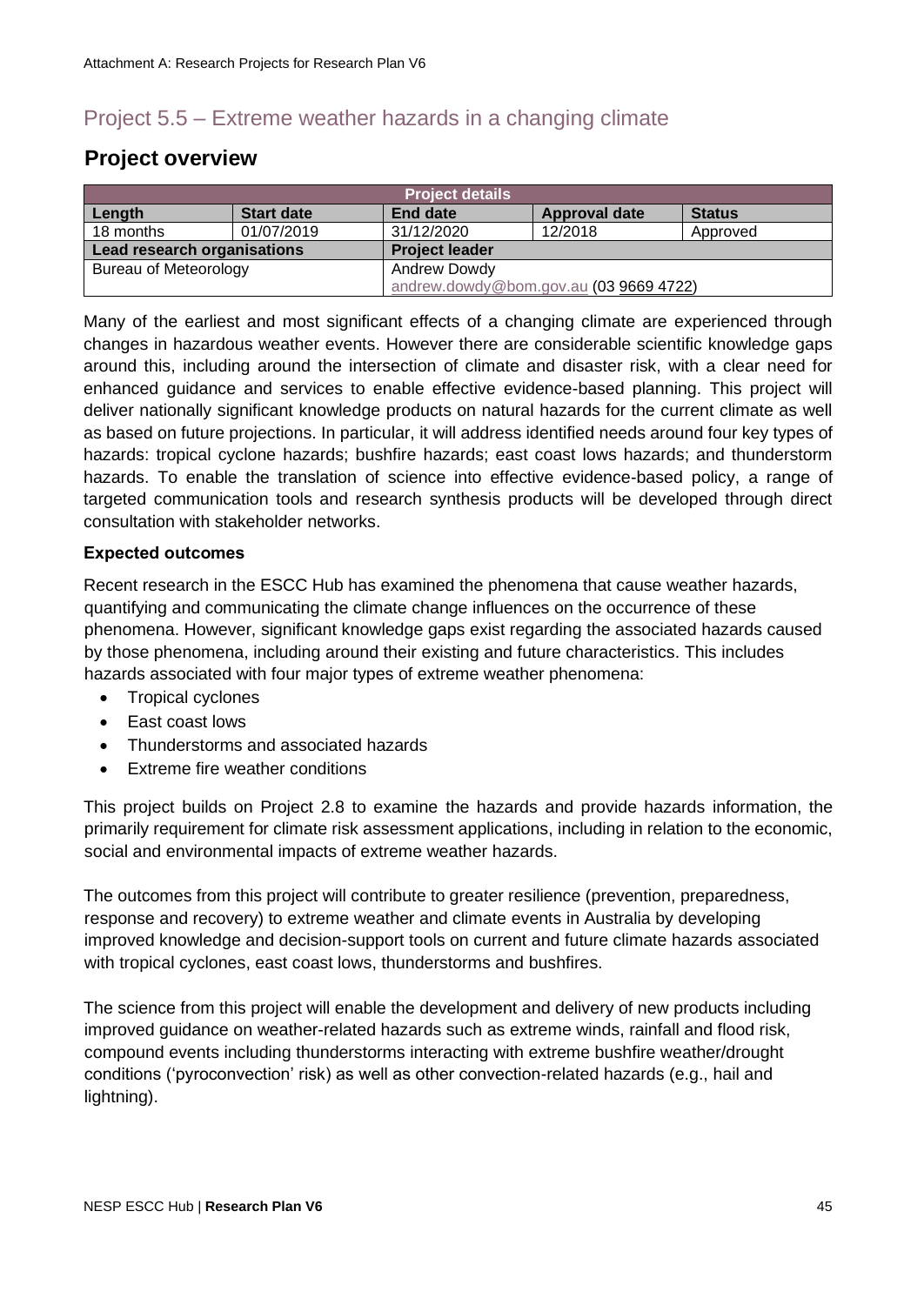## Project 5.6 – The carbon budget of continental Australia and possible future trajectories

| <b>Project details</b>      |                   |                                      |                      |               |  |
|-----------------------------|-------------------|--------------------------------------|----------------------|---------------|--|
| Length                      | <b>Start date</b> | End date                             | <b>Approval date</b> | <b>Status</b> |  |
| 18 months                   | 01/07/2019        | 31/12/2020                           | 12/2018              | Approved      |  |
| Lead research organisations |                   | <b>Project leader</b>                |                      |               |  |
| <b>CSIRO</b>                |                   | Pep Canadell                         |                      |               |  |
|                             |                   | pep.canadell@csiro.au (0408 020 952) |                      |               |  |

The Paris Agreement requires the assessment and tracking towards achieving a balance 'between anthropogenic emissions by sources and removals by sinks of greenhouse gases', consistent with the well below 2ºC target. While climate change policies seek to manage the net emissions of greenhouse gases, large uncertainties remain on how the full carbon budget can be best managed to reduce emissions, increase carbon sinks and protect existing carbon stock. This project will estimate the net carbon balance (carbon budget) of Australia and support the development of an improved global carbon budget including both anthropogenic and natural carbon fluxes. The products will support the policy call to better estimate and track the path towards zero net greenhouse gas emissions. The project will also provide projections of how Australia's carbon budget may change under a range of climate and land-use scenarios. The projections will be consistent with the Australian National Outlook integrated assessment modelling for Australia.

#### **Expected outcomes**

The Paris Climate Agreement requires the assessment and tracking towards achieving *a* balance 'between anthropogenic emissions by sources and removals by sinks of greenhouse gases (GHG)', consistent with the well below 2ºC target. It has been recognised that this GHG balance requirement (also called GHG neutrality or zero net emissions) linked to a temperature goal, as in the Paris Agreement, requires the inclusion of anthropogenic and natural fluxes, because both affect the greenhouse gasses in the atmosphere and therefore the likelihood to achieve or surpass a climate stabilisation target. Climate stabilisation at any level requires GHG neutrality.

There are no established global and national approaches on how to assess progress towards the requirement of GHG neutrality (anthropogenic and natural fluxes) in light of changing climate, atmospheric composition, and land use/cover.

To address this lack of information, the project will:

- Develop a comprehensive carbon budget for continental Australia for the most recent decade, and project it into the future using climate scenarios and socio-economic pathways developed by the Australian National Outlook Project. The assessment will focus on carbon stocks and fluxes, natural and anthropogenic, including legacy effects and disturbances.
- Contribute to update and improvement of the global carbon budget as part of the broader investment into the Global Carbon Project, which will provide the global context and links to new datasets, modelling and expertise to be used for the establishment of the continental Australian carbon budget.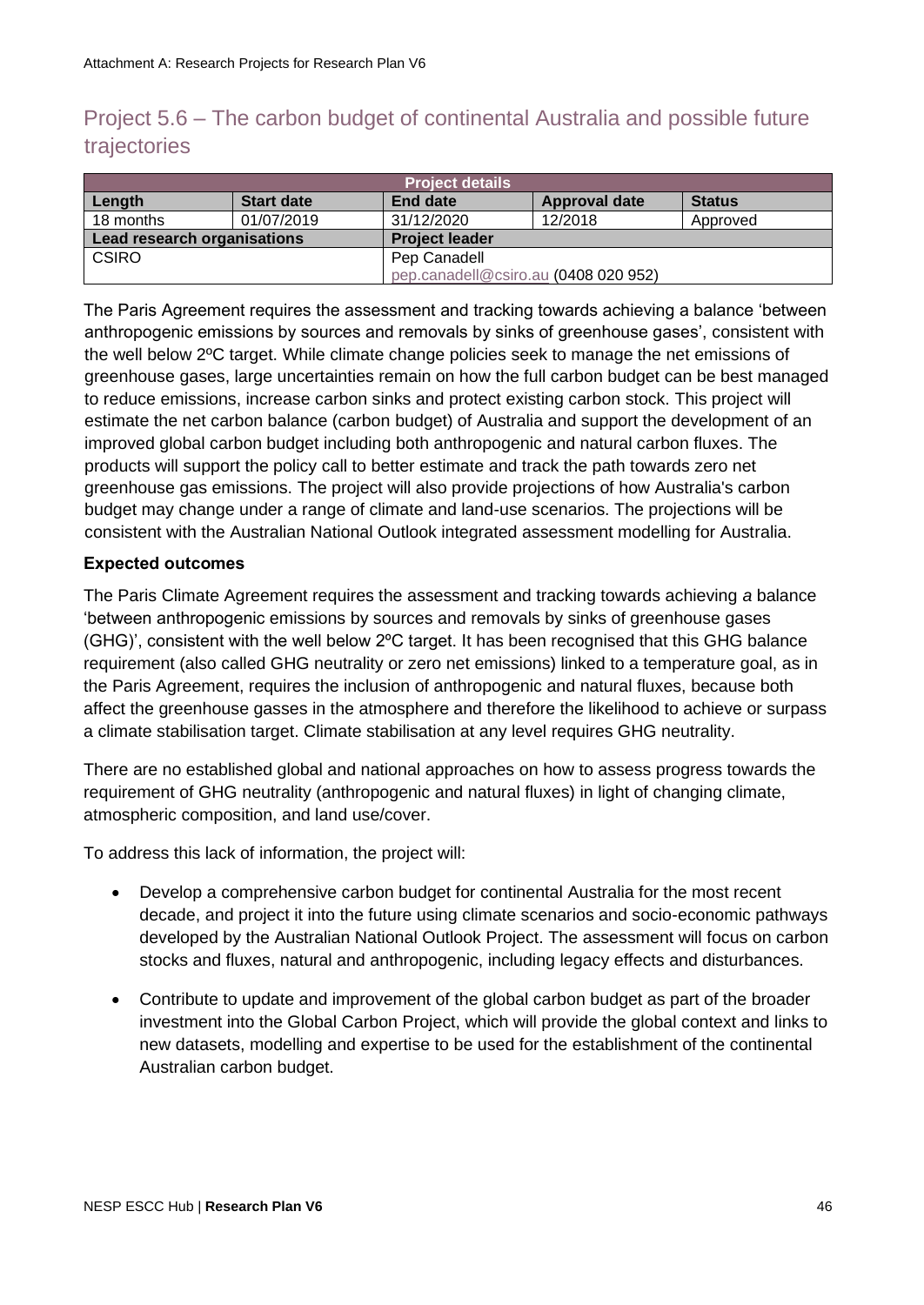| <b>Project details</b>                                      |                          |                                           |                      |               |  |
|-------------------------------------------------------------|--------------------------|-------------------------------------------|----------------------|---------------|--|
| Length                                                      | <b>Start date</b>        | End date                                  | <b>Approval date</b> | <b>Status</b> |  |
| 18 months                                                   | 01/07/2019               | 31/12/2020                                | 12/2018              | Approved      |  |
| <b>Lead research organisations</b><br><b>Project leader</b> |                          |                                           |                      |               |  |
| <b>CSIRO</b>                                                | <b>Bernadette Sloyan</b> |                                           |                      |               |  |
|                                                             |                          | bernadette.sloyan@csiro.au (03 6232 5152) |                      |               |  |

### Project 5.7 – Tracking ocean change: ocean observations and models

Changes in ocean heat and salinity affect the modes of climate variability that dominate Australia's climate and impact on the frequency and magnitude of extreme events. To assess how the oceans impact Australia's climate, we need to understand how and why the oceans are changing and how we can better project future changes. This project will improve and deliver high quality ocean data which are vital for assessing ocean change. Ocean observations and model experiments will be used to track and understand ocean changes, and to identify the key mechanisms of ocean heat uptake. Insights gained will be used to improve the representation of heat uptake in ACCESS and other climate models, thereby improving climate change projections.

#### **Expected outcomes**

This project will tackle the question: how and why are the oceans changing and how can we better simulate ocean change and its impacts on climate? Several challenges have slowed progress in understanding change in the heat and freshwater balance of the ocean, this project will address these challenges by:

increasing accessibility and quality control of ocean data streams for use by the Australian and international research community

using analyses of ocean observations and model experiments to identify the key mechanisms regulating ocean uptake of heat and freshwater, thereby advancing scientific understanding of the ocean's role in the global energy and water budgets.

enhancing performance of Australia's national climate model ACCESS and other climate models by improving the representation of ocean heat and freshwater uptake

The project will deliver high quality, accessible ocean data sets to be used by researchers studying climate change and its impacts in Australia and around the world. Model improvements will be delivered to developers of ACCESS and international climate models. In turn, climate projections incorporating these improvements will be more reliable and relevant and therefore of more utility to decision-makers in government, industry and the community. Global assessments like the Intergovernmental Panel on Climate Change (IPCC) are another end user of our data sets and analyses.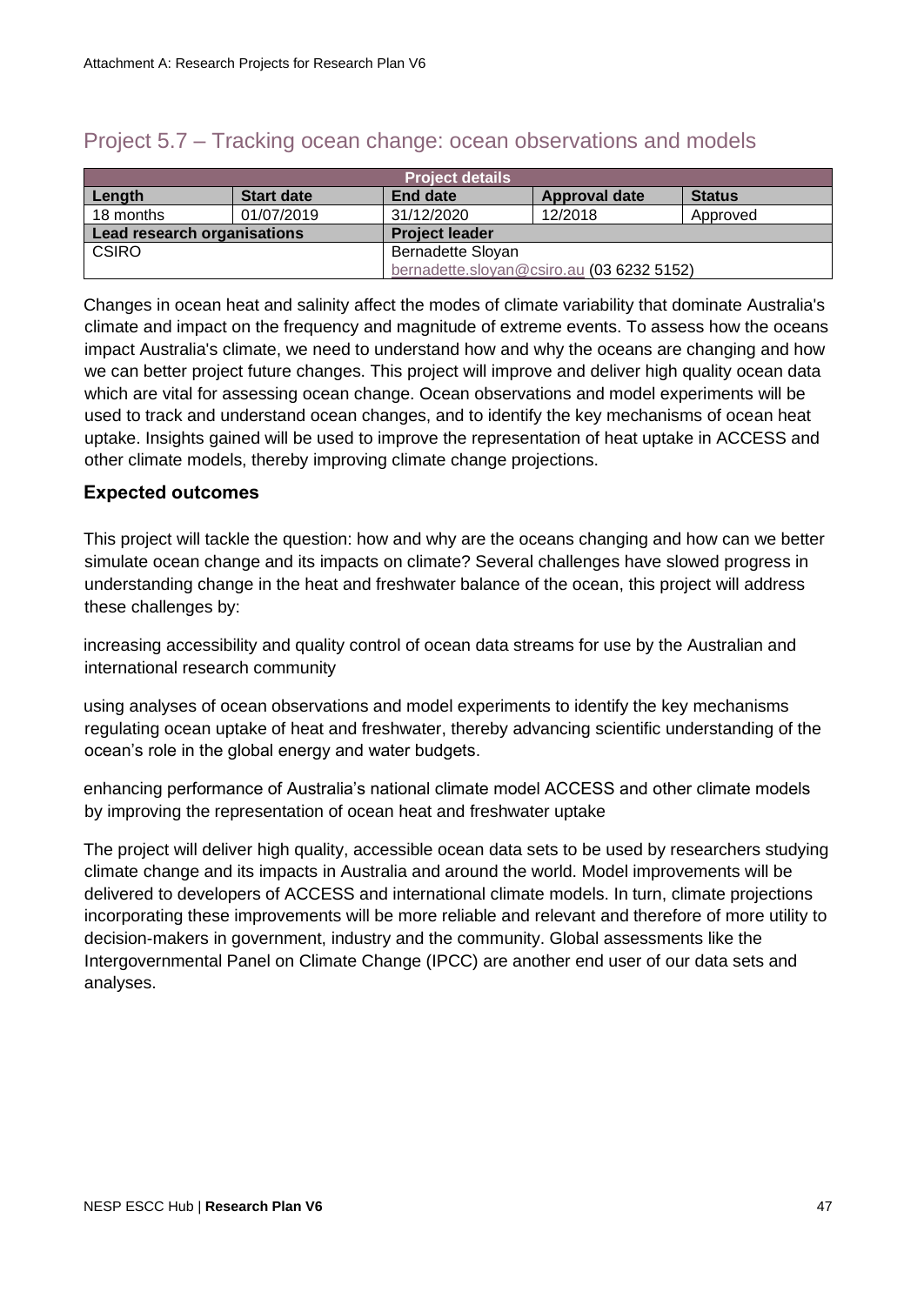| <b>Project details</b>                               |                                          |                      |                      |               |  |
|------------------------------------------------------|------------------------------------------|----------------------|----------------------|---------------|--|
| Length                                               | <b>Start date</b>                        | End date             | <b>Approval date</b> | <b>Status</b> |  |
| 18 months                                            | 01/07/2019                               | 31/12/2020           | 12/2018              | Approved      |  |
| Lead research organisations<br><b>Project leader</b> |                                          |                      |                      |               |  |
| <b>CSIRO</b>                                         |                                          | <b>Kathy McInnes</b> |                      |               |  |
|                                                      | kathleen.mcinnes@csiro.au (03 9239 4569) |                      |                      |               |  |

### Project 5.8 – Marine and coastal climate services for extremes information

Australia is a coastal nation. Changes in coastal climate, via sea-level, waves and coastal extremes (including marine heatwaves), have broad implications for a range of coastal stakeholders (e.g., marine and coastal industry, coastal infrastructure design and management, coastal environmental management, lending and insurance). Hub research conducted to date has led to improved and new information on how marine and coastal extremes are changing and projected to change in future. In this phase, we will extend this understanding, by investigating and analysing a range of coastal and near-shore variables, such as sea level trends, current and future marine heat waves, extreme sea level, waves, estimates of ocean mass increases and the effects of wind, waves, sea level rise and storm surge on sediment compartments. This project will work closely with stakeholders to ensure this research is appropriately consolidated and delivered via a readily available, coproduced range of tools and data delivery mechanisms, to facilitate better understood and managed coastal climate risks in Australia.

#### **Expected outcomes**

Delivery of new services requires close interaction with next-users to optimise the tools and delivery mechanisms to support user needs. Targeted stakeholder engagement (carried out through a science outreach activity to run in parallel as a case study) will exhibit Hub gained knowledge, and workshop to refine the information needs of the coastal management, engineering, industries and finance sectors to inform the design and coproduction of the coastal climate information needs and tool development. The new tool, and data and information within the tool, will build on existing information available.

Prototype tool delivery will be to a CSIRO web-based platform in the first instance until such tools are refined and matured, allowing for transfer to mature coastal climate web portals such as CoastAdapt or the CSIRO C-FAST tool, if and when appropriate. The information produced under this project will not in any way duplicate that provided currently on the CoastAdapt web tool but will instead provide additional information and data not currently contained within CoastAdapt, such as wave set up and inundation.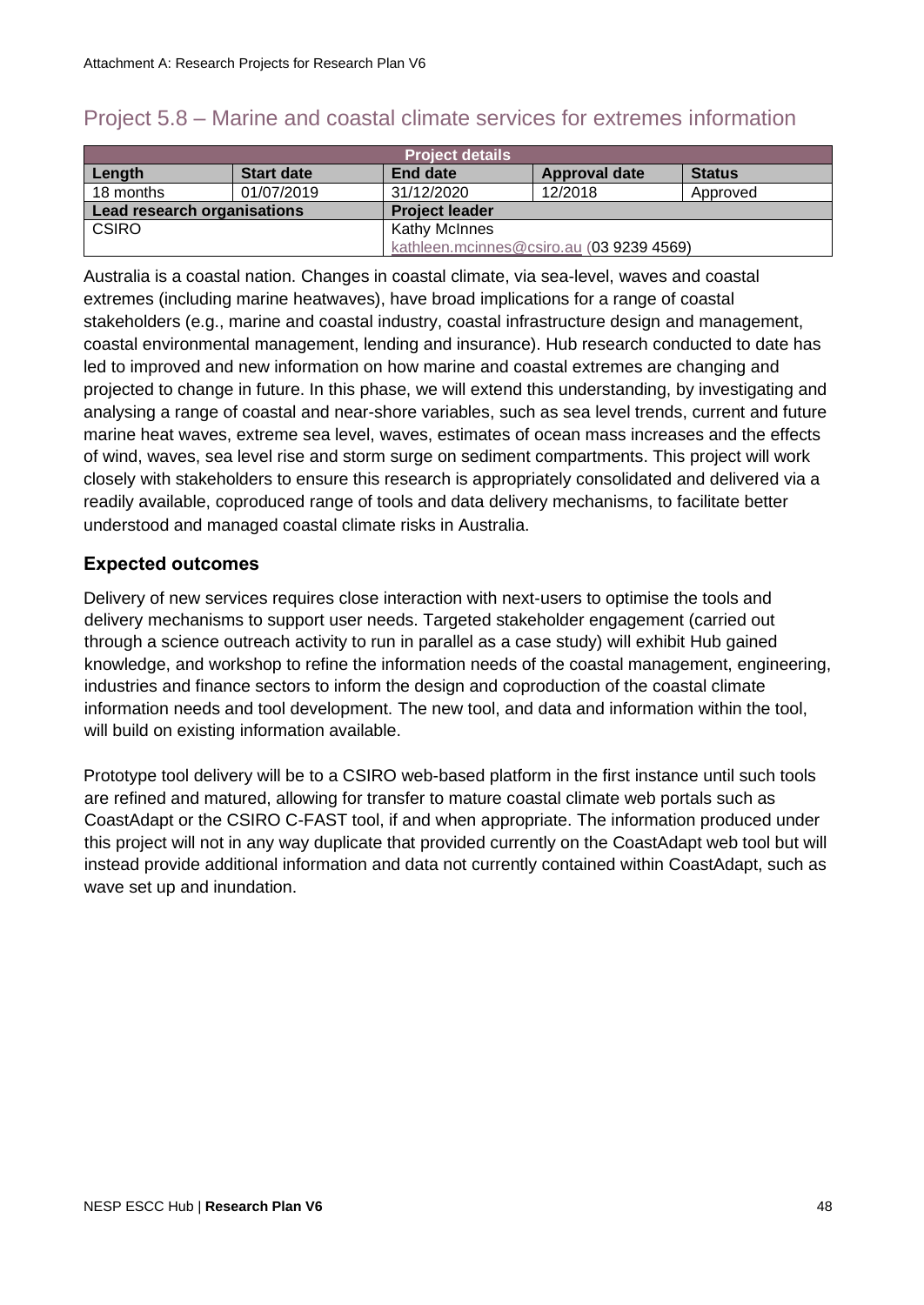## Project 5.9 – Natural habitats for coastal protection and carbon sequestration (NCCC – Phase 2)

| <b>Project details</b>                               |                   |                                        |                      |               |  |
|------------------------------------------------------|-------------------|----------------------------------------|----------------------|---------------|--|
| Length                                               | <b>Start date</b> | <b>End date</b>                        | <b>Approval date</b> | <b>Status</b> |  |
| 18 months                                            | 01/07/2019        | 31/12/2020                             | 12/2018              | Approved      |  |
| Lead research organisations<br><b>Project leader</b> |                   |                                        |                      |               |  |
| University of Melbourne<br><b>Stephen Swearer</b>    |                   |                                        |                      |               |  |
|                                                      |                   | s.swearer@unimelb.edu.au, 03 8344 6253 |                      |               |  |

Living shorelines have the potential to play important roles in climate mitigation and adaptation because of their ability to sequester carbon and reduce the threats of coastal erosion and flooding. Unfortunately, many of these habitats have been lost or degraded throughout Australia. While restoration is a clear national priority for biodiversity conservation, there are still key uncertainties regarding the value of natural habitats for coastal protection and carbon sequestration. Building upon Project 2.11, this project will synthesise the outcomes of several demonstration studies in blue carbon, coastal erosion and eco-engineering research into a roadmap that identifies the next steps towards developing national guidelines for coastal habitat restoration and eco-engineering for climate mitigation and adaptation.

#### **Problem the projects is addressing and how it will do this**

This project aims to address key knowledge gaps in blue carbon, coastal erosion, and ecoengineering science to improve our understanding of the roles of vegetation in coastal protection and carbon sequestration, and to integrate the knowledge gained from this work, and project 2.11, into a roadmap for developing national guidelines for the implementation of living shorelines for coastal management.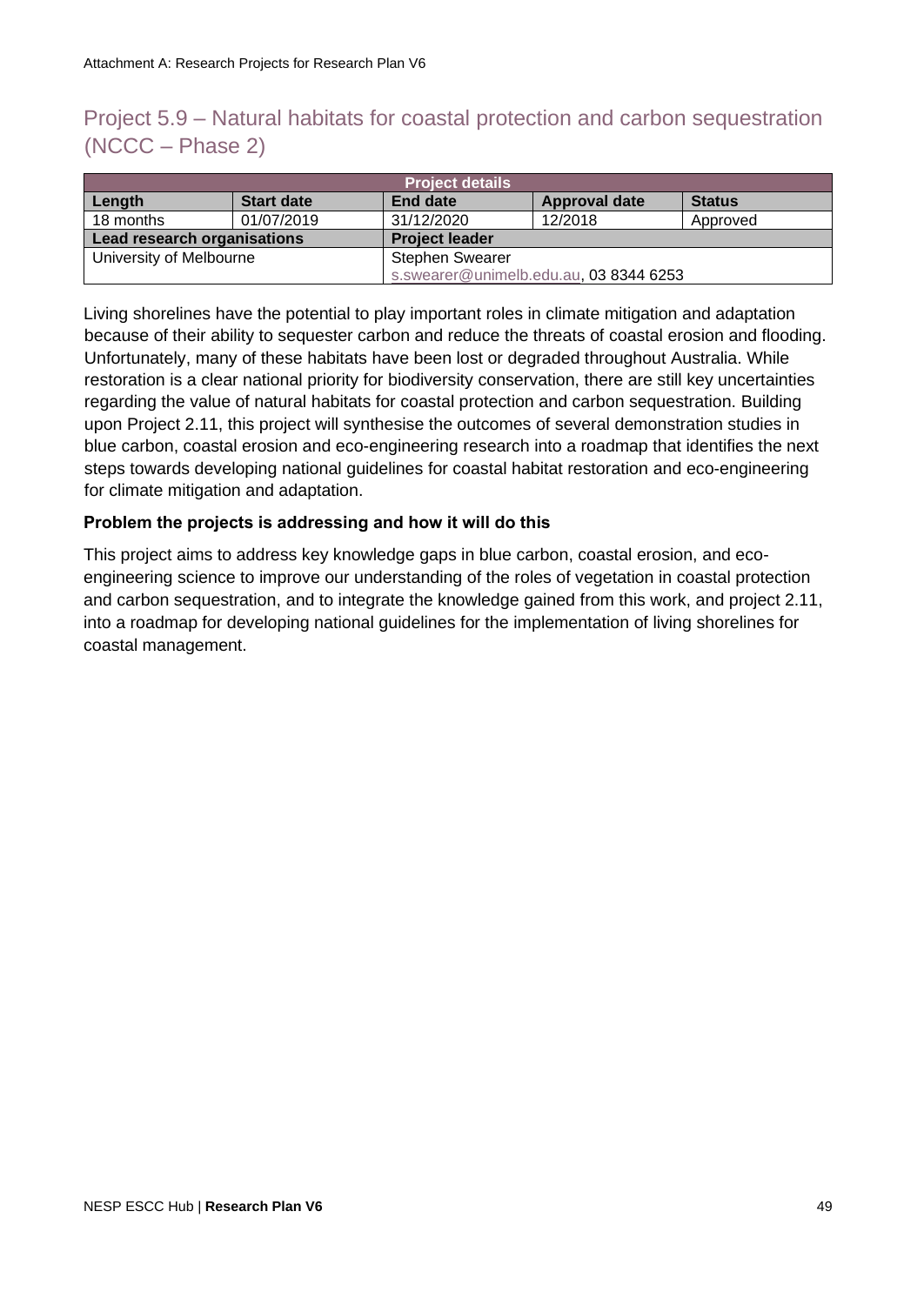## <span id="page-49-0"></span>Attachment B: Research Facilitation Activity plans

## 5.1: Understanding the impact of climate change on flowering induction in mango in the Northern Territory

#### **On-going RPV5 activity**

**Knowledge broker: Mandy Hopkins [\(mandy.hopkins@csiro.au\)](mailto:mandy.hopkins@csiro.au)**

Rising minimum and maximum temperatures will affect flower induction of current commercially produced mango cultivars and those from the National Mango Breeding Program (a partnership between NT, WA, Qld and CSIRO). This case study will provide and support the application of climate change information to the NT mango industry so the precise effects of minimum and maximum temperatures for these cultivars can be determined. This will allow the industry to consider appropriate management responses. To ensure the maximum value is realised from the impact assessment, a climate literacy workshop will also be included with supporting explainer products.

More information: http://nespclimate.com.au/climate-change-impacts-in-the-northern-territorymango-industry/

## 5.2: Using climate change information in a Gondwana Rainforest World Heritage Area climate change adaptation plan

## **On-going RPV5 activity**

#### **Knowledge broker: Mandy Hopkins [\(mandy.hopkins@csiro.au\)](mailto:mandy.hopkins@csiro.au)**

There are gaps in the scientific understanding of projected climate change on the Gondwana Rainforests WHA, particularly changes to cloud cover. This is an important environmental variable for the property because cloud and fog provide up to half of the annual vegetation water requirements in high elevation forests. This case study will develop lifting condensation level (LCL) projections, to provide information about changes to the cloud base in a changing climate, to complement existing temperature and rainfall projections, that can be used to inform the development of a climate change adaptation plan for the Gondwana Rainforests WHA.

The case study will demonstrate effective climate change adaptation planning for WHAs through co-production of knowledge and information products.

More information: [http://nespclimate.com.au/informing-world-heritage-area-climate-change](http://nespclimate.com.au/informing-world-heritage-area-climate-change-adaptation-planning/)[adaptation-planning/](http://nespclimate.com.au/informing-world-heritage-area-climate-change-adaptation-planning/)

## 5.4: Climate change 101 toolkit: an introduction to climate change and understanding climate change information

#### **On-going RPV5 activity**

**Knowledge broker: Mandy Hopkins [\(mandy.hopkins@csiro.au\)](mailto:mandy.hopkins@csiro.au)**

Stakeholder feedback over the past three years of the Hub indicates that there is still a lot of stakeholder uncertainty about how the climate system works, how the climate is changing and what climate change projections tell us. Existing climate change information (e.g. Climate [Change in Australia](https://www.climatechangeinaustralia.gov.au/en/) projections website) is not readily accessible or understood by all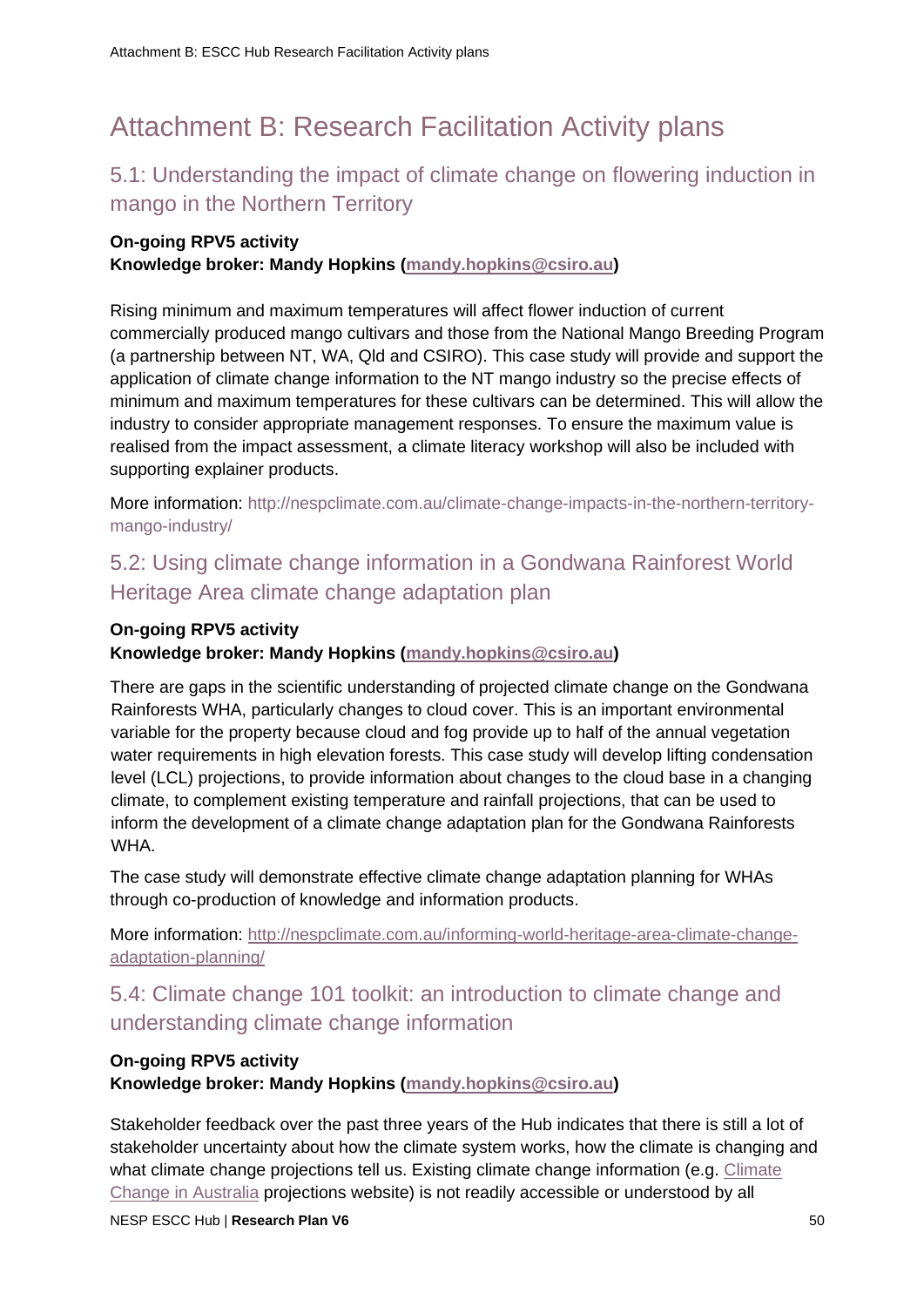stakeholders, and is often not applied to inform decision and policy making. This case study is preparing a climate change capability development package that will consist of a half-day training session and supplementary information materials. The package will provide participants with a better understanding of the climate system, an appreciation of climate change science, and the confidence to find and use climate change information to inform decisions. The package includes guidelines for a rapid climate change impact assessment methodology that can be applied across all sectors to co-produce climate change information and facilitate its use in decision making. By providing targeted foundation climate change information and a practical process for applying climate change information, this toolkit will promote and facilitate the use of climate change information in impact assessments.

More information:<http://nespclimate.com.au/training/>

## 5.5: Indigenous perspectives of climate risk

#### **On-going RPV5 activity**

#### **Knowledge broker: Mandy Hopkins [\(mandy.hopkins@csiro.au\)](mailto:mandy.hopkins@csiro.au)**

Indigenous peoples in Australia form the majority of populations in many remote highly vulnerable environments where climate change impacts on their country are already evident, including extreme weather events, climate variability and sea level change. For all Indigenous peoples in Australia, and most globally, climate change compounds over-arching issues of socio-economic disadvantage, chronic poor health, and the burdens of the colonial history of dispossession and hostile policy settings, which often are of more immediate concern in Indigenous peoples' lives. Indigenous peoples bring a particular perspective of climate risk related to their particular socio-economic, historical, political, cultural and environmental circumstances. This results in perceptions that are often specific to communities and their cultures, places and regions with distinctive community values, resource and policy circumstances. Understanding these risk perceptions can potentially set the foundation for new pathways of research collaboration to better tailor climate science and information to meet Indigenous communities. This project, based on two case studies, one in the Shark Bay World Heritage Site and another with Central Land Council Ranger Groups community, will work with Indigenous peoples on two-way sharing of climate risk that will contribute to place-based risk reduction strategies.

## 5.6: Climate Measurement Standards Initiative

### **On-going RPV5 activity**

#### **Knowledge broker: Geoff Gooley [\(geoff.gooley@csiro.au\)](mailto:geoff.gooley@csiro.au)**

In response to the [Recommendations of the Task Force on Climate-related Financial](https://www.fsb-tcfd.org/wp-content/uploads/2017/06/FINAL-TCFD-Report-062817.pdf)  [Disclosures](https://www.fsb-tcfd.org/wp-content/uploads/2017/06/FINAL-TCFD-Report-062817.pdf) (TCFD) many organisations in the Australian financial services sector (FSS) are now beginning to explore the use of science-based scenario analysis of the physical impacts of climate change as part of their strategic planning, risk management processes and financial disclosures. However, there are no agreed standards in place to underpin industry efforts and reporting to date is fragmented and inconsistent in scope and quality with respect to use of relevant peer-reviewed science. To support the use of high-quality, science-based climate change data and information to inform such analysis and related decision-making and reporting, the industry-led Climate Measurement Standards Initiative (CMSI) has been formed. The initiative is a collaboration between insurers, banks, scientists, regulators, reporting standard professionals and industry service providers. It aims to develop open-source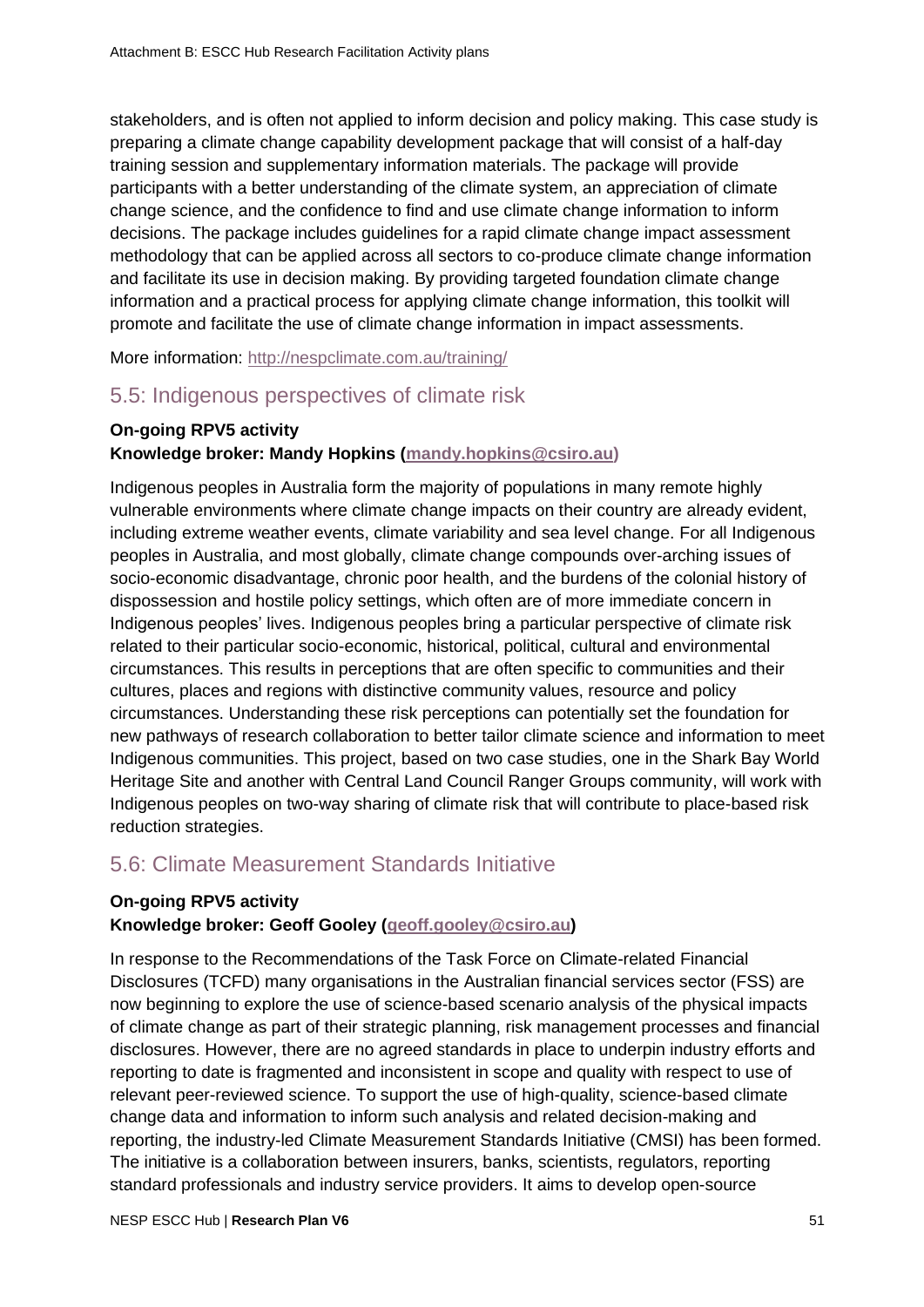technical, business and scientific standards for measurement of physical climate risk to inform projections of future repair and replacement costs of buildings and infrastructure in Australia.

The Hub will participate in the initiative through supporting functions of the Secretariat and the Scientific Committee. The Committee's purpose is to inform scientific principles and guidelines for standardised analysis and reporting of physical climate risks in order to meet prudential reporting requirements of the industry regulator and expectations of government stakeholders more generally. Other activities will also be undertaken by the Hub leveraging off the CMSI to facilitate an increase in climate change science literacy of industry practitioners, and to identify and address existing and emerging knowledge gaps, including the need for development of climate change sensitive natural catastrophe modeling capability for Australia.

## 6.1: Second national Indigenous gathering on climate change - pathway to sustainable relationships

#### **New RPV6 activity Knowledge broker: Mandy Hopkins [\(mandy.hopkins@csiro.au\)](mailto:mandy.hopkins@csiro.au)**

The 2018 National Indigenous Climate Change Dialogue received positive feedback from Indigenous and non-Indigenous attendees alike. It was agreed that this Dialogue was an important start to the conversation between Indigenous communities, the Hub and climate change researchers.

To continue this conversation and build on the relationships developed through the 2018 Dialogue and other Hub related Indigenous activities, the Hub has committed to supporting a second gathering in June 2020. In developing the second gathering, important findings from the first event will be considered, including greater representation of Indigenous communities across Australia. To this end, this 2020 gathering will be led by an expanded Indigenous Steering Committee who will facilitate the co-development of the gathering with Indigenous peoples, scientists and relevant stakeholders, with support from the Hub

More information: http://nespclimate.com.au/supporting-the-development-of-an-indigenousled-agenda-on-climate-change-knowledge-and-action/

## 6.2: Supporting Indigenous participation at the AMOS 2020 conference

#### **New RPV6 activity**

#### **Knowledge broker: Mandy Hopkins [\(mandy.hopkins@csiro.au\)](mailto:mandy.hopkins@csiro.au)**

Due to the positive feedback on the first ever Indigenous session at the 2019 AMOS conference, the Hub has committed to supporting another Indigenous session to be convened at the next AMOS conference in February 2020 in Fremantle WA.

The Indigenous discussion and workshop session at the 2020 AMOS conference is entitled *Cross-cultural communication and climate change*. At the workshop and discussions within this session, Indigenous people, their partners and science communication practitioners will share experiences in climate science communication. The strengths and weaknesses of the different approaches, such as peer-to-peer exchanges, national and local dialogues, Indigenous-led fact sheets and other approaches will be discussed, with an aim to identify and report on key insights about what works and why.

The inclusion of Indigenous sessions at the AMOS conferences represent the first steps towards understanding how western climate change science and traditional knowledge can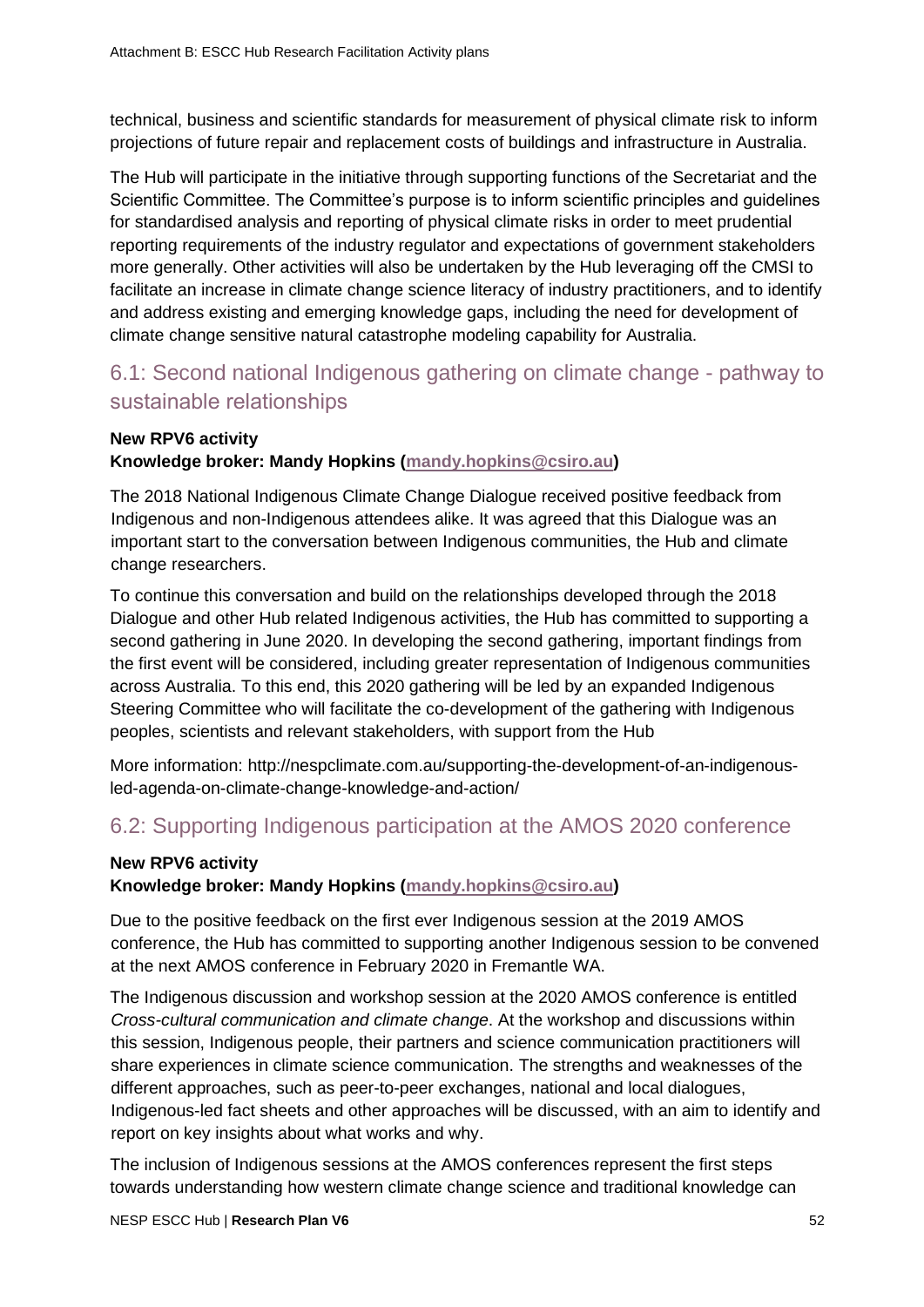interact. The outcomes of the AMOS 2020 conference Indigenous session are likely to inform government thinking and policy decisions on how best to approach the integration of traditional knowledge into western science in the climate change research and policy space.

6.3: Adapting to climate change and building resilience in Australian World Heritage properties: using climate change science information and traditional knowledge to inform risk and vulnerability assessments and adaptation planning

#### **New RPV6 activity Knowledge broker: Mandy Hopkins [\(mandy.hopkins@csiro.au\)](mailto:mandy.hopkins@csiro.au)**

The continued protection of World Heritage properties across Australia (and indeed the world) requires improved understanding about the current and future impacts of climate change on their Outstanding Universal Values, and credible information and risk assessment processes to respond effectively to likely changes and build resilience.

World Heritage properties are important assets. Natural sites provide ecosystem benefits, such as water and climate regulation and carbon storage in forested sites. Additionally, their inter-connected cultural heritage values can convey traditional knowledge that builds ecological and social resilience for change. In this way, World Heritage properties can serve as climate change laboratories to gather and share information on applied and tested monitoring, mitigation and adaptation practices. The global network of World Heritage properties also provides a platform to raise awareness about the impacts of climate change on human societies and cultural diversity, biodiversity and ecosystem services, through the lens of the world's best examples of natural and cultural heritage.

This case study will develop a participatory process and a methodology for using Indigenous ecological and social knowledge and science-based climate change information to inform the development a climate change risk or vulnerability assessment that can then form the basis for preparation of adaptation plans to build the resilience of World Heritage properties to climate change.

This work will draw on previous case studies in the Shark Bay and Gondwana Rainforest WHAs. As well as providing a methodology and climate change data, this case study will work with selected World Heritage property managers to:

- build their capacity and capability to use climate change science information to determine the impact of climate change
- enable the sharing and integration of traditional knowledge insights led by Traditional owners
- understand the factors that need to be taken into account to assess climate change risk (e.g. when considering bushfire risk many climate variables and their interactions need to be taken into account, including temperature, rainfall, humidity, wind, etc.)
- apply these considerations in a risk or vulnerability assessment
- develop appropriate climate change adaptation planning and management questions
- access and interpret climate change information to inform their planning and management decisions

The case study will demonstrate the necessity for good climate change science information and literacy and cultural perspectives to underpin climate change risk assessment and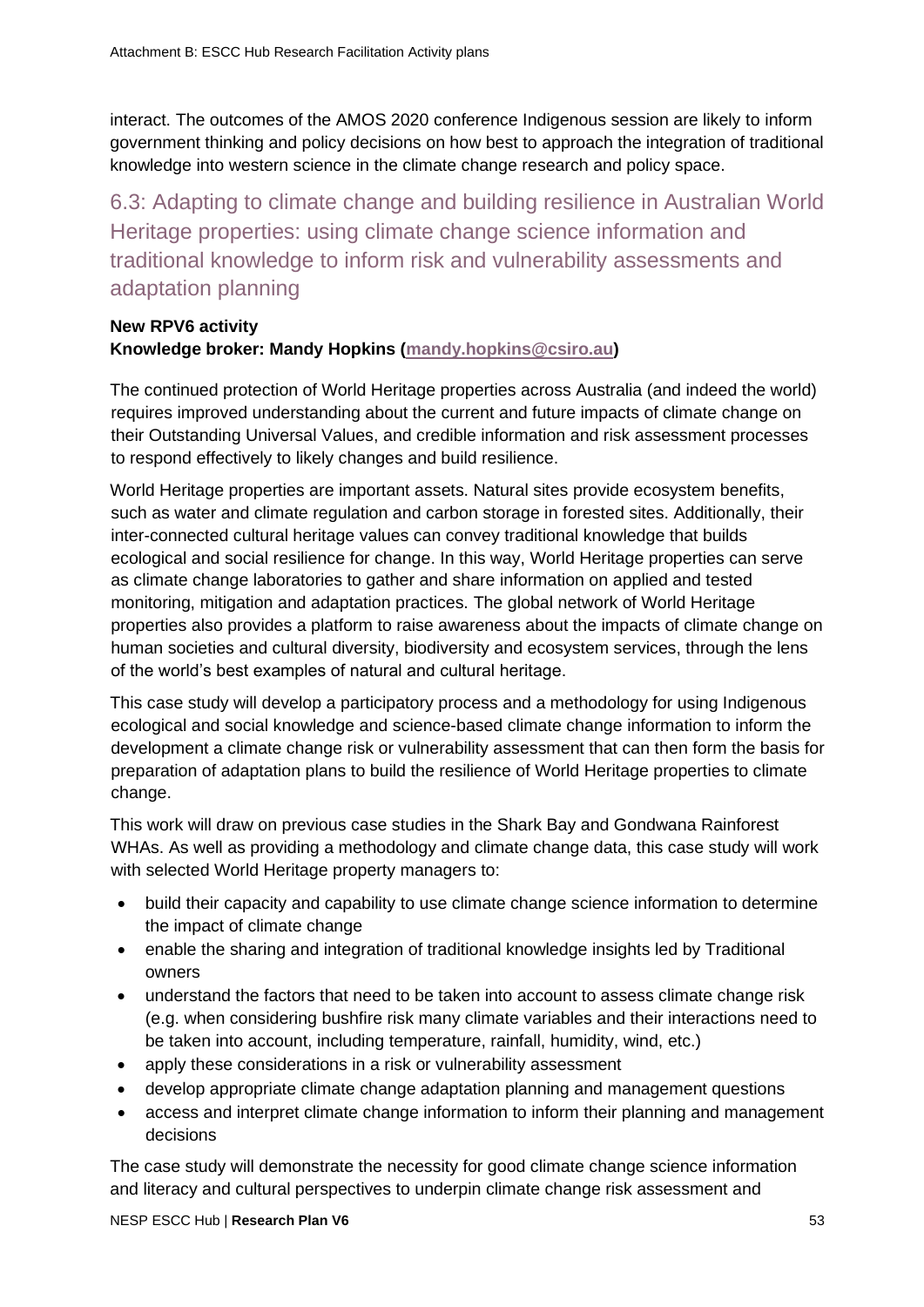adaptation planning for World Heritage properties, through the co-production of knowledge and information products.

## 6.4: Integrated Environmental Assessment for Development Decisions (cross-NESP Hubs)

#### **New RPV6 activity Knowledge broker: David Karoly [\(david.karoly@csiro.au\)](mailto:david.karoly@csiro.au)**

Lack of knowledge can hinder decision-making when new opportunities for economic development are being explored. It also leaves industries, financiers and communities uncertain and risk-averse about investment and, importantly, places our environment at risk due to poorly informed decision-making.

Integrated environmental assessment (IEA) is an interdisciplinary approach to combine, interpret and communicate information from diverse scientific disciplines and knowledge systems, to support decision making.

This collaborative project between all NESP Hubs will develop and demonstrate the value of a holistic approach to providing information for strategic decision-making for sustainable development. It will provide clear guidance to government and stakeholders about the existing information available, data needs, analysis approaches, and governance settings to support Integrated Environmental Assessment for northern Australia.

### 6.5: Climate 2020: a resilient and sustainable Australia

#### **New RPV6 activity**

#### **Knowledge broker: Mandy Hopkins [\(mandy.hopkins@csiro.au\)](mailto:mandy.hopkins@csiro.au)**

The Climate 2020 conference will be held in November 2020 in Melbourne. It will provide an opportunity for attendees across government, industry and sectors to be provided with a synthesis of research under the Hub and across the climate change science community to build the capacity of attendees and to be used to inform decisions, policies and products. It will also provide multiple opportunities for networking between researchers, policy-makers, managers and planners, practitioners and communicators to build lasting relationships and partnerships. The conference will bring together researchers and policy makers from across multiple disciplines and may lead to the development of new projects, initiatives, communication products, and help to drive the climate change research agenda. The conference is also likely to inform future opportunities and programs related to climate change research and science application.

More information:<http://nespclimate.com.au/climate2020/>

## 6.6: Improving the functionality, utility and accessibility of information on the Climate Change in Australia (CCiA) website

#### **New RPV6 activity**

**Knowledge brokers: Sonia Bluhm [\(sonia.bluhm@csiro.au\)](mailto:sonia.bluhm@csiro.au) and Mandy Hopkins [\(mandy.hopkins@csiro.au\)](mailto:mandy.hopkins@csiro.au)** 

The [Climate Change in Australia](https://www.climatechangeinaustralia.gov.au/en/) (CCiA) website (www. https://www.climatechangeinaustralia.gov.au/en/) was developed in 2015/16 as part of the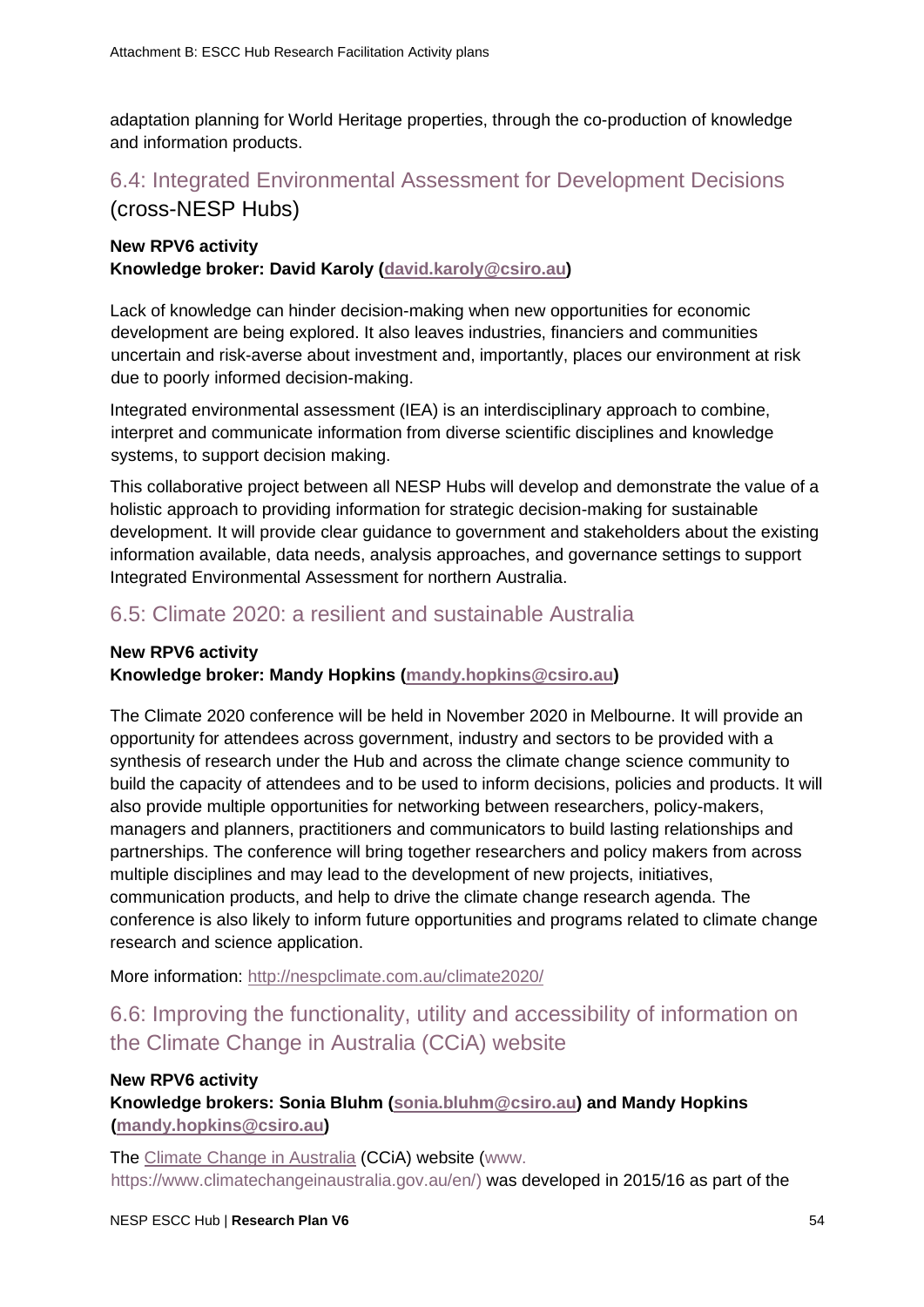Regional NRM Planning for Climate Change Fund. It was designed in consultation with NRM planners to address their climate change information needs. At the time of development, it was considered a state-of-the-art climate projections portal. However, almost 5 years later it is clear that the needs of some climate change projections users have changed and grown, with new users emerging with different requirements that were not considered at the time of development.

Improving the user experience of the CCiA website and the functionality, utility and accessibility of information, data and tools within the website will assist in ensuring that climate change projections information is better able to be applied by target user groups to inform policy development, management planning, risk assessment and associated decision-making.

## 6.7: Synthesising research outcomes and impacts under the Earth Systems and Climate Change Hub

#### **New RPV6 activity Knowledge brokers: Sonia Bluhm [\(sonia.bluhm@csiro.au\)](mailto:sonia.bluhm@csiro.au) and Mandy Hopkins [\(mandy.hopkins@csiro.au\)](mailto:mandy.hopkins@csiro.au)**

The Hub has undertaken world leading climate change science research and has engaged with a variety of target user groups and stakeholders over its life time. Synthesising and communicating the outcomes and impacts of these research and knowledge brokering activities is important to show the value of the Hub and the investment provided through both the government and partner organisations. During 2020 and 2021 this engagement activity will deliver a range of synthesis products and activities at the whole-of-Hub level, as well as project and research facilitation level products.

The synthesis products and activities will aim to demonstrate the impact of the Hub as a whole, including highlighting science achievements, stakeholder engagement activities and lessons learnt from the Hub's various research facilitation activities.

## 6.8: Towards a national climate service capability: a report to the National Climate Science Advisory Committee

#### **Externally funding Hub activity (2019-2020) Project lead: Geoff Gooley [\(geoff.gooley@csiro.au\)](mailto:geoff.gooley@csiro.au)**

The National Climate Science Advisory Committee (NCSAC) has asked the ESCC Hub to prepare a report on a proposed development and implementation approach for a national climate service capability for Australia. This capability would provide end-users with sciencebased data and information tailored to the needs of their respective organisations and sectors for purposes of assessing physical climate risk and informing policy development, management planning, investment and associated decision-making. This capability will strategically align with the key components of the World Meteorological Organization's *Global Framework for Climate Services*, with an emphasis on climate services relevant over multidecadal (climate change) timescales. The activity includes input from key partners in the Bureau of Meteorology, CSIRO and the university sector, with emphasis on their critical role in provision of comprehensive knowledge brokering and climate services needed by industry, government and the community to manage the physical and financial risks and opportunities of a variable and changing climate, both now and into the future.